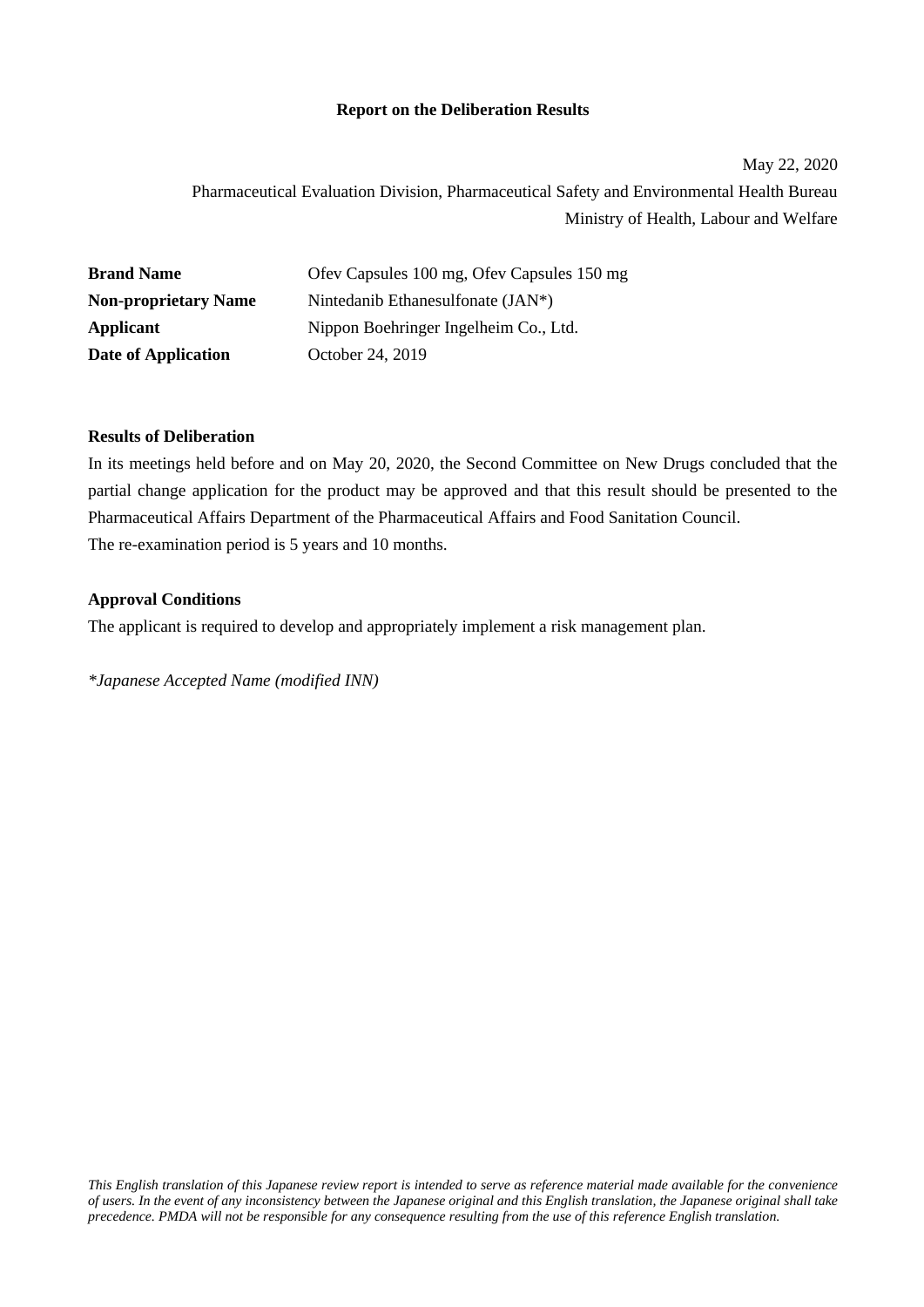### **Review Report**

April 13, 2020 Pharmaceuticals and Medical Devices Agency

The following are the results of the review of the following pharmaceutical product submitted for marketing approval conducted by the Pharmaceuticals and Medical Devices Agency (PMDA).

| <b>Brand Name</b>                       | Ofev Capsules 100 mg, Ofev Capsules 150 mg                                 |  |  |
|-----------------------------------------|----------------------------------------------------------------------------|--|--|
| <b>Non-proprietary Name</b>             | Nintedanib Ethanesulfonate                                                 |  |  |
| <b>Applicant</b>                        | Nippon Boehringer Ingelheim Co., Ltd.                                      |  |  |
| Date of Application                     | October 24, 2019                                                           |  |  |
| <b>Dosage Form/Strength</b>             | Soft capsules: Each capsule containing 120.4 mg of Nintedanib              |  |  |
|                                         | Ethanesulfonate (equivalent to 100 mg of nintedanib) or 180.6 mg of        |  |  |
|                                         | Nintedanib Ethanesulfonate (equivalent to 150 mg of nintedanib).           |  |  |
| <b>Application Classification</b>       | Prescription drug, (4) Drug with a new indication                          |  |  |
| <b>Items Warranting Special Mention</b> |                                                                            |  |  |
|                                         | Priority review (PSEHB/PED Notification No. 1204-5 dated December 4,       |  |  |
|                                         | 2019, by the Pharmaceutical Evaluation Division, Pharmaceutical Safety and |  |  |
|                                         | Environmental Health Bureau, Ministry of Health, Labour and Welfare)       |  |  |
| <b>Reviewing Office</b>                 | Office of New Drug IV                                                      |  |  |

#### **Results of Review**

On the basis of the data submitted, PMDA has concluded that the product has efficacy in the treatment of progressive fibrosing interstitial lung disease, and that the product has acceptable safety in view of its benefits (see Attachment).

As a result of its review, PMDA has concluded that the product may be approved for the indications and dosage and administration shown below, with the following condition. The safety and other aspects of the product in clinical practice should be further evaluated in post-marketing surveillance, etc.

**Indications** Idiopathic pulmonary fibrosis Systemic sclerosis-associated interstitial lung disease Progressive fibrosing interstitial lung disease

 $(Underline denotes additions.<sup>1</sup>)$ 

l <sup>1)</sup> Dashed line denotes additions made in accordance with the partial change approval dated December 20, 2019.

*This English translation of this Japanese review report is intended to serve as reference material made available for the convenience of users. In the event of any inconsistency between the Japanese original and this English translation, the Japanese original shall take precedence. PMDA will not be responsible for any consequence resulting from the use of this reference English translation.*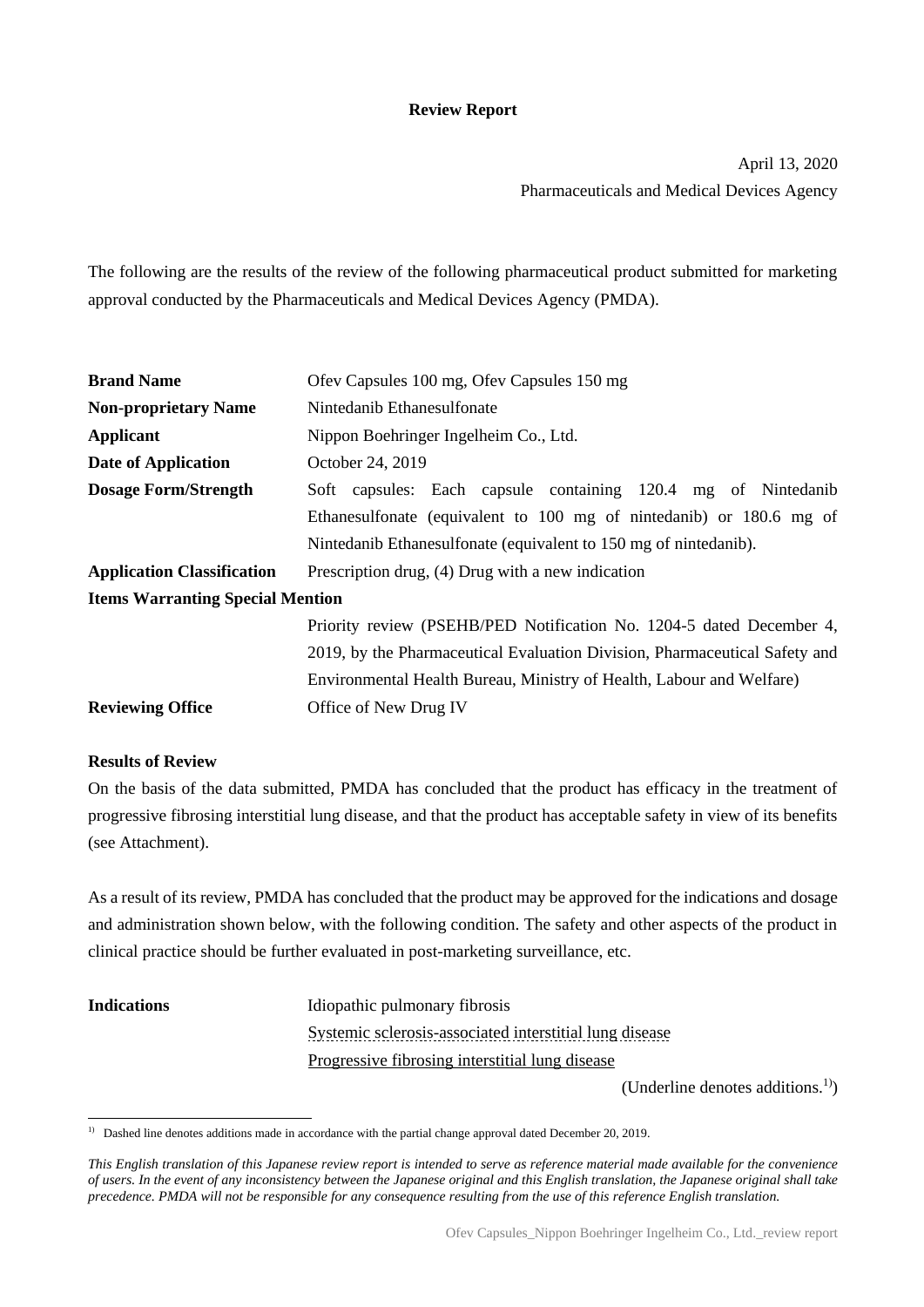# **Dosage and Administration** The usual adult dosage is 150 mg of nintedanib administered orally twice daily, after breakfast and evening meal. The dose may be reduced to 100 mg of nintedanib twice daily according to the patient's condition.

(No change)

### **Approval Conditions**

The applicant is required to develop and appropriately implement a risk management plan.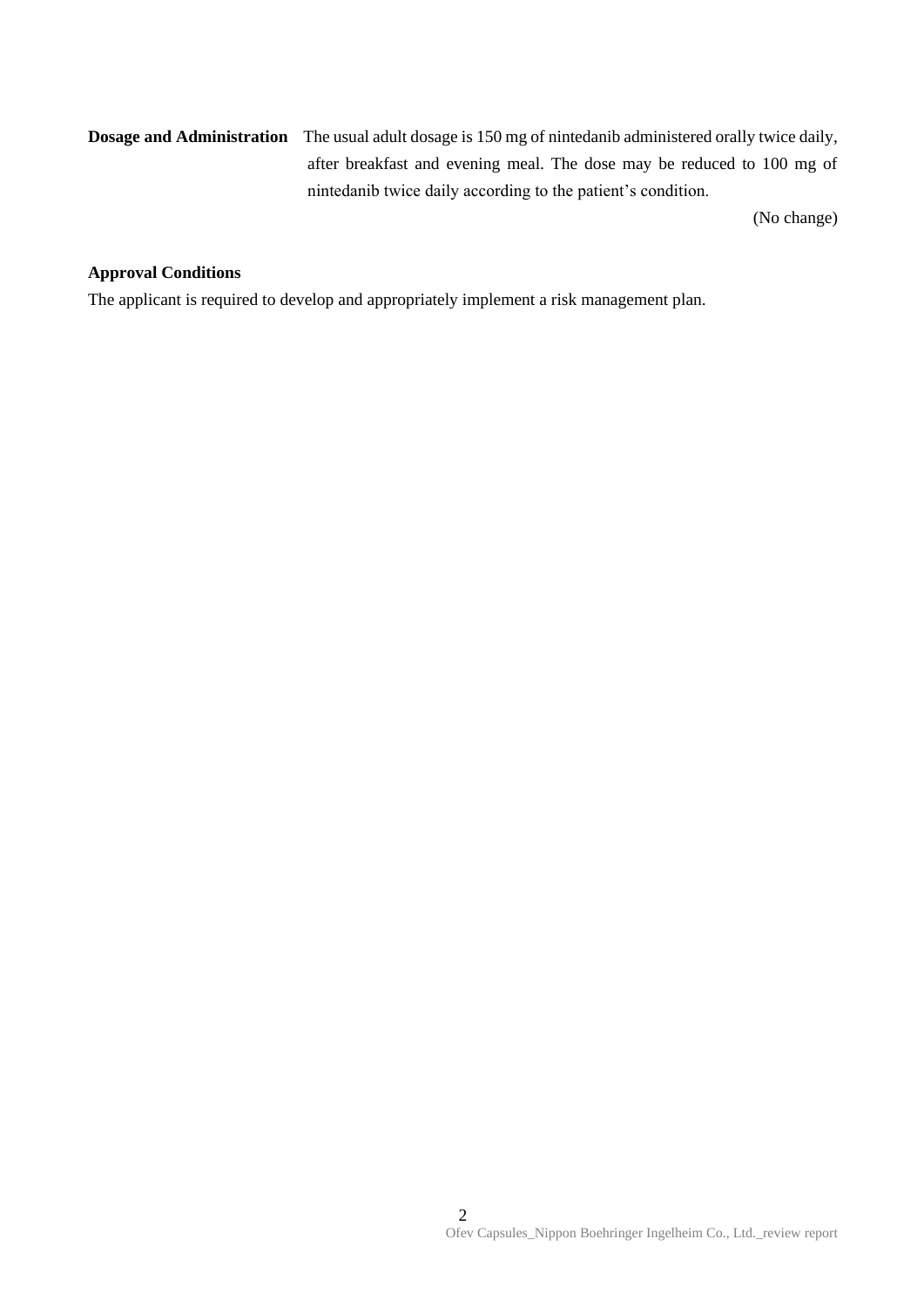### **Attachment**

### **Review Report (1)**

March 18, 2020

The following is an outline of the data submitted by the applicant and content of the review conducted by the Pharmaceuticals and Medical Devices Agency (PMDA).

| <b>Product Submitted for Approval</b> |                                                                                                              |
|---------------------------------------|--------------------------------------------------------------------------------------------------------------|
| <b>Brand Name</b>                     | Ofev Capsules 100 mg, Ofev Capsules 150 mg                                                                   |
| <b>Non-proprietary Name</b>           | Nintedanib Ethanesulfonate                                                                                   |
| <b>Applicant</b>                      | Nippon Boehringer Ingelheim Co., Ltd.                                                                        |
| Date of Application                   | October 24, 2019                                                                                             |
| <b>Dosage Form/Strength</b>           | Soft capsules: Each capsule containing 120.4 mg of Nintedanib                                                |
|                                       | Ethanesulfonate (equivalent to 100 mg of nintedanib) or 180.6 mg of                                          |
|                                       | Nintedanib Ethanesulfonate (equivalent to 150 mg of nintedanib).                                             |
|                                       |                                                                                                              |
| <b>Proposed Indications</b>           | Idiopathic pulmonary fibrosis                                                                                |
|                                       | Progressive fibrosing interstitial lung disease                                                              |
|                                       | (Underline denotes additions.)                                                                               |
|                                       | <b>Proposed Dosage and Administration</b> The usual adult dosage is 150 mg of nintedanib administered orally |
|                                       | twice daily, after breakfast and evening meal. The dose may be                                               |
|                                       | reduced to 100 mg of nintedanib twice daily according to the                                                 |
|                                       | patient's condition.                                                                                         |
|                                       | (No change)                                                                                                  |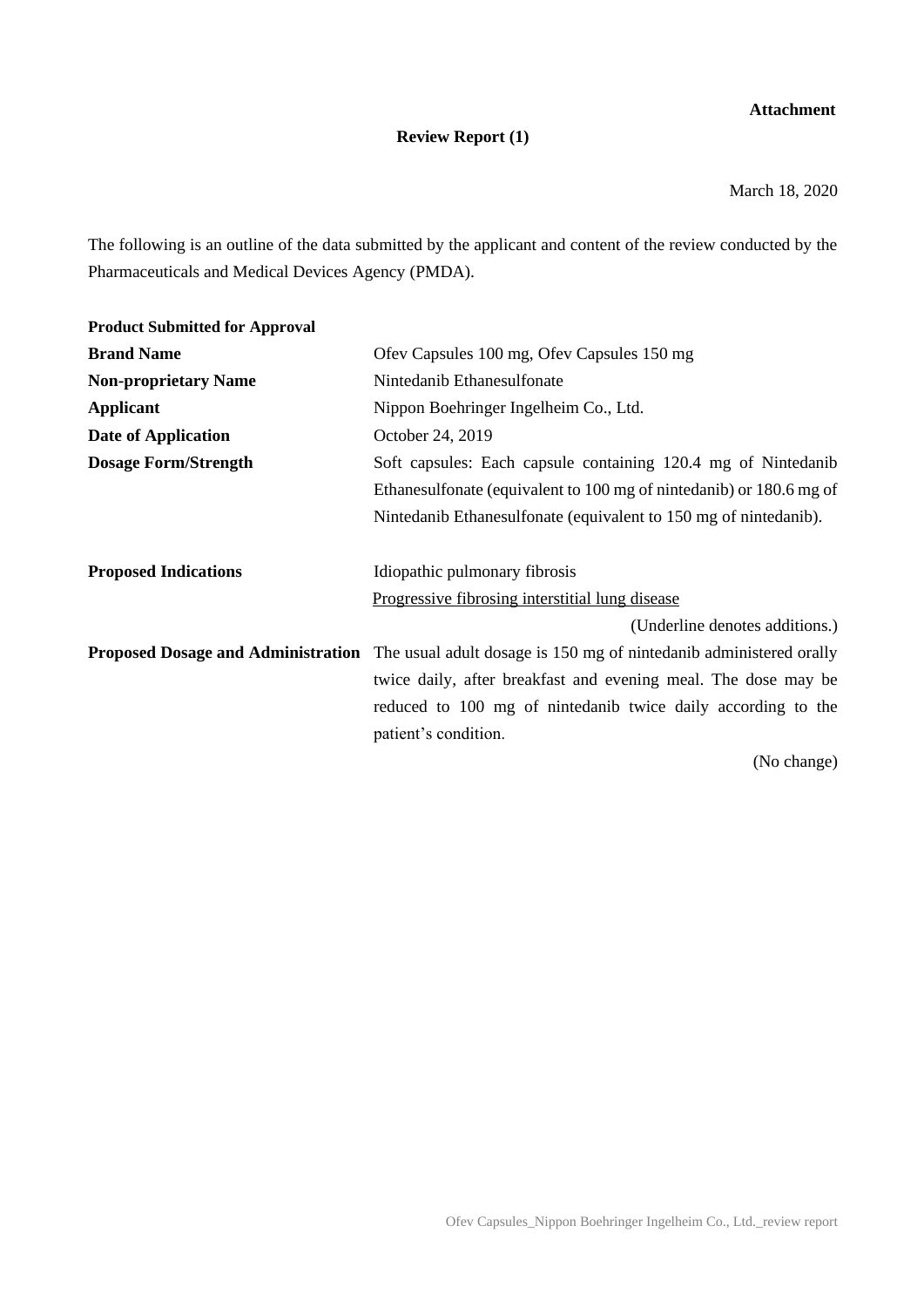# **Table of Contents**

| 4. Non-clinical Pharmacokinetics and Outline of the Review Conducted by PMDA                    |  |
|-------------------------------------------------------------------------------------------------|--|
|                                                                                                 |  |
| 6. Summary of Biopharmaceutic Studies and Associated Analytical Methods, Clinical Pharmacology, |  |
|                                                                                                 |  |
|                                                                                                 |  |
| 8. Results of Compliance Assessment Concerning the New Drug Application Data and Conclusion     |  |
|                                                                                                 |  |
|                                                                                                 |  |
|                                                                                                 |  |
|                                                                                                 |  |

### **List of Abbreviations**

See Appendix.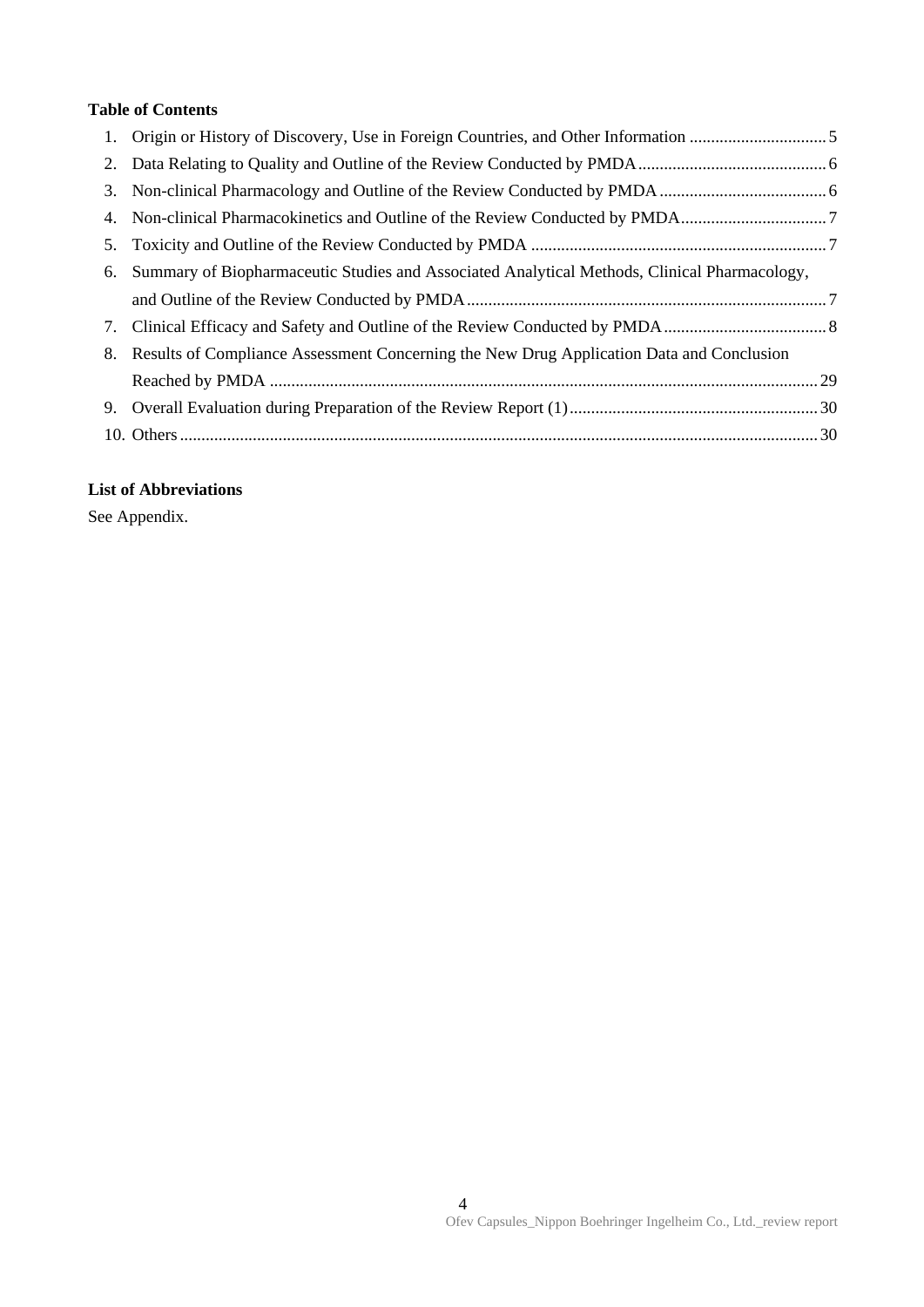### <span id="page-5-0"></span>**1. Origin or History of Discovery, Use in Foreign Countries, and Other Information**

Nintedanib ethanesulfonate (hereinafter referred to as "nintedanib") which is the active ingredient of Ofev Capsules 100 mg and Ofev Capsules 150 mg is a small molecule tyrosine kinase inhibitor discovered by Boehringer Ingelheim GmbH (Germany). It inhibits intracellular signaling at platelet-derived growth factor (PDGF) receptors, fibroblast growth factor (FGF) receptors, and vascular endothelial growth factor (VEGF) receptors. In Japan, nintedanib was approved for the treatment of idiopathic pulmonary fibrosis (IPF) in July 2015, and for the treatment of systemic sclerosis-associated interstitial lung disease (SSc-ILD) in December 2019.

Interstitial lung disease (ILD) refers to a large group of more than 200 pulmonary disorders that are characterized by scarring of the interstitium resulting from alveolar epithelial cell injuries due to various causes and subsequent aberrant injury repair (*Interstitial lung disease.* 5th ed. People's Medical Publishing House;2011; 3-12, 61-5). A proportion of patients with some types of ILDs develop a progressive pulmonary fibrosing phenotype. Such ILDs include IPF, idiopathic nonspecific interstitial pneumonia (iNSIP), unclassifiable idiopathic interstitial pneumonia, autoimmune ILDs (ILDs associated with collagen disorders including rheumatoid arthritis, systemic sclerosis [SSc], polymyositis/dermatomyositis, Sjogren's syndrome, systemic lupus erythematosus, and mixed connective tissue disease), chronic hypersensitivity pneumonitis, sarcoidosis, and occupational or environmental fibrosing lung diseases. Progressive fibrosing ILD (PF-ILD) is characterized by worsening of respiratory symptoms and a decline in lung function, eventually resulting in death (*Eur Respir Rev.* 2019;28:180100, *Respir Res.* 2019;20:57, etc.). The applicant attempted to estimate the total number of patients with PF-ILD in Japan. First, the estimated number of patients with each underlying ILD diagnosis was calculated from the number of specified intractable disease medical treatment recipient certificates issued for relevant diseases, the results of the survey of occupational diseases conducted by the Ministry of Health, Labour and Welfare, and other publications. Then, the estimated number of patients with PF-ILD was obtained based on the above estimated number of patients with underlying ILD diagnoses and the proportion of patients with each underlying ILD diagnosis who develop a progressive pulmonary fibrosing phenotype (*Curr Med Res Opin.* 2019;35:2015-24). According to the calculation above, an estimated 32,000 people in Japan are affected by PF-ILD.

The therapies approved in Japan for the treatment of ILDs include pirfenidone and nintedanib for IPF, nintedanib for SSc-ILD, and corticosteroids and immunosuppressive agents (e.g., tacrolimus) for polymyositis/dermatomyositis-associated ILDs. However, no approved drugs are available for patients with PF-ILD with other underlying ILD diagnoses, and the development of new drugs with the aim at slowing the progression of fibrosis in such patients has been desired.

Nintedanib inhibits PDGF-, FGF-, and VEGF-medicated signaling pathways, which are involved in the pathogenesis of pulmonary fibrosis (*Cytokine Growth Factor Rev.* 2004;15:255-73; *Am J Respir Crit Care Med.* 2002;166:765-73). As with the cases of the treatment of IPF and SSc-ILD, the development of nintedanib for the treatment of PF-ILD was undertaken, with the expectation that nintedanib would slow the progression of pulmonary fibrosis in patients with PF-ILD. Recently, the applicant has filed a partial change application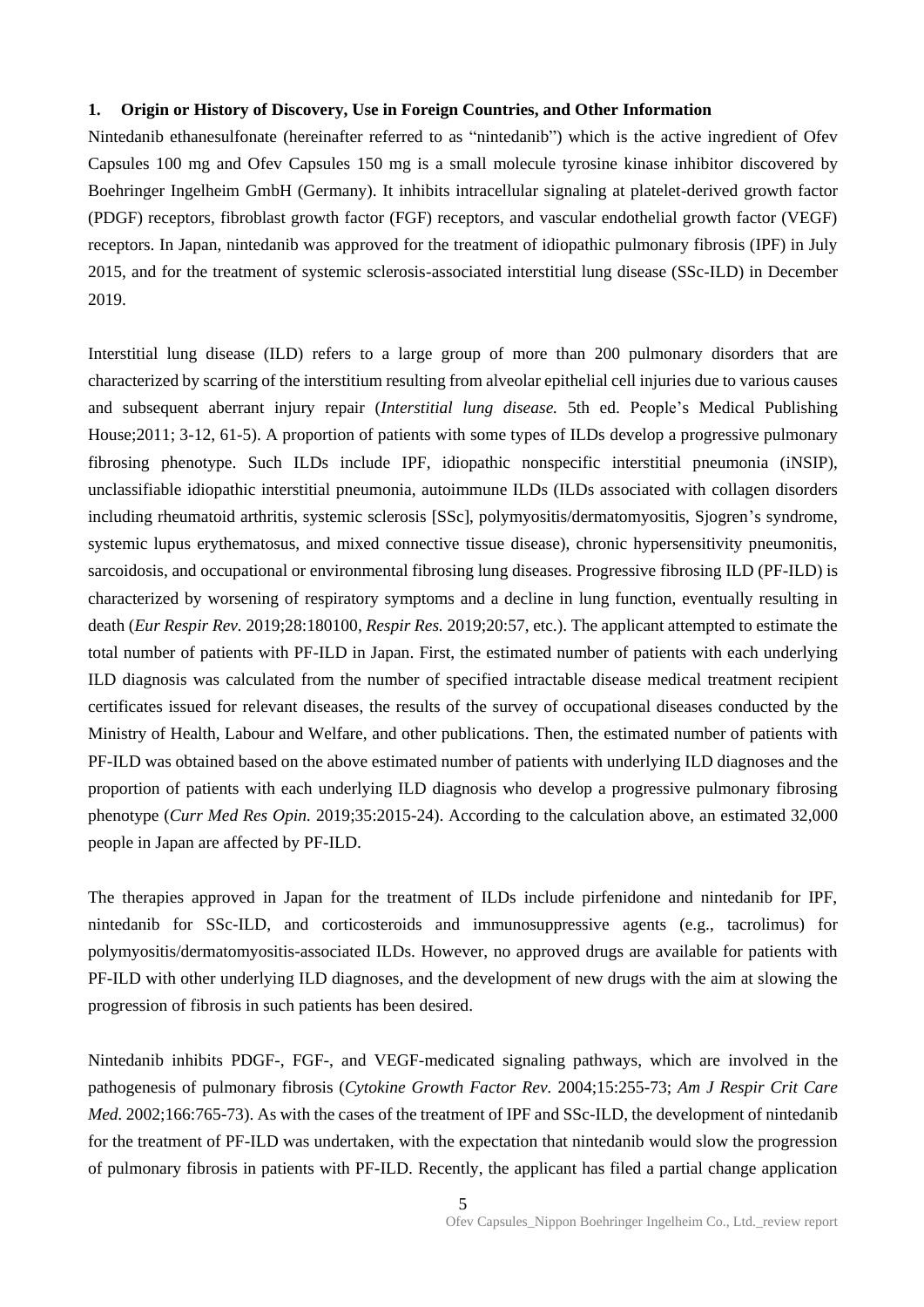for nintedanib, based primarily on the results of a global clinical study in patients with PF-ILD, including Japanese participants.

The clinical development program of nintedanib for the treatment of PF-ILD was initiated in  $\blacksquare$  20 Nintedanib was approved for the treatment of PF-ILD in the US in March 2020, whereas a marketing authorization application for the same indication is still under review in the EU, as of March 2020.

#### <span id="page-6-0"></span>**2. Data Relating to Quality and Outline of the Review Conducted by PMDA**

Because the present application is intended for the addition of a new indication, no new data on quality aspects have been submitted.

#### <span id="page-6-1"></span>**3. Non-clinical Pharmacology and Outline of the Review Conducted by PMDA**

The applicant submitted data including results from a primary pharmacodynamic study that evaluated the effects of nintedanib on an animal model of chronic allergic lung inflammation and fibrotic lung remodeling (i.e., a mouse model with pathological characteristics resembling chronic hypersensitivity pneumonitis). Pharmacological parameters are expressed as mean values.

#### **3.1 Primary pharmacodynamics**

# **3.1.1 Effects on an animal model of chronic allergic lung inflammation and fibrotic lung remodeling (CTD 4.2.1.1-01)**

In a mouse model of chronic allergic lung inflammation and fibrotic lung remodeling, an allergen challenge induced severe allergic lung inflammation accompanied by fibrotic lung remodeling, leading to the development of the pathological alterations seen in patients with PF-ILD, such as increased inflammatory cytokines, increased eosinophil and lymphocyte counts in the bronchoalveolar lavage fluid, and pulmonary fibrosis (*PLos ONE.* 2014;9:e91223).

Mice were first sensitized intraperitoneally with a mixture of ovalbumin, cockroach allergen, and house dust mite allergen, and then challenged with these 3 allergens via alternate inhalation. From 3 weeks after the start of the allergen challenges, the mice received an oral dose of nintedanib 0 (vehicle), 12.5, 25, or 50 mg/kg twice daily for 5 days per week. The effects of nintedanib on pulmonary fibrosis and inflammation were evaluated at 7 weeks after the start of the allergen challenges.

Nintedanib reduced the allergen challenge-induced increase in the collagen content in lung tissues in a dosedependent manner, by 10.0%, 20.6%, and 45.1% at 12.5, 25, and 50 mg/kg, respectively. Nintedanib also dosedependently reduced the allergen challenge-induced increases in eosinophil and lymphocyte counts in the bronchoalveolar lavage fluid. The reductions in eosinophil count by nintedanib versus vehicle were 24.5%, 23.4%, and 32.9%, respectively, at 12.5, 25, and 50 mg/kg. The reductions in lymphocyte count by nintedanib versus vehicle were 22.7%, 37.7%, and 44.6%, respectively, at 12.5, 25, and 50 mg/kg. Furthermore, nintedanib reduced the allergen challenge-induced increases in inflammatory mediators (IL-1β, IL-5, IL-12, and KC), at at least 1 of the tested doses.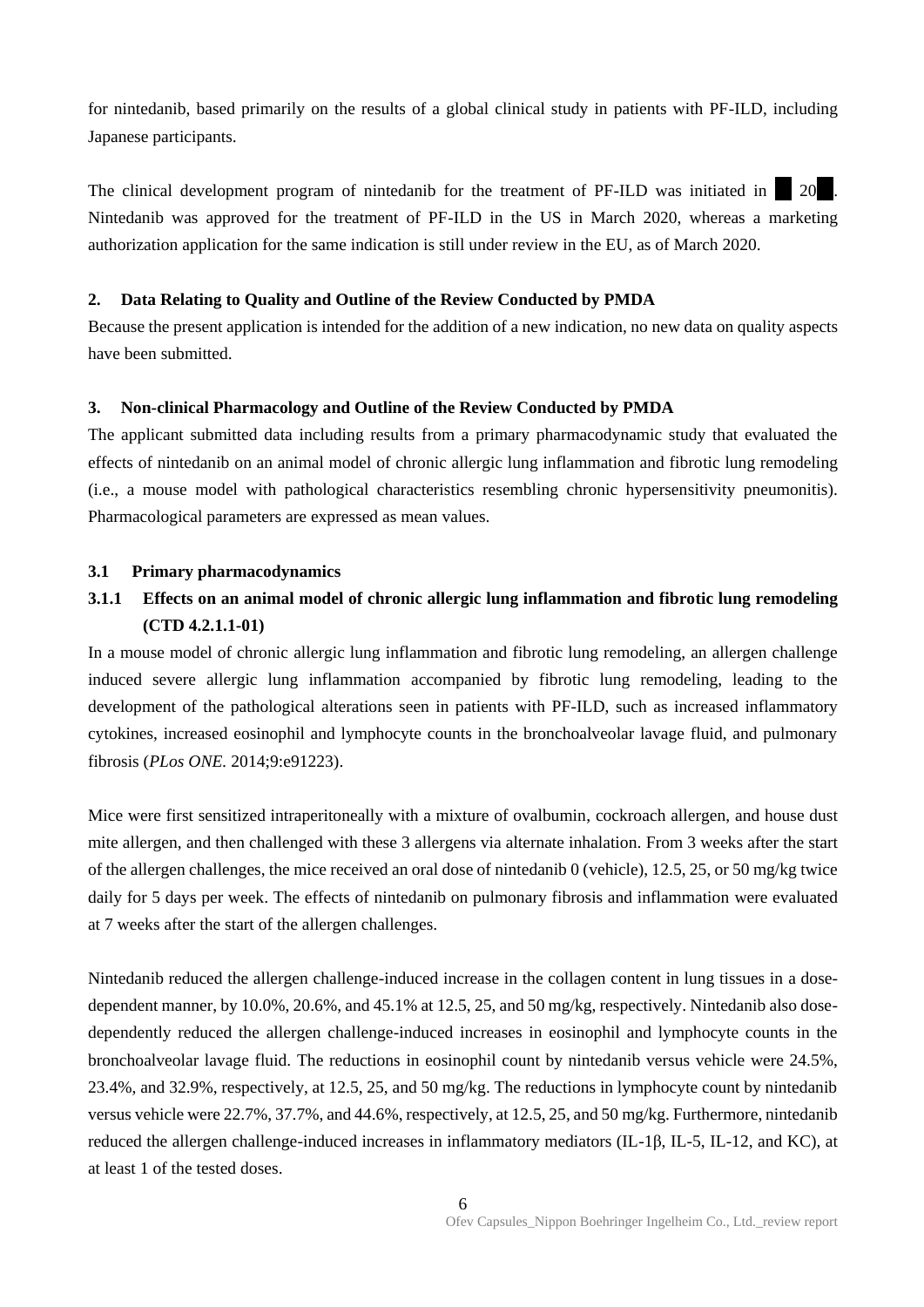#### **3.R Outline of the review conducted by PMDA**

The applicant's explanation about the effects of nintedanib on PF-ILD:

In a mouse model of lung inflammation and fibrotic lung remodeling induced by prolonged allergen challenge, nintedanib inhibited both the fibrosis and inflammation. Nintedanib has also been shown to exert inhibitory effects on lung fibrosis and inflammation in multiple animal models, including mouse and rat models of bleomycin-induced pulmonary fibrosis, as well as a mouse model of silica-induced pulmonary fibrosis and a mouse SSc-ILD model (see "Review Report for Ofev Capsules 100 mg and Ofev Capsule 150 mg," dated May 20, 2015 and November 14, 2019). These findings suggested that nintedanib slowed the progression of pulmonary fibrosis, regardless of the fibrotic triggers, in various animal models reflecting the pathology of PF-ILD.

#### PMDA's view:

The pharmacological effects of nintedanib have been demonstrated by the data submitted by the applicant, and nintedanib is expected to be effective in the treatment of PF-ILD.

#### <span id="page-7-0"></span>**4. Non-clinical Pharmacokinetics and Outline of the Review Conducted by PMDA**

Because the present application is intended for the addition of a new indication, no new data on non-clinical pharmacokinetics have been submitted. The non-clinical pharmacokinetics of nintedanib were evaluated during the review for the initial approval.

#### <span id="page-7-1"></span>**5. Toxicity and Outline of the Review Conducted by PMDA**

Because the present application is intended for the addition of a new indication, no new toxicity data have been submitted. The toxicity of nintedanib was evaluated during the review for the initial approval.

# <span id="page-7-2"></span>**6. Summary of Biopharmaceutic Studies and Associated Analytical Methods, Clinical Pharmacology, and Outline of the Review Conducted by PMDA**

#### **6.1 Summary of biopharmaceutic studies and associated analytical methods**

Plasma nintedanib concentrations were measured by high performance liquid chromatography/tandem mass spectrometry (HPLC-MS/MS) (lower limit of quantitation, 0.500 ng/mL).

Unless otherwise specified, the dose and concentration of nintedanib are expressed as the salt-free equivalent, and pharmacokinetic parameters are expressed as the mean ± standard deviation (SD).

### **6.2 Clinical pharmacology**

As evaluation data, the results of a global phase III study in patients with PF-ILD (Study 1199.247 [CTD 5.3.5.1]) were submitted.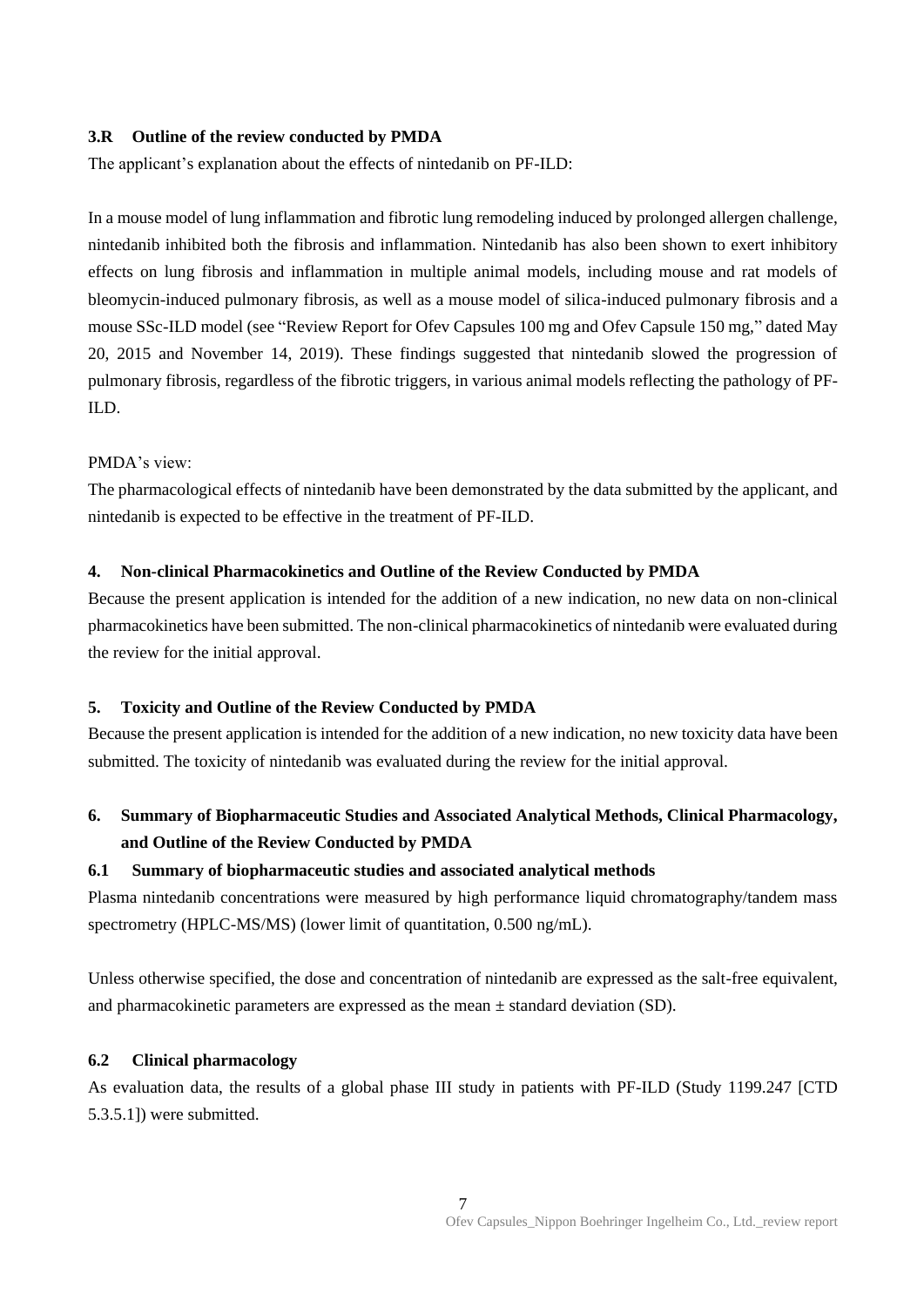### **6.2.1 Global phase III study (CTD 5.3.5.1; Study 1199.247 [February 2017 to August 2019])**

Table 1 shows the trough plasma nintedanib concentrations in patients with PF-ILD who received multiple oral doses of nintedanib 150 mg<sup>1)</sup> twice daily (bid) in a global phase III study [see Section 7.1].

| Population                | Dose                                                                            | N   | Week 4                | Week 24               |
|---------------------------|---------------------------------------------------------------------------------|-----|-----------------------|-----------------------|
|                           | $150 \text{ mg}^{\text{a}}$                                                     | 221 | $14.0 \pm 9.76$ (205) | $13.7 \pm 9.83$ (195) |
|                           | $150 \text{ mg} \rightarrow 100 \text{ mg}^{\text{b}}$                          | 35  | $16.1 \pm 8.33(28)$   | $8.30 \pm 4.81$ (31)  |
| Overall population        | 150 mg $\rightarrow$ 100 mg $\rightarrow$ 150 mg <sup>c)</sup>                  | 11  | $14.0 \pm 7.73$ (11)  | $9.67 \pm 5.77(10)$   |
|                           | $100 \text{ mg}^{\text{d}}$                                                     |     | $11.2 \pm 3.62(5)$    | $14.4 \pm 2.72$ (4)   |
|                           | $100 \text{ mg} \rightarrow 150 \text{ mg} \rightarrow 100 \text{ mg}^{\circ}$  |     | 41.4(1)               | 53.0(1)               |
|                           | $150 \text{ mg}^{\text{a}}$                                                     | 30  | $20.2 \pm 12.3$ (30)  | $17.1 \pm 9.03$ (29)  |
| Japanese<br>subpopulation | 150 mg $\rightarrow$ 100 m <sup>b)</sup>                                        | 8   | $17.8 \pm 8.52(7)$    | $10.6 \pm 7.62(7)$    |
|                           | $150 \text{ mg} \rightarrow 100 \text{ mg} \rightarrow 150 \text{ mg} \text{g}$ | ∍   | 15.8, 22.9(2)         | 10.3, 21.8(2)         |
|                           | $100 \text{ mg}^{\text{d}}$                                                     | 4   | $10.7 \pm 4.02$ (4)   | $14.4 \pm 2.72(4)$    |
|                           | $100 \text{ mg} \rightarrow 150 \text{ mg} \rightarrow 100 \text{ mg}^{\circ}$  |     | 41.4(1)               | 53.0(1)               |

**Table 1. Trough plasma nintedanib concentrations (ng/mL) following multiple oral doses of nintedanib in patients with PF-ILD**

Mean  $\pm$  SD (number of evaluable patients), or individual values when  $\leq$ 2 patients were evaluable.

(a) Nintedanib was administered at a dose of 150 mg bid from Week 4 through Week 24.

(b) Nintedanib was administered at a dose of 150 mg bid at Week 4, and was then reduced to 100 mg bid, which was continued through Week 24.

(c) Nintedanib was administered at a dose of 150 mg bid at Week 4, and was then reduced to 100 mg bid, followed thereafter by a re-escalation to 150 mg bid, which was continued through Week 24.

(d) Nintedanib was administered at a dose of 100 mg bid from Week 4 through Week 24.

(e) Nintedanib was administered at a dose of 100 mg bid at Week 4, and was then increased to 150 mg bid, followed thereafter by a reduction to 100 mg bid, which was continued through Week 24.

### **6.R Outline of the review conducted by PMDA**

The applicant's explanation about ethnic differences in the pharmacokinetics of nintedanib in patients with PF-ILD:

In Study 1199.247 involving patients with PF-ILD, nintedanib exposure following multiple oral doses of nintedanib tended to be higher in the Japanese subpopulation than in the overall population (Table 1). However, the magnitude of this tendency was comparable to that seen in patients receiving nintedanib for the approved indications, IPF and SSc-ILD (see "Review Report for Ofev Capsules 100 mg and Ofev Capsule 150 mg," dated May 20, 2015 and November 14, 2019), and was therefore unlikely to be of clinical significance in the treatment of PF-ILD, as had been concluded for the approved indications.

PMDA accepted the applicant's explanation, and concluded that no particular pharmacokinetic problems had been identified with respect to evaluating the efficacy and safety of nintedanib in Japanese patients with PF-ILD based on the results of the global clinical study including Japanese participants.

## <span id="page-8-0"></span>**7. Clinical Efficacy and Safety and Outline of the Review Conducted by PMDA**

The submitted efficacy and safety evaluation data, as shown in Table 2, are the results of a global phase III study.

l  $1)$  Dose reduction to 100 mg bid was allowed, if needed to manage adverse events.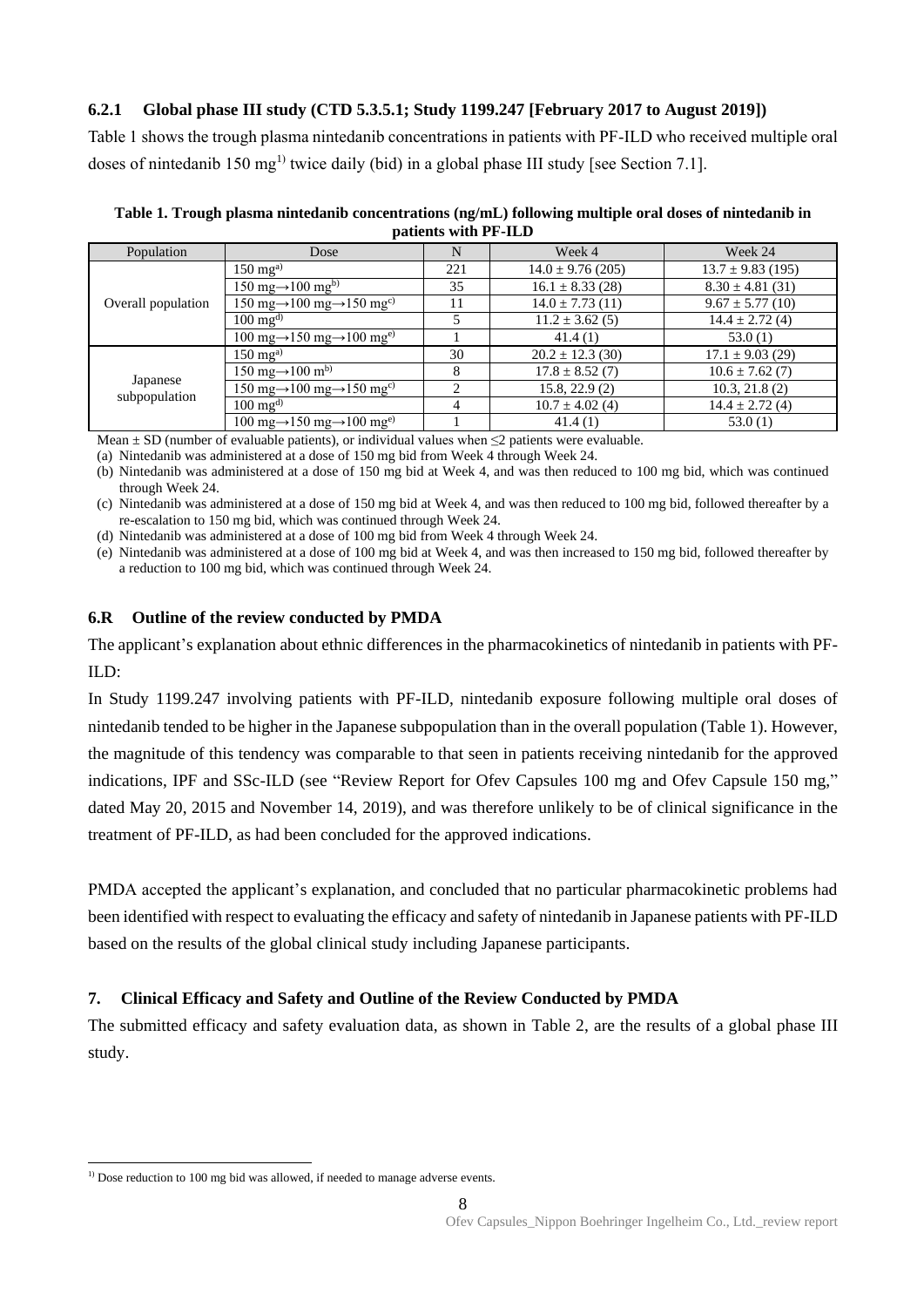| Region | Study<br>identifier | Phase | <b>Subjects</b>      | Number of<br>patients enrolled | Dosage regimen                                                                     | Main<br>endpoints  |
|--------|---------------------|-------|----------------------|--------------------------------|------------------------------------------------------------------------------------|--------------------|
| Global | 199.247             | Ш     | Patients with PF-ILD | 663<br>(a) 332<br>(b) $331$    | Twice daily oral dose<br>(a) Nintedanib $150 \text{ mg}^{\text{a}}$<br>(b) Placebo | Efficacy<br>Safety |

|  | Table 2. Summary of the clinical efficacy and safety study |  |  |  |
|--|------------------------------------------------------------|--|--|--|
|  |                                                            |  |  |  |

a) Dose reduction to 100 mg bid or treatment interruption was allowed, if needed to manage adverse events.

### **7.1 Global phase III study (CTD 5.3.5.1; Study 1199.247 [February 2017 to August 2019])**

A randomized, double-blind, placebo-controlled, parallel-group study was conducted in 15 countries/regions, including the US, Japan, and France, to evaluate the efficacy and safety of nintedanib in patients with  $PF-ILD^{2}$ (target sample size, 600 patients [300 per group]).

Nintedanib 150 mg or placebo was orally administered twice daily, until the study period of ≥52 weeks was completed or a withdrawal criterion was met. Dose reduction to 100 mg twice daily or treatment interruption was allowed if needed to manage adverse events.<sup>3)</sup>

All 663 randomized<sup>4)</sup> patients (332 in the nintedanib group and 331 in the placebo group) were included in the treated set (TS), and the TS was used for safety and efficacy analyses. Analyses were conducted for 2 different populations: (a) the overall population and (b) patients with a usual interstitial pneumonia (UIP)-like fibrotic pattern<sup>5)</sup> on high resolution computed tomography (HRCT). The proportions of patients who discontinued the study drug during the 52 weeks were 24.1% (80 of 332 patients) in the nintedanib group and 14.8% (49 of 331 patients) in the placebo group. The most common reason for discontinuation was "adverse events" (19.6% [65 of 332 patients] in the nintedanib group, 10.3% [34 of 331 patients] in the placebo group). The proportions of patients who discontinued the study drug during the whole study were 34.3% (114 of 332 patients) in the nintedanib group and 30.2% (100 of 331 patients) in the placebo group. The most common reason for discontinuation was "adverse events" (25.6% [85 of 332 patients] in the nintedanib group, 18.7% [62 of 331 patients] in the placebo group).

A. Definite honeycomb lung destruction with basal and peripheral predominance

l Key inclusion criteria:

Adults aged ≥18 years (≥20 years in Japan) who met all the following criteria were enrolled in the study. (a) Patients with a diagnosis of ILD

<sup>(</sup>b) Patients who met at least 1 of the following criteria (i) to (iv) within 24 months before screening, despite treatment with unapproved medications\* that are used in clinical practice to treat ILD: (i) a decline in FVC percent predicted (%FVC) of  $\geq$ 10%, (ii) a decline in %FVC of  $\geq$ 5% to <10% combined with worsening of respiratory symptoms, (iii) a decline in %FVC of ≥5% to <10% combined with increasing extent of fibrotic changes on chest imaging, and (iv) worsening of respiratory symptoms and increasing extent of fibrotic changes on chest imaging

<sup>(</sup>c) Fibrosing lung disease on HRCT performed within 12 months before screening, with disease extent of >10%

<sup>(</sup>d) For patients with collagen disorder, stable collagen disorder

<sup>(</sup>e) Diffusing capacity for carbon monoxide (DLco) percent predicted (%DLco) of ≥30 to <80% at screening

<sup>(</sup>f) %FVC of  $\geq$ 45% at screening

Patients who were diagnosed with IPF according to the 2011 ATS/ERS/JRS/ALAT guidelines (*Am J Respir Crit Care Med.* 2011;183:788-824) were excluded from the study.

<sup>\*</sup> Unapproved medications that are used in clinical practice to treat ILD include, but are not limited to corticosteroids, azathioprine, mycophenolate mofetil, N-acetylcysteine, rituximab, cyclophosphamide, cyclosporine, and tacrolimus.

<sup>&</sup>lt;sup>3)</sup> When an adverse event requiring treatment interruption was considered to be related to the study drug, treatment interruption of up to 4 weeks was allowed. After the treatment interruption, resuming treatment at a dose of 100 mg twice daily was recommended. If the reduced dose was tolerable, the dose was allowed to be re-escalated to 150 mg twice daily within 4 weeks. When an adverse event requiring treatment interruption was considered to be unrelated to the study drug, treatment interruption of up to 8 weeks was allowed. The study drug was resumed at the dose level used before the treatment interruption.

<sup>&</sup>lt;sup>4)</sup> Randomization was stratified based on HRCT pattern (UIP-like fibrotic pattern only vs. other fibrotic patterns), as assessed centrally.

<sup>5)</sup> HRCT patterns which met criteria A, B, and C; criteria A and C; or criteria B and C below were classified as a UIP-like fibrotic pattern:

B. Presence of reticular abnormality and traction bronchiectasis consistent with fibrosis with basal and peripheral predominance

C. Absence of atypical features. Ground glass opacity, if present, is less extensive than the reticular opacity pattern.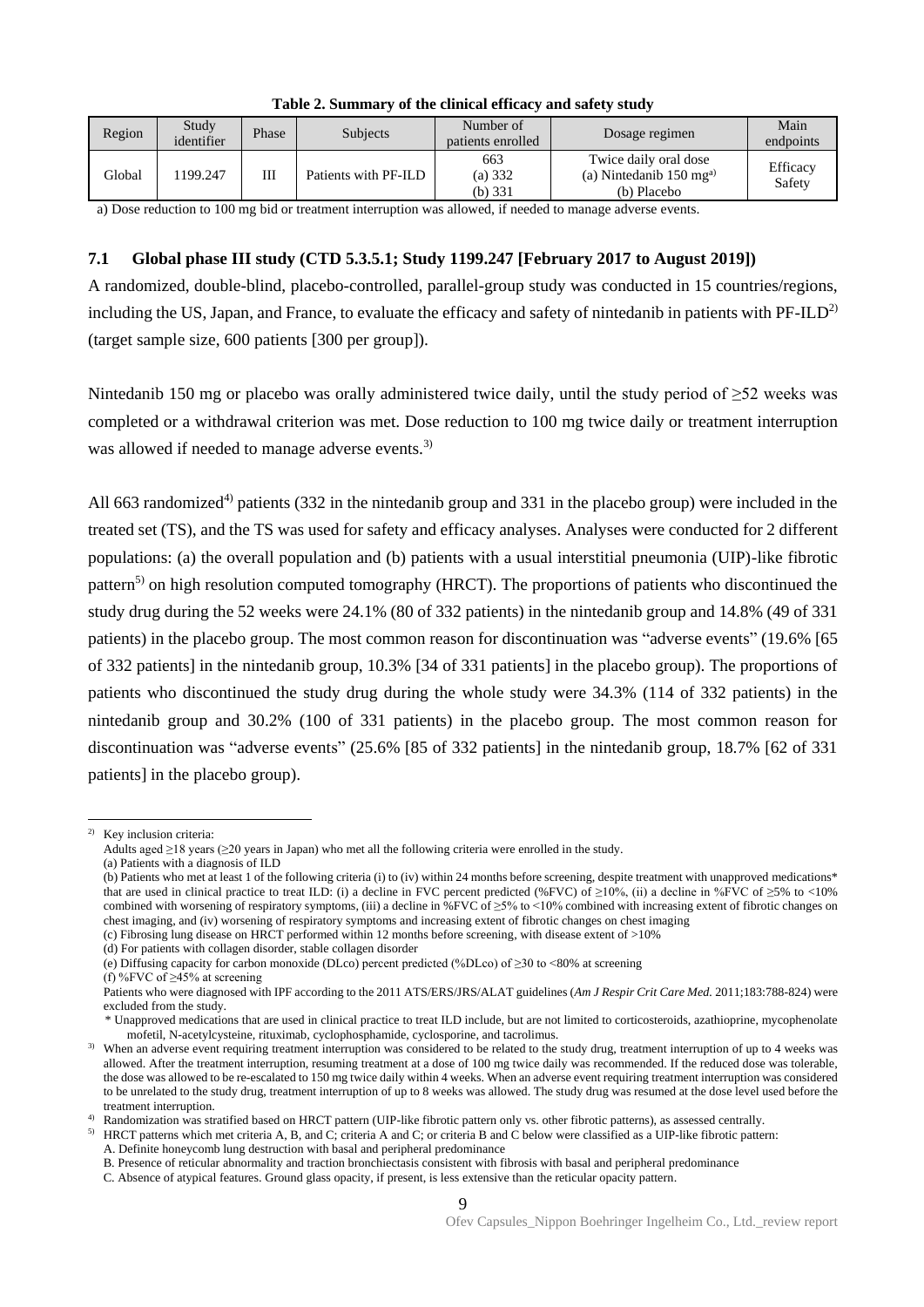The treated set included a subpopulation of 108 Japanese patients (52 in the nintedanib group and 56 in the placebo group). In the Japanese subpopulation, the proportions of patients who discontinued the study drug during the 52 weeks were 21.2% (11 of 52 patients) in the nintedanib group and 19.6% (11 of 56 patients) in the placebo group. The most common reason for discontinuation was "adverse events" (13.5% [7 of 52 patients] in the nintedanib group, 12.5% [7 of 56 patients] in the placebo group. The proportions of patients who discontinued the study drug during the whole study in the Japanese subpopulation were 42.3% (22 of 52 patients) in the nintedanib group and 32.1% (18 of 56 patients) in the placebo group. The most common reason for discontinuation was "adverse event" (28.8% [15 of 52 patients] in the nintedanib group, 21.4% [12 of 56 patients] in the placebo group).

The primary efficacy endpoint was the annual rate of decline in forced vital capacity (FVC) over the first 52 weeks [see Section 10 for the definition). Table 3 shows the results of the primary efficacy endpoint. In both the overall population and the subgroup of patients with UIP-like fibrotic pattern only, a pairwise comparison showed a statistically significant difference between the nintedanib group and the placebo group, demonstrating the superiority of nintedanib to placebo. The annual rates of decline in FVC over the 52 weeks in the Japanese subpopulation are shown in Table 4.

|                                                                                | Overall population                 |                     | Patients with HRCT with UIP-like fibrotic<br>pattern only |                     |  |
|--------------------------------------------------------------------------------|------------------------------------|---------------------|-----------------------------------------------------------|---------------------|--|
|                                                                                | Nintedanib                         | Placebo             | Nintedanib                                                | Placebo             |  |
| Baseline FVC (mL)                                                              | $2,340.1 \pm 740.2$                | $2,321.2 \pm 728.0$ | $2,363.4 \pm 762.9$                                       | $2,373.6 \pm 720.1$ |  |
|                                                                                | (332)                              | (331)               | (206)                                                     | (206)               |  |
| Week 52 FVC (mL)                                                               | $2,271.8 \pm 783.0$                | $2,157.8 \pm 733.0$ | $2,301.4 \pm 814.2$                                       | $2,210.5 \pm 713.7$ |  |
|                                                                                | (265)                              | (274)               | (160)                                                     | (162)               |  |
| Change from baseline (mL)                                                      | $-75.1 \pm 250.8$                  | $-181.1 \pm 220.0$  | $-68.7 \pm 240.8$                                         | $-197.9 \pm 237.8$  |  |
|                                                                                | (265)                              | (274)               | (160)                                                     | (162)               |  |
| Annual rate of decline in FVC                                                  | $-80.8$                            | $-187.8$            | $-82.9$                                                   | $-211.1$            |  |
| $[95\% \text{ CI}]^{a}$                                                        | $[-110.4, -51.2]$                  | $[-216.9, -158.6]$  | $[-123.7, -42.0]$                                         | $[-251.4, -170.8]$  |  |
| Compared with placebo<br>$[95\% \text{ CI}]^{a}$<br>$P$ -value <sup>a)b)</sup> | 107.0<br>[65.4, 148.5]<br>< 0.0001 |                     | 128.2<br>[70.8, 185.6]<br>< 0.0001                        |                     |  |

**Table 3. Annual rate of decline in FVC over 52 weeks (mL/year) (TS)**

Mean  $\pm$  SD (N)

(a) A random coefficient regression model including treatment, HRCT pattern (for the overall population only), baseline FVC (mL), and treatment-by-time and baseline FVC-by-time interactions as fixed effects, and individual intercept and time as random effects

(b) A Hochberg procedure was used for multiplicity adjustment, to maintain a 2-sided significance level of 5% in hypothesis tests that compared the nintedanib group and the placebo group in the 2 co-primary populations, i.e., the overall population and the subpopulation of patients with HRCT with UIP-like fibrotic pattern only.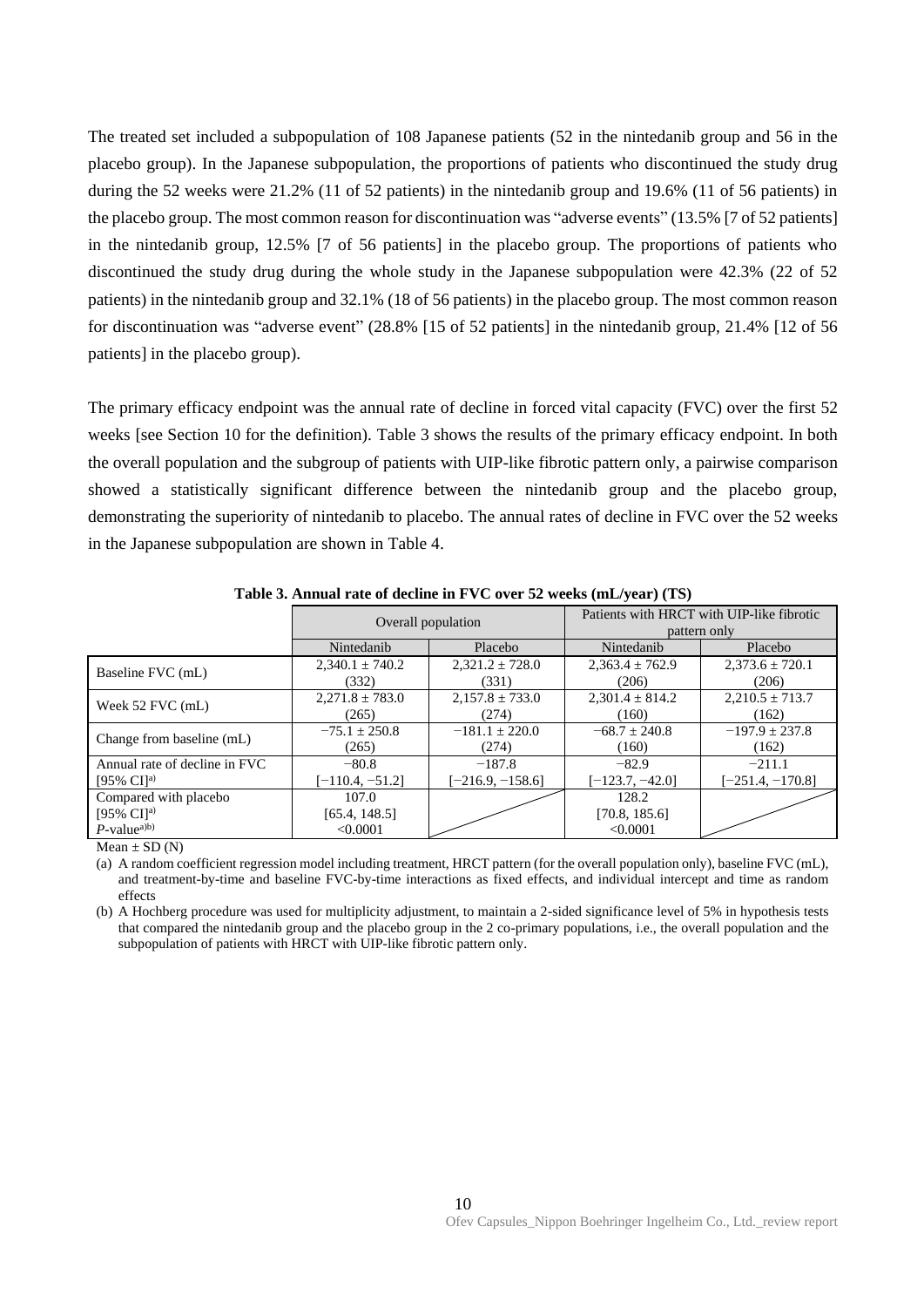|                               |                                 | Japanese subpopulation           | Japanese patients with HRCT with UIP-like<br>fibrotic pattern only |                         |  |
|-------------------------------|---------------------------------|----------------------------------|--------------------------------------------------------------------|-------------------------|--|
|                               | Nintedanib                      | Placebo                          | Nintedanib                                                         | Placebo                 |  |
| Baseline FVC (mL)             | $2123.6 \pm 692.5(52)$          | $2249.0 \pm 623.9(56)$           | $2190.7 \pm 720.0$ (39)                                            | $2242.6 \pm 623.7(45)$  |  |
| Week 52 FVC (mL)              | $2016.0 \pm 695.2$ (45)         | $2080.8 \pm 590.8$ (46)          | $2094.4 \pm 728.8$ (33)                                            | $2058.7 \pm 585.2$ (38) |  |
| Change from baseline (mL)     | $-136.8 \pm 251.8$ (45)         | $-204.0 \pm 207.0$ (46)          | $-142.4 \pm 181.2$ (33)                                            | $-221.2 \pm 211.1$ (38) |  |
| Annual rate of decline in FVC | $-148.3$                        | $-240.4$                         | $-163.6$                                                           | $-257.1$                |  |
| [95% CI]                      | $[-221.2, -75.4]$ <sup>a)</sup> | $[-312.9, -167.9]$ <sup>a)</sup> | $[-254.9, -72.2]^{b}$                                              | $[-343.3, -171.0]^{b}$  |  |
| Compared with placebo         | 92.1                            |                                  | 93.6                                                               |                         |  |
| [95% CI]                      | $[-10.7, 194.8]$ <sup>a)</sup>  |                                  | $[-31.8, 219.0]^{b}$                                               |                         |  |
| Annual rate of decline in FVC | $-153.9$                        | $-235.8$                         | $-161.9$                                                           | $-247.4$                |  |
| [95% CI]                      | $[-225.6, -82.2]$ <sup>c)</sup> | $[-307.5, -164.2]$ <sup>c)</sup> | $[-235.7, -88.1]^{d}$                                              | $[-317.4, -177.4]^{d}$  |  |
| Compared with placebo         | 81.9                            |                                  | 85.5                                                               |                         |  |
| [95% CI]                      | $[-19.8, 183.7]$ <sup>c)</sup>  |                                  | $[-16.3, 187.2]^{d}$                                               |                         |  |

#### **Table 4. Annual rate of decline in FVC over 52 weeks (mL/year) (TS, Japanese subpopulation)**

 $Mean \pm SD(N)$ 

a) A random coefficient regression model in the overall population, including HRCT pattern, baseline FVC (mL), and baseline FVC-by-time, treatment-by-subpopulation (Japanese vs. non-Japanese), and treatment-by-subpopulation (Japanese vs. non-Japanese)-by-time interactions as fixed effects, and individual intercept and time as random effects

b) A random coefficient regression model in patients with HRCT with UIP-like fibrotic pattern only, including baseline FVC (mL), and baseline FVC-by-time, treatment-by-subpopulation (Japanese vs. non-Japanese), and treatment-by-subpopulation (Japanese vs. non-Japanese)-by-time interactions as fixed effects, and individual intercept and time as covariates

c) A random coefficient regression model in the Japanese subpopulation, including treatment, HRCT pattern, baseline FVC (mL), and treatment-by-time and baseline FVC-by-time interactions as fixed effects, and individual intercept and time as random effects

d) A random coefficient regression model in the subpopulation of Japanese patients with HRCT with UIP-like fibrotic pattern only, including treatment, baseline FVC (mL), and treatment-by-time and baseline FVC-by-time interactions as fixed effects, and individual intercept and time as covariates

During the whole study, adverse events were reported in 98.2% (326 of 332) of patients in the nintedanib group and 93.1% (308 of 331) of patients in the placebo group. The common adverse events are shown in Table 5.

Adverse events led to death in 6.3% (21 of 332) of patients in the nintedanib group and 10.9% (36 of 331) of patients in the placebo group. The adverse events leading to death in the nintedanib group were acute respiratory failure in 4 patients; respiratory failure in 3 patients; pneumonia in 2 patients; and interstitial lung disease, pulmonary fibrosis, interstitial lung disease/respiratory failure, arteriosclerosis coronary artery, septic shock, lung infection/pulmonary fibrosis, pulmonary sepsis, bacterial sepsis/acute respiratory failure, cardiac failure congestive, cardiac arrest, cardiac failure, and death in 1 patient each. The adverse events leading to death in the placebo group were interstitial lung disease and respiratory failure in 5 patients each; pneumonia in 3 patients; respiratory distress and acute respiratory failure in 2 patients each; interstitial lung disease/connective tissue disorder, infectious pleural effusion, neoplasm malignant, lung neoplasm malignant, pneumothorax, aortic aneurysm rupture/shock haemorrhagic, sudden cardiac death, sudden death, dyspnoea, hypersensitivity pneumonitis, bronchitis, cerebral haemorrhage, myocardial infarction, cardiac death, lung squamous cell carcinoma metastatic, chronic respiratory failure, hepatic cirrhosis, pneumonia aspiration, and bronchitis/interstitial lung disease in 1 patient each. A causal relationship to the study drug could not be ruled out in 1 patient in the nintedanib group (pulmonary sepsis) and 3 patients in the placebo group (aortic aneurysm rupture/shock haemorrhagic, cerebral haemorrhage, and myocardial infarction in 1 patient each).

Serious adverse events were reported in 44.3% (147 of 332) of patients in the nintedanib group and 49.5% (164 of 331) of patients in the placebo group. The common adverse events are shown in Table 6.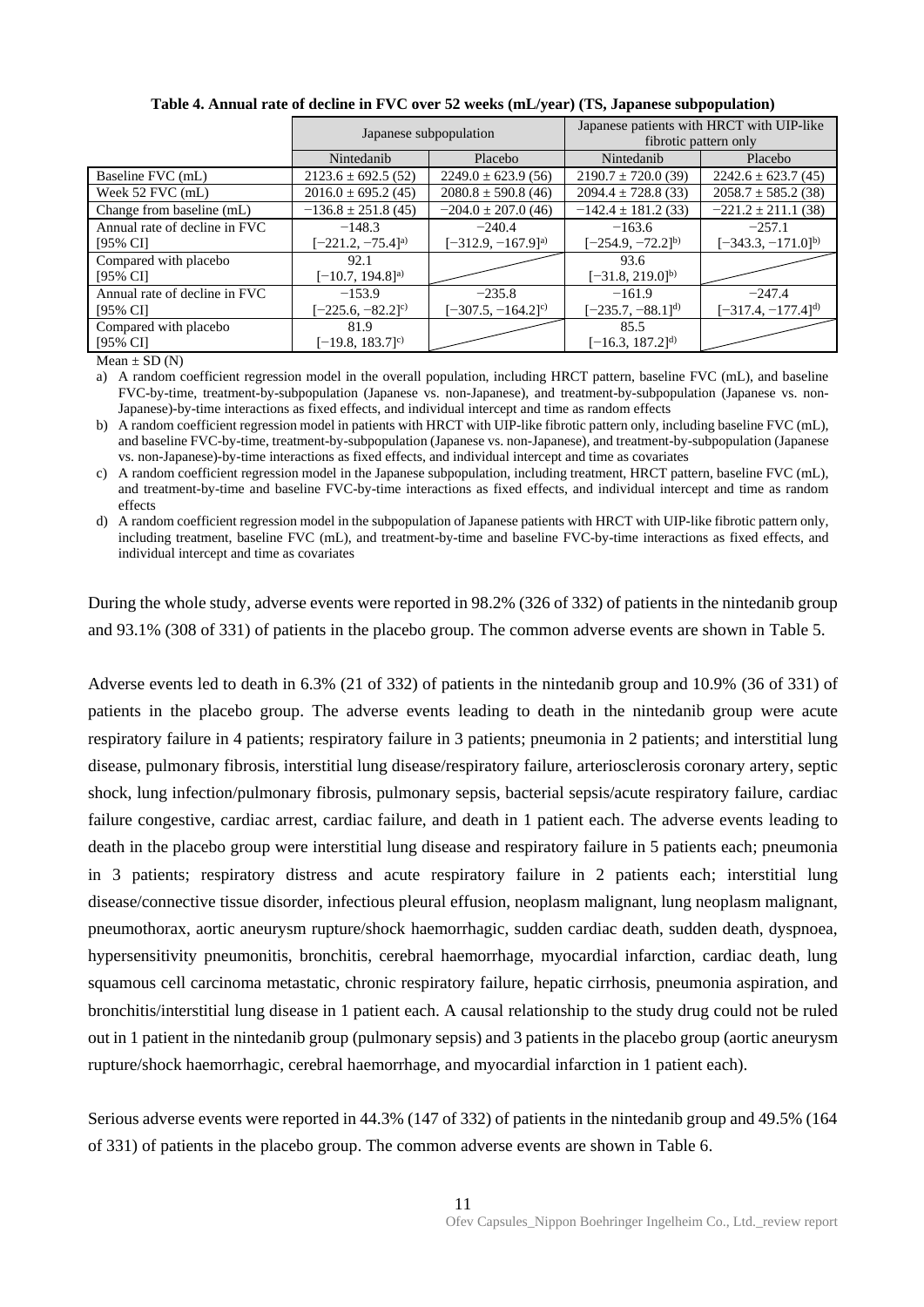Adverse events led to treatment discontinuation in 22.0% (73 of 332) of patients in the nintedanib group and 14.5% (48 of 331) of patients in the placebo group.

Adverse drug reactions were reported in 81.9% (272 of 332) of patients in the nintedanib group and 40.5% (134 of 331) of patients in the placebo group.

| Events                    | Nintedanib<br>$N = 332$ | Placebo<br>$N = 331$ | Events                               | Nintedanib<br>$N = 332$ | Placebo<br>$N = 331$ |
|---------------------------|-------------------------|----------------------|--------------------------------------|-------------------------|----------------------|
| Diarrhoea                 | 240 (72.3)              | 85(25.7)             | Back pain                            | 28 (8.4)                | 27(8.2)              |
| Nausea                    | 100(30.1)               | 33(10.0)             | Constipation                         | 26(7.8)                 | 32(9.7)              |
| Vomiting                  | 64 (19.3)               | 16(4.8)              | Upper respiratory tract<br>infection | 26(7.8)                 | 25(7.6)              |
| Nasopharyngitis           | 54 (16.3)               | 48 (14.5)            | Urinary tract infection              | 22(6.6)                 | 21(6.3)              |
| Decreased appetite        | 54 (16.3)               | 23(6.9)              | GGT increased                        | 22(6.6)                 | 7(2.1)               |
| Dyspnoea                  | 52 (15.7)               | 57 (17.2)            | Respiratory tract infection          | 20(6.0)                 | 15(4.5)              |
| Weight decreased          | 49 (14.8)               | 18(5.4)              | <b>Dizziness</b>                     | 19(5.7)                 | 15(4.5)              |
| ALT increased             | 49 (14.8)               | 13(3.9)              | Asthenia                             | 19(5.7)                 | 14(4.2)              |
| <b>Bronchitis</b>         | 48 (14.5)               | 64 (19.3)            | Hepatic function abnormal            | 19(5.7)                 | 3(0.9)               |
| <b>AST</b> increased      | 43 (13.0)               | 13(3.9)              | Oedema peripheral                    | 18 (5.4)                | 22(6.6)              |
| Cough                     | 40 (12.0)               | 51 (15.4)            | Insomnia                             | 18(5.4)                 | 18(5.4)              |
| Headache                  | 37(11.1)                | 27(8.2)              | Pyrexia                              | 17(5.1)                 | 19(5.7)              |
| Pneumonia                 | 36(10.8)                | 30(9.1)              | Chest pain                           | 17(5.1)                 | 15(4.5)              |
| Fatigue                   | 34 (10.2)               | 21(6.3)              | Gastrooesophageal reflux<br>disease  | 17(5.1)                 | 9(2.7)               |
| Abdominal pain            | 34 (10.2)               | 10(3.0)              | Arthralgia                           | 13(3.9)                 | 24(7.3)              |
| Abdominal pain upper      | 33(9.9)                 | 7(2.1)               | Pruritus                             | 12(3.6)                 | 18(5.4)              |
| Interstitial lung disease | 28(8.4)                 | 56 (16.9)            |                                      |                         |                      |

| Table 5. Adverse events reported by $\geq 5.0\%$ of patients in either treatment group |
|----------------------------------------------------------------------------------------|
| (whole study, safety analysis set)                                                     |

n (%)

| Table 6. Serious adverse events reported by $\geq 1.0\%$ of patients in either treatment group |
|------------------------------------------------------------------------------------------------|
| (whole study, safety analysis set)                                                             |

| Events                       | Nintedanib<br>$N = 332$ | Placebo<br>$N = 331$ |
|------------------------------|-------------------------|----------------------|
| Pneumonia                    | 24(7.2)                 | 16(4.8)              |
| Interstitial lung disease    | 19(5.7)                 | 45 (13.6)            |
| Acute respiratory failure    | 16(4.8)                 | 7(2.1)               |
| Respiratory failure          | 11(3.3)                 | 10(3.0)              |
| Pulmonary fibrosis           | 7(2.1)                  | 5(1.5)               |
| Dyspnoea                     | 6(1.8)                  | 13(3.9)              |
| Pneumothorax                 | 6(1.8)                  | 6(1.8)               |
| Drug-induced liver injury    | 6(1.8)                  | 0                    |
| Pulmonary hypertension       | 5(1.5)                  | 9(2.7)               |
| Atrial fibrillation          | 5(1.5)                  | 1(0.3)               |
| <b>Bronchitis</b>            | 4(1.2)                  | 5(1.5)               |
| Influenza                    | 4(1.2)                  | 4 (1.2)              |
| Fall                         | 3(0.9)                  | 4 (1.2)              |
| Hypersensitivity pneumonitis | 2(0.6)                  | 4(1.2)               |
| Basal cell carcinoma         | 2(0.6)                  | 4(1.2)               |
| Chronic respiratory failure  | 1(0.3)                  | 6(1.8)               |
| Pulmonary embolism           | 1(0.3)                  | 5(1.5)               |

n (%)

Adverse events reported in the Japanese subpopulation during the whole study were analyzed. Adverse events were reported in 100.0% (52 of 52) of patients in the nintedanib group and 100.0% (56 of 56) of patients in the placebo group. The common adverse events in the Japanese subpopulation are shown in Table 7.

12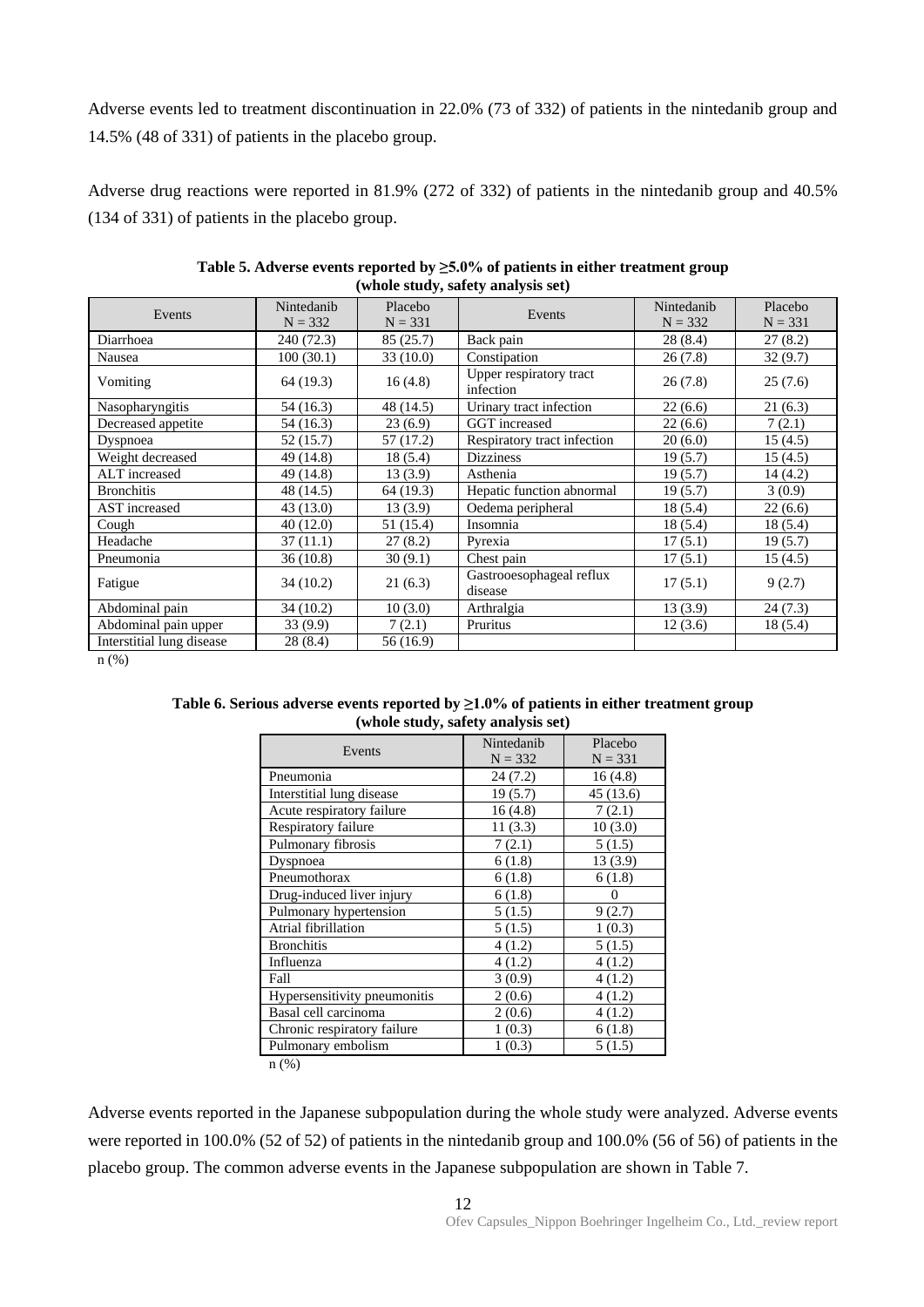Adverse events led to death in 14.3% (8 of 56) of patients in the placebo group. The adverse events leading to death were interstitial lung disease in 2 patients, and pneumothorax, respiratory failure, hepatic cirrhosis, cerebral haemorrhage, lung neoplasm malignant, and pneumonia aspiration in 1 patient each. A causal relationship to the study drug could not be ruled out in 1 patient (cerebral haemorrhage).

Serious adverse events were reported in 55.8% (29 of 52) of patients in the nintedanib group and 64.3% (36 of 56) of patients in the placebo group. The common serious adverse events in the Japanese subpopulation are shown in Table 8.

In the Japanese subpopulation, adverse events led to treatment discontinuation in 28.8% (15 of 52) of patients in the nintedanib group and 21.4% (12 of 56) of patients in the placebo group.

Adverse drug reactions were reported in 94.2% (49 of 52) of patients in the nintedanib group and 39.3% (22 of 56) of patients in the placebo group.

| (whoic study, safety analysis set, Japanese subpopulation) |                        |                     |                                         |                        |                     |
|------------------------------------------------------------|------------------------|---------------------|-----------------------------------------|------------------------|---------------------|
| Events                                                     | Nintedanib<br>$N = 52$ | Placebo<br>$N = 56$ | Events                                  | Nintedanib<br>$N = 52$ | Placebo<br>$N = 56$ |
| Diarrhoea                                                  | 44 (84.6)              | 20(35.7)            | Abdominal pain upper                    | 3(5.8)                 | 3(5.4)              |
| Nasopharyngitis                                            | 21(40.4)               | 21(37.5)            | Pneumomediastinum                       | 3(5.8)                 | 3(5.4)              |
| Nausea                                                     | 15(28.8)               | 1(1.8)              | Gastritis                               | 3(5.8)                 | 2(3.6)              |
| Hepatic function abnormal                                  | 13(25.0)               | 2(3.6)              | Hypertension                            | 3(5.8)                 | 1(1.8)              |
| Interstitial lung disease                                  | 12(23.1)               | 26(46.4)            | Oedema peripheral                       | 3(5.8)                 | 1(1.8)              |
| <b>AST</b> increased                                       | 9(17.3)                | 1(1.8)              | Malaise                                 | 3(5.8)                 | $\theta$            |
| <b>Bronchitis</b>                                          | 8(15.4)                | 7(12.5)             | Drug-induced liver injury               | 3(5.8)                 | $\Omega$            |
| Pneumonia                                                  | 8(15.4)                | 6(10.7)             | Eczema                                  | 2(3.8)                 | 6(10.7)             |
| ALT increased                                              | 8(15.4)                | 1(1.8)              | Pneumonia bacterial                     | 2(3.8)                 | 4(7.1)              |
| Vomiting                                                   | 8(15.4)                | $\Omega$            | Epistaxis                               | 2(3.8)                 | 3(5.4)              |
| Constipation                                               | 7(13.5)                | 12(21.4)            | Pruritus                                | 2(3.8)                 | 3(5.4)              |
| Weight decreased                                           | 7(13.5)                | 3(5.4)              | Abdominal distension                    | 1(1.9)                 | 3(5.4)              |
| Decreased appetite                                         | 6(11.5)                | 6(10.7)             | Herpes zoster                           | 1(1.9)                 | 3(5.4)              |
| Insomnia                                                   | 5(9.6)                 | 8(14.3)             | Glucose urine present                   | 1(1.9)                 | 3(5.4)              |
| Pyrexia                                                    | 5(9.6)                 | 6(10.7)             | Upper respiratory tract<br>inflammation | 1(1.9)                 | 3(5.4)              |
| Hypokalaemia                                               | 5(9.6)                 | $\Omega$            | Headache                                | 1(1.9)                 | 3(5.4)              |
| Back pain                                                  | 4(7.7)                 | 9(16.1)             | Contusion                               | 1(1.9)                 | 3(5.4)              |
| Influenza                                                  | 4(7.7)                 | 4(7.1)              | Rhinitis allergic                       | $\Omega$               | 5(8.9)              |
| Haemorrhoids                                               | 4(7.7)                 | 2(3.6)              | Hyperglycaemia                          | $\Omega$               | 5(8.9)              |
| <b>Stomatitis</b>                                          | 4(7.7)                 | 2(3.6)              | Hyperkalaemia                           | $\Omega$               | 4(7.1)              |
| Pharyngitis                                                | 4(7.7)                 | 2(3.6)              | Hyponatraemia                           | $\Omega$               | 4(7.1)              |
| Dry skin                                                   | 4(7.7)                 | 2(3.6)              | Spinal compression fracture             | $\Omega$               | 4(7.1)              |
| Pneumothorax                                               | 3(5.8)                 | 4(7.1)              |                                         |                        |                     |

**Table 7. Adverse events reported by ≥5.0% of patients in either treatment group (whole study, safety analysis set, Japanese subpopulation)**

n (%)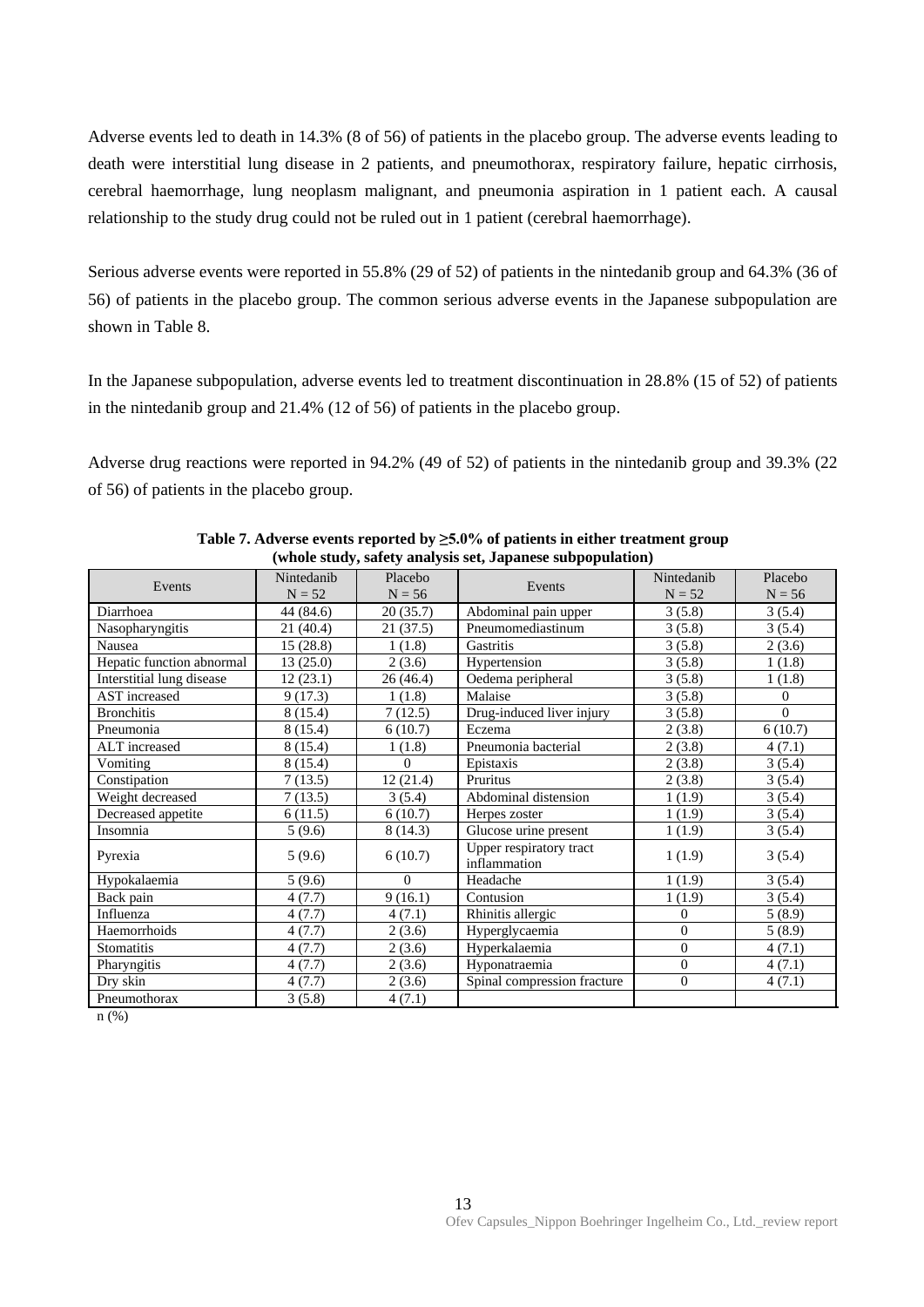| Events                            | Nintedanib | Placebo  |
|-----------------------------------|------------|----------|
|                                   | $N = 52$   | $N = 56$ |
| Interstitial lung disease         | 10(19.2)   | 25(44.6) |
| Pneumonia                         | 5(9.6)     | 2(3.6)   |
| Pneumothorax                      | 3(5.8)     | 4(7.1)   |
| Influenza                         | 3(5.8)     | 0        |
| Drug-induced liver injury         | 3(5.8)     | 0        |
| Pneumomediastinum                 | 2(3.8)     | 1(1.8)   |
| Bronchopulmonary aspergillosis    | 2(3.8)     | 1(1.8)   |
| Condition aggravated              | 2(3.8)     | 1(1.8)   |
| Hypoxia                           | 2(3.8)     | 0        |
| Idiopathic interstitial pneumonia | 2(3.8)     | 0        |
| <b>Bronchitis</b>                 | 2(3.8)     | 0        |
| Pneumonia bacterial               | 1(1.9)     | 2(3.6)   |
| Respiratory failure               | 0          | 2(3.6)   |
| Pneumonia pneumococcal            | 0          | 2(3.6)   |
| Pneumonia aspiration              | 0          | 2(3.6)   |
| Spinal compression fracture       | $\theta$   | 2(3.6)   |
| n(0/2)                            |            |          |

**Table 8. Serious adverse events reported by ≥2 patients in either treatment group (whole study, safety analysis set, Japanese subpopulation)**

n (%)

#### **7.R Outline of the review conducted by PMDA**

#### **7.R.1 Development plan**

The applicant's explanation about the development plan for nintedanib:

Interstitial lung disease (ILD) is an umbrella term encompassing various lung disorders, including IPF, iNSIP, IIPs (e.g., undifferentiated IIPs), autoimmune ILDs, and chronic hypersensitivity pneumonitis. Progressive fibrosing ILD (PF-ILD) has a poor prognosis, and is characterized by progressive clinical features such as worsening of respiratory symptoms, declines in lung function and physical function, and deterioration in quality of life (QOL), resulting in death (*Respir Res.* 2019;20:57, etc). PF-ILD is not a single disease, but refers to a group of ILD diagnoses that share a common pathological feature of "progressive fibrosis." PF-ILD has been diagnosed and treated according to the following guidelines and other treatment procedures.

- IIPs are classified based on the American Thoracic Society (ATS)/European Respiratory Society (ERS) statement on the international multidisciplinary classification of IIPs (*Am J Respir Crit Care Med.* 2013;40:640-6). In Japan, the "Guidelines for the Diagnosis and Management of Idiopathic Interstitial Pneumonitis (in Japanese)" (3rd rev ed. Nankodo; 2016), which presents a classification of IIPs based on the ATS/ERS statement, has been used for the diagnosis and management of IIPs. A multidisciplinary approach is taken for the diagnosis of IIPs by specialists in various areas in accordance with the classification and procedures presented in the above-mentioned guidelines, and a treatment strategy (e.g., steroids, immunosuppressive agents, smoking cessation) is established to manage the diagnosed disease. In this regard, there are no substantial differences in the diagnosis or management of IIPs between Japan and other countries.
- In contrast, no established guidelines that systematically describe the diagnosis or management of autoimmune ILDs are available in or outside of Japan, although several medications, including corticosteroids and immunosuppressive agents, are used for the treatment of collagen disorders, which are the underlying etiologies of the ILDs. Thus, despite differences in the approved drugs, the diagnosis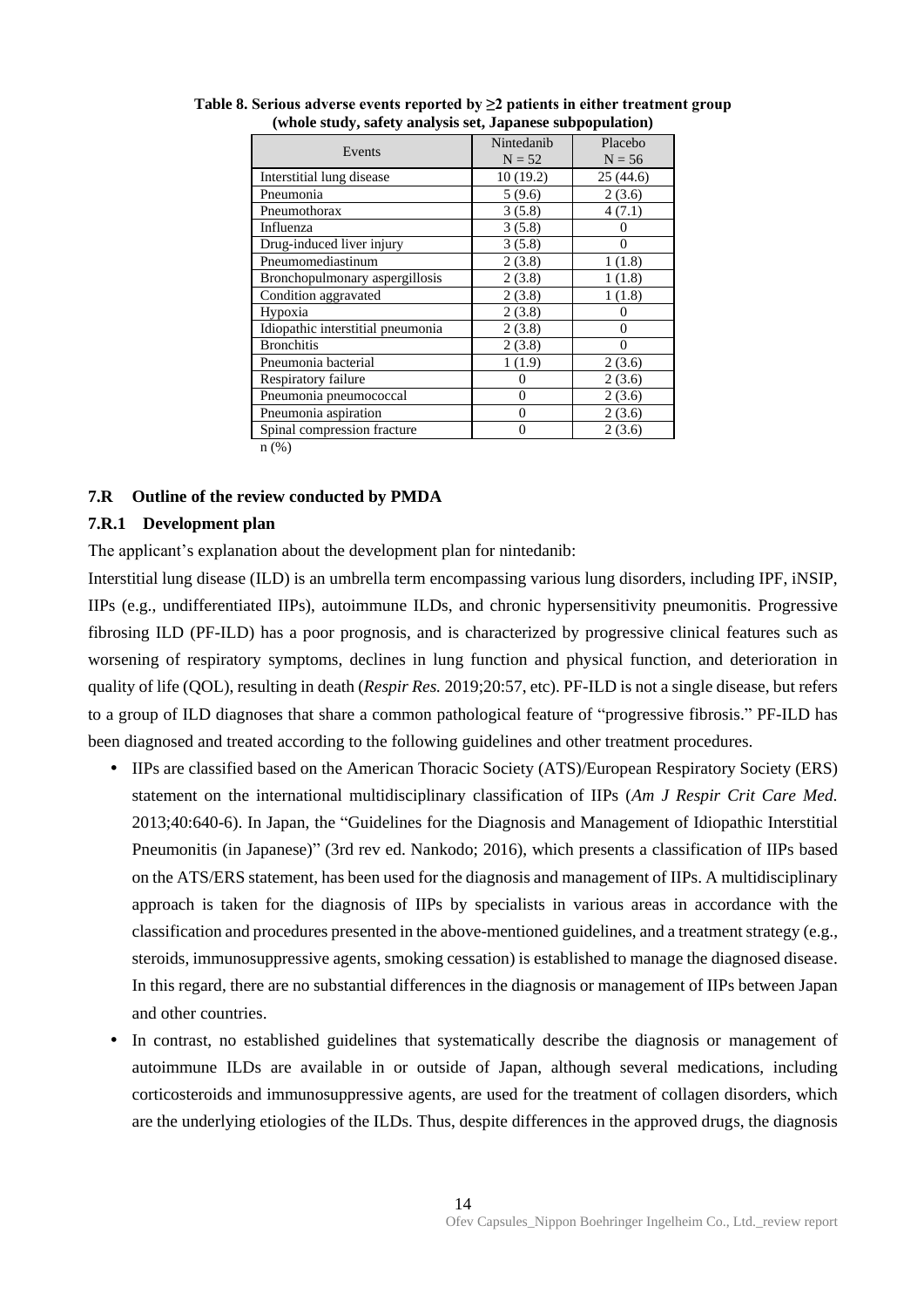of and treatment strategies for autoimmune ILDs do not differ substantially between Japan and other countries.

 The diagnosis of and treatment strategies for other ILDs, including chronic hypersensitivity pneumonitis and sarcoidosis, do not differ substantially between Japan and other countries, though established clinical practice guidelines are available in some countries, but not in other countries.

As above, the diagnosis of and treatment algorithms for ILDs do not differ substantially between Japan and other countries; and the efficacy, safety, and pharmacokinetics of nintedanib in patients with IPF, the approved indication, were similar in Japanese and non-Japanese patients (see "Review Report for Ofev Capsules 100 mg, Ofev Capsule 150 mg," dated May 20, 2015). The applicant therefore considered it possible to conduct a global clinical study involving multiple countries including Japan, and prepare a clinical data package based on the results of the study.

• The target patient population of the phase III study:

Due to the small number of patients with each underlying etiology of PF-ILD, conducting a confirmatory study for each etiology seemed to be difficult. Therefore, in Study 1199.247 as a global phase III study, patients with ILDs who shared a pathological feature, "progressive fibrosis" were to be grouped together as patients with PF-ILD and enrolled in the study. Because no established definition of the term "progressive fibrosing" was available, patients with PF-ILD were defined as patients with ILDs who had the extent of lung fibrosis  $\geq$ 10% on HRCT, decline in lung function, and worsening of respiratory symptoms and/or increasing fibrotic extent on chest imaging. Furthermore, the lung injury pattern seen on HRCT has a major impact on prognosis in patients with PF-ILD. In particular, PF-ILD with HRCT with UIP-like fibrotic pattern only has a rapidly progressive course, as compared with PF-ILD with other fibrotic patterns (*Thorax.* 2014;69:216-22, etc.) Therefore, patients with PF-ILD with "UIP-like fibrotic pattern only" and those with "other fibrotic patterns" were included at a 2:1 ratio to evaluate the efficacy of nintedanib in patients with UIP-like fibrotic pattern only, as well as the overall population. Patients with IPF were excluded from Study 1199.247, because nintedanib is already approved for the treatment of IPF, whereas patients with SSc-ILD were included in the study, although a global phase III study evaluating the efficacy and safety of nintedanib in patients with SSc-ILD (Study 1199.214) was still ongoing separately.

Rationale for the dosage regimen used in the phase III study:

The basic dosage regimen used in Study 1199.247 was to be 150 mg twice daily, which is the same as the approved dosage and administration for the treatment of IPF, based on the pathophysiological resemblance between PF-ILD and IPF (shown below), and data including the results of clinical studies in patients with IPF. Dose reduction to 100 mg twice daily or treatment interruption was allowed, if needed to manage adverse events.

 IPF and PF-ILD share a common pathophysiologic cascade of fibrosis which is composed of the activation, migration, and proliferation of fibroblasts, the accumulation of myofibroblasts, and the deposition of an extracellular matrix. This cascade occurs downstream from the PDGF-, FGF-, and VEGF-medicated signaling pathways, which are inhibited by nintedanib.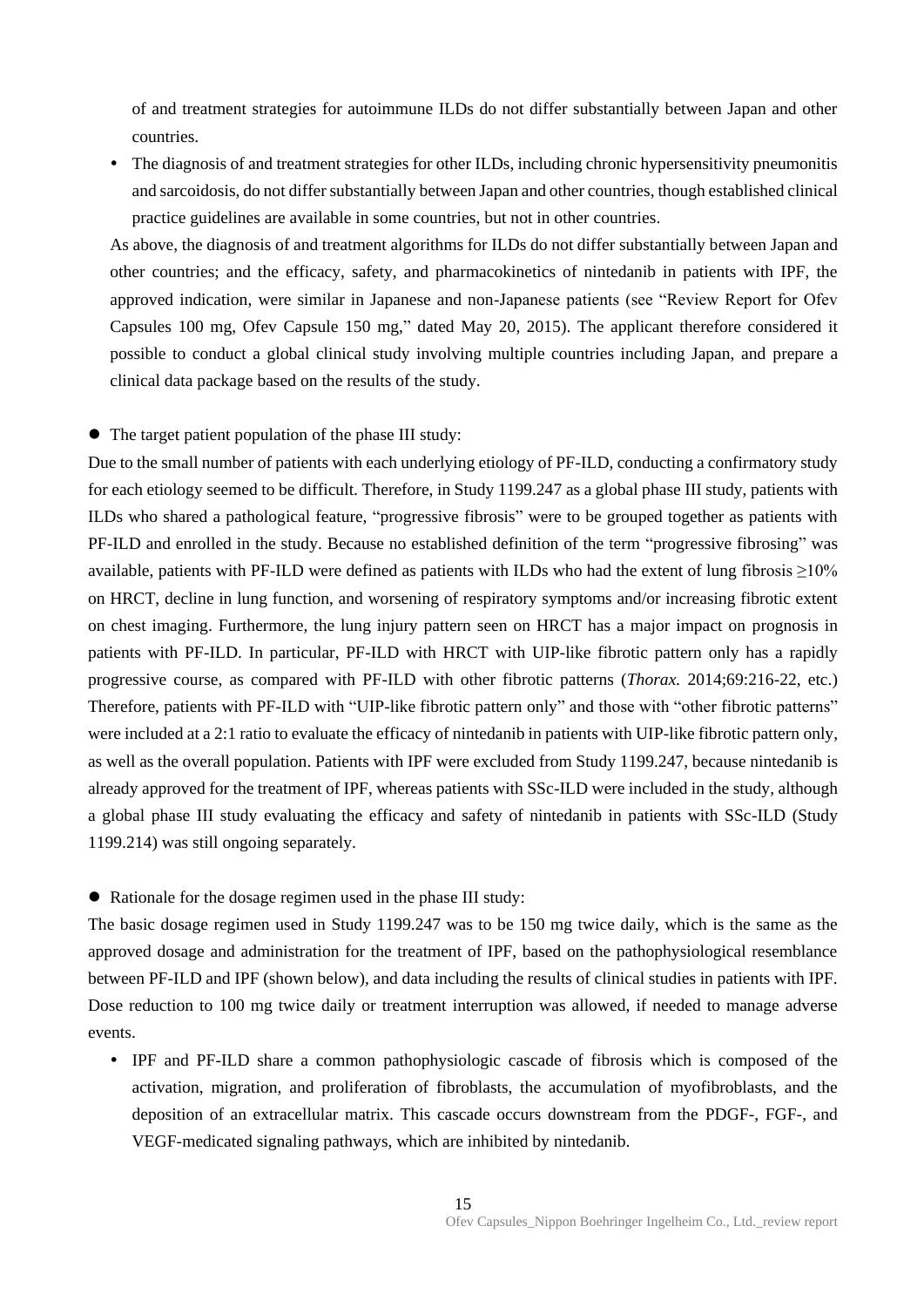- The efficacy and safety of nintedanib 150 mg twice daily was demonstrated in clinical studies in patients with IPF (see "Review Report for Ofev Capsules 100 mg, Ofev Capsule 150 mg," dated May 20, 2015).
- Primary efficacy endpoint selected for the phase III study:

FVC has been accepted as an endpoint for evaluating ILD progression. At the same time, FVC has been used as a standard endpoint for assessing the pathology and treatment of IPF, which shares pathophysiological characteristics with PF-ILD (*Am J Respir Crit Care Med.* 2012;186:712-5), and has been shown to be associated with mortality (*Chest.* 2014;145:579-85, *EurRespir J.* 2011;38:176-83, etc). Furthermore, FVC has served as an efficacy endpoint in clinical studies involving patients with IPF (*N Engl J Med.* 2015;372:1189- 91). Based on the above, the annual rate of decline in FVC over 52 weeks (mL/year) was selected as the primary endpoint of Study 1199.247.

PMDA accepted the applicant's explanations, and concluded that it would be possible to evaluate the efficacy and safety of nintedanib in Japanese patients with PF-ILD, based on the results of a global phase III study in which Japanese patients participated (Study 1199.247).

#### **7.R.2 Efficacy**

The applicant's explanation about the efficacy of nintedanib in the treatment of PF-ILD:

In both the overall population and the population of patients with UIP-like fibrotic pattern only, a pairwise comparison showed a statistically significant difference in the annual rate of decline in FVC (mL/year) over 52 weeks, the primary endpoint of Study 1199.247, between the nintedanib group and the placebo group, demonstrating the superiority of nintedanib to placebo (Table 3). To confirm the robustness of the primary analysis, sensitivity analyses were conducted. The same random coefficient regression model as used for the primary analysis, except for the manner in which missing data were handled, was used. An analysis using only on-treatment data yielded a least squares mean difference [95% confidence interval (CI)] between the nintedanib group and the placebo group being 117.76 [77.53, 157.99]. The result of the sensitivity analysis did not differ substantially from the result of the primary analysis. In addition, sensitivity analyses using various multiple imputation procedures which differed in the handling of missing data were conducted. The least squares mean differences in the primary endpoint between the nintedanib group and the placebo group ranged from 92.23 to 97.19, with no considerable difference from the result of the primary analysis. Figure 1 shows the changes from baseline in FVC over 52 weeks. The changes from baseline in FVC tended to be greater in the nintedanib group than in the placebo group throughout the 52 weeks, and this tendency continued beyond Week 52 despite alterations in study requirements, such as the elimination of concomitant medication restrictions.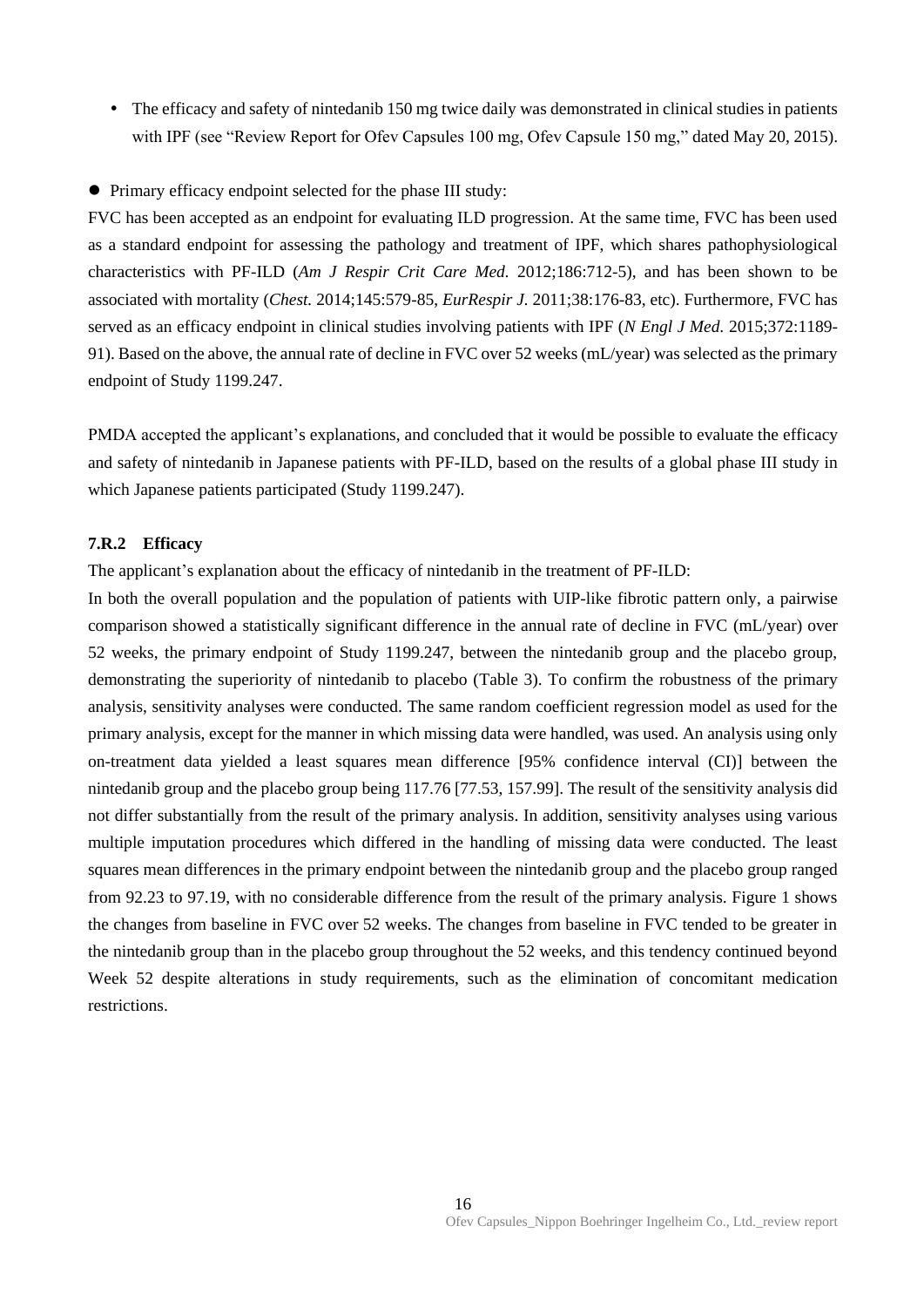

**Figure 1. Changes from baseline in FVC over the whole study (mL) (mean ± SD) (Study 1199.247, TS, overall population)**

Since the efficacy of nintedanib had been demonstrated in patients with SSc-ILD in a separate study (Study 1199.214), a sensitivity analysis for the primary endpoint was conducted on the population after excluding patients with SSc-ILD (23 in the nintedanib group and 16 in the placebo group). Table 9 shows the results of the sensitivity analysis. The annual rate of decline in FVC over 52 weeks showed a similar tendency before and after excluding patients with SSc-ILD from the overall population of Study 1199.247.

**Table 9. Annual rates of decline in FVC over 52 weeks (mL/year) (TS, the population excluding patients with SSc-ILD)**

|                                                              | Nintedanib             | Placebo                 | Compared with placebo<br>[95% CI] |
|--------------------------------------------------------------|------------------------|-------------------------|-----------------------------------|
| Annual rate of decline in FVC over<br>52 weeks $(mL/year)^a$ | $-83.9 \pm 15.9$ (309) | $-188.8 \pm 15.4$ (315) | 104.9<br>[61.5, 148.3]            |
|                                                              | $\sim$                 |                         |                                   |

Least squares mean  $\pm$  standard error (N)

(a) A random coefficient regression model including treatment, HRCT pattern, baseline FVC (mL), and treatment-bytime and baseline FVC-by-time interactions as fixed effects, and individual intercept and time as random effects

Table 10 shows the results of subgroup analyses for the primary endpoint of Study 1199.247 by patient characteristics. Although the results should be interpreted carefully due to the small numbers of patients in some subgroups, the annual rate of decline in FVC over 52 weeks tended to be higher in the nintedanib group than in the placebo group in all subgroups, identifying no patient characteristics that clearly affected the efficacy of nintedanib.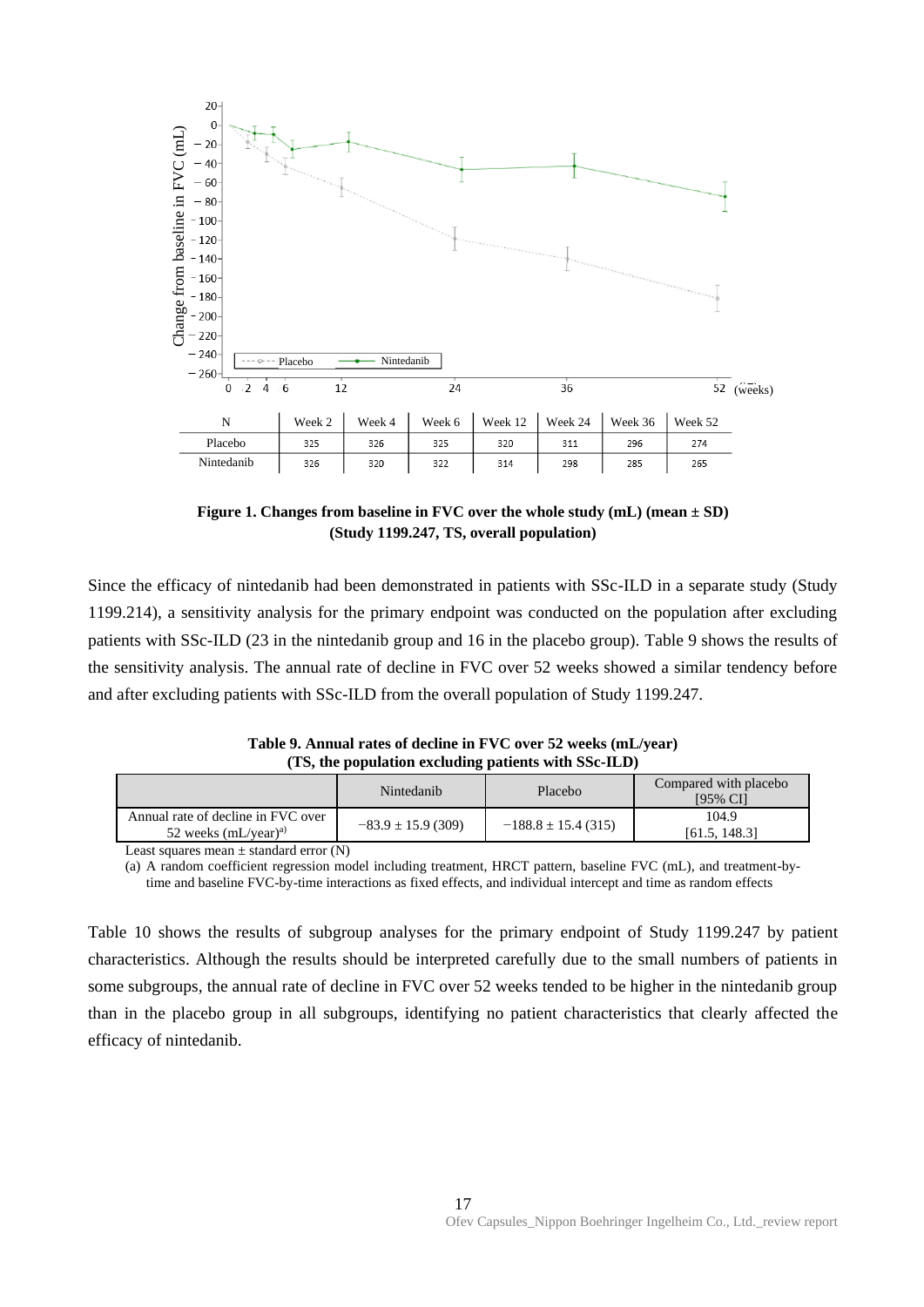| Patient characteristics               |                                                                                                                                                    | Nintedanib <sup>a)</sup>              | Placebo <sup>a</sup>                   | Compared with placebo <sup>a)</sup><br>[95% CI] |
|---------------------------------------|----------------------------------------------------------------------------------------------------------------------------------------------------|---------------------------------------|----------------------------------------|-------------------------------------------------|
|                                       | $<$ 65 years old                                                                                                                                   | $-58.9$ [ $-103.6$ , $-14.2$ ] (139)  | $-145.8$ [ $-193.6$ , $-98.0$ ] (121)  | 86.9 [21.5, 152.2]                              |
| Age                                   | $\geq$ 65 years old                                                                                                                                | $-97.5$ [ $-136.7, -58.2$ ] (193)     | $-212.6$ [ $-249.3$ , $-175.9$ ] (210) | 115.1 [61.4, 168.8]                             |
|                                       | Male                                                                                                                                               | $-88.9$ [-131.4, -46.4] (179)         | $-234.1$ [ $-276.5$ , $-191.7$ ] (177) | 145.2 [88.5, 201.9]                             |
| Sex                                   | Female                                                                                                                                             | $-72.6$ [ $-118.2$ , $-27.0$ ] (153)  | $-136.8$ [ $-181.5$ , $-92.1$ ] (154)  | 64.2 [3.9, 124.6]                               |
|                                       | $\leq$ 65 kg                                                                                                                                       | $-101.8$ [ $-160.5$ , $-43.1$ ] (91)  | $-184.8$ [ $-243.5$ , $-126.1$ ] (89)  | 83.0 [1.7, 164.3]                               |
| Body weight                           | $>65$ kg                                                                                                                                           | $-73.2$ [-108.1, -38.3] (241)         | $-188.8$ [ $-223.1$ , $-154.6$ ] (242) | 115.6 [67.2, 164.0]                             |
|                                       | Asian                                                                                                                                              | $-115.5$ [ $-173.7, -57.3$ ] (84)     | $-208.5$ [ $-268.8$ , $-148.2$ ] (80)  | 93.0 [9.3, 176.7]                               |
| Race                                  | White                                                                                                                                              | $-69.9$ [ $-104.9$ , $-34.9$ ] (242)  | $-180.5$ [ $-214.3$ , $-146.7$ ] (246) | 110.6 [62.0, 159.2]                             |
|                                       | Black/African American                                                                                                                             | $-1.8$ [ $-289.8$ , 286.3] (5)        | $-224.3$ [ $-449.7$ , 1.2] (5)         | 222.5 [-143.1, 588.1]                           |
|                                       | Hypersensitivity<br>pneumonitis                                                                                                                    | $-104.4$ [ $-164.0$ , $-44.9$ ] (84)  | $-177.5$ [ $-233.4$ , $-121.7$ ] (89)  | $73.1$ [-8.6, 154.8]                            |
|                                       | iNSIP                                                                                                                                              | $-51.4$ [ $-117.7$ , 15.0] (64)       | $-193.0$ [ $-261.8$ , $-124.2$ ] (61)  | 141.6 [46.0, 237.2]                             |
| ILD type                              | Unclassifiable IIPs                                                                                                                                | $-125.9$ [-192.6, -59.1] (64)         | $-194.2$ [ $-268.3$ , $-120.1$ ] (50)  | $68.3$ [-31.4, 168.1]                           |
|                                       | Autoimmune ILDs                                                                                                                                    | $-74.5$ [ $-134.9$ , $-14.0$ ] (82)   | $-178.5$ [ $-235.2$ , $-121.7$ ] (88)  | 104.0 [21.1, 186.9]                             |
|                                       | Other ILDs                                                                                                                                         | $-17.7$ [ $-104.9$ , 69.6] (38)       | $-214.8$ [ $-297.0$ , $-132.6$ ] (43)  | 197.1 [77.6, 316.7]                             |
|                                       | $\leq 70\%$                                                                                                                                        | $-115.4$ [ $-155.6$ , $-75.2$ ] (196) | $-207.1$ [ $-246.8$ , $-167.3$ ] (193) | 91.7 [37.4, 146.0]                              |
| %FVC                                  | $>70\%$                                                                                                                                            | $-31.3$ [ $-80.0$ , 17.4] (136)       | $-161.3$ [ $-208.3$ , $-114.2$ ] (138) | 130.0 [66.2, 193.7]                             |
|                                       | UIP-like fibrotic pattern                                                                                                                          | $-81.5$ [ $-119.5$ , $-43.4$ ] (206)  | $-209.2$ [ $-246.8$ , $-171.6$ ] (206) | 127.8 [74.3, 181.2]                             |
| <b>HRCT</b>                           | Other fibrotic patterns                                                                                                                            | $-79.9$ [ $-127.0$ , $-32.9$ ] (126)  | $-155.4$ [ $-201.6$ , $-109.1$ ] (125) | 75.4 [9.5, 141.4]                               |
|                                       | Decline in % FVC of $\geq$ 10%                                                                                                                     | $-72.5$ [ $-115.4$ , $-29.7$ ] (160)  | $-235.0$ [ $-275.9$ , $-194.1$ ] (172) | 162.5 [103.5, 221.4]                            |
| Criteria for<br>progression<br>of ILD | Decline in %FVC of $\geq$ 5% to<br>$<$ 10%, combined with<br>worsening of symptoms or<br>increasing extent of fibrotic<br>changes on chest imaging | $-109.5$ [ $-160.6$ , $-58.4$ ] (110) | $-145.3$ [ $-199.4$ , $-91.2$ ] (97)   | 35.8 [-38.4, 109.9]                             |
|                                       | Worsening of symptoms or<br>increasing extent of fibrotic<br>changes on chest imaging                                                              | $-49.7$ [ $-117.0$ , 17.6] (62)       | $-127.5$ [ $-193.9, -61.1$ ] (61)      | $77.8$ [-16.5, 172.0]                           |
|                                       | $\leq$ 35%                                                                                                                                         | $-81.7$ [ $-144.3$ , $-19.1$ ] (80)   | $-171.8$ [ $-240.9$ , $-102.7$ ] (61)  | $90.1$ [-2.8, 183.0]                            |
| %DLco                                 | $>35\%$ to $<50\%$                                                                                                                                 | $-112.8$ [ $-155.3$ , $-70.4$ ] (158) | $-210.0$ [ $-255.3$ , $-164.8$ ] (141) | 97.2 [35.4, 159.1]                              |
|                                       | $>50\%$                                                                                                                                            | $-28.8$ [ $-86.6$ , 29.1] (88)        | $-174.2$ [ $-221.3$ , $-127.0$ ] (126) | 145.4 [71.8, 219.0]                             |
|                                       | $\leq$ 1000 U/mL                                                                                                                                   | $-67.9$ [ $-105.6$ , $-30.2$ ] (203)  | $-179.3$ [ $-217.6$ , $-140.9$ ] (187) | 111.4 [57.7, 165.1]                             |
| $KL-6$                                | $>1000$ U/mL                                                                                                                                       | $-104.3$ [ $-153.2, -55.3$ ] (118)    | $-207.5$ [ $-255.0$ , $-160.0$ ] (125) | 103.2 [35.2, 171.3]                             |
| Smoking                               | Yes                                                                                                                                                | $-75.3$ [ $-117.5$ , $-33.1$ ] (169)  | $-218.4$ [ $-259.3$ , $-177.5$ ] (169) | 143.1 [84.8, 201.4]                             |
| history                               | N <sub>o</sub>                                                                                                                                     | $-86.5$ [ $-128.5$ , $-44.5$ ] (163)  | $-155.6$ [ $-197.6$ , $-113.6$ ] (162) | 69.1 [10.1, 128.1]                              |

#### **Table 10. Annual rates of decline in FVC over 52 weeks (mL/year) by patient characteristics (Study 1199.247, TS, overall population)**

Least squares mean [95% CI] (N)

a) A random coefficient regression model including treatment, HRCT pattern (except for patient characteristic, "HRCT"), baseline FVC (mL), and baseline FVC-by-time, treatment-by-subpopulation, and treatment-by-subpopulation-time interactions as fixed effects, and individual intercept and time as random effects

Table 11 shows the results of the secondary endpoints. The nintedanib group tended to have a greater improvement than the placebo group in lung function-related endpoints that are associated with mortality in patients with chronic fibrosing ILDs (*Ann Rheum Dis.* 2019;78:122-30) (i.e., the proportions of patients with a relative decline from baseline in %FVC of >5% or >10% at Week 52), as well as respiratory symptom-related endpoints (changes from baseline in King's Brief Interstitial Lung Disease [K-BILD] total score and individual domain scores of Living with Pulmonary Fibrosis [L-PF] symptoms). Furthermore, the proportions of patients experiencing the first acute ILD exacerbation during the 52 weeks were 4.8% (16 of 332 patients) in the nintedanib group and 6.6% (22 of 331 patients) in the placebo group. The proportions of patients who died during the 52 weeks were 4.8% (16 of 332 patients) in the nintedanib group and 5.1% (17 of 331 patients) in the placebo group.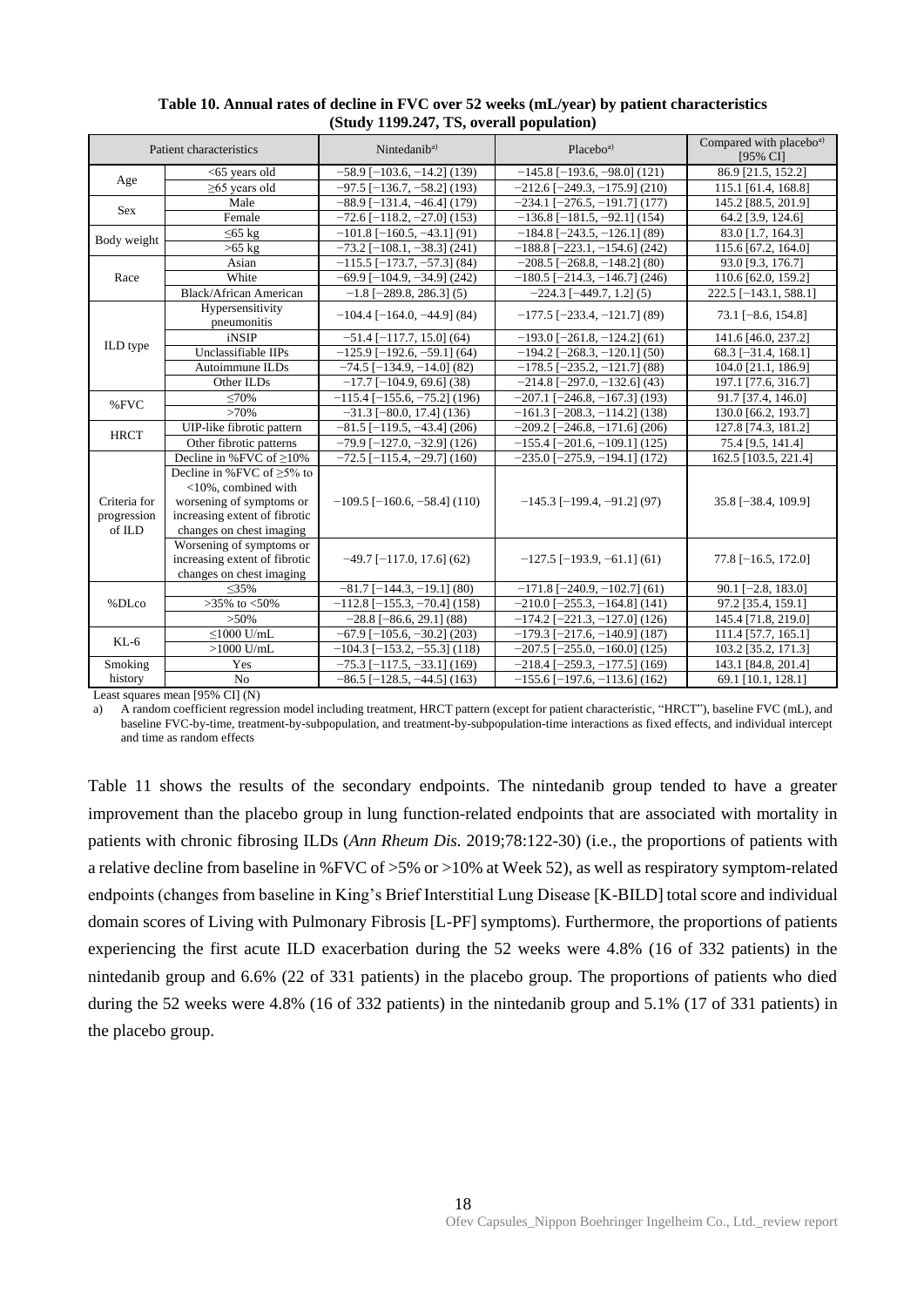|                                                                                    | Nintedanib                         | Placebo                            | Comparison with<br>placebo<br>$[95\% \text{ CI}]$ |
|------------------------------------------------------------------------------------|------------------------------------|------------------------------------|---------------------------------------------------|
| Proportion of patients with a relative decline from<br>baseline in %FVC of $>5\%$  | 52.4 (174/332)                     | 68.6 (227/331)                     | $0.50$ [0.36, $0.68$ ] <sup>b)</sup>              |
| Proportion of patients with a relative decline from<br>baseline in %FVC of $>10\%$ | 40.7 (135/332)                     | 48.9 (162/331)                     | $0.70$ [0.52, 0.96] <sup>b)</sup>                 |
| Change from baseline in K-BILD total scorea)                                       | $0.55$ [-0.62, 1.72]<br>(332)      | $-0.79$ [ $-1.94$ , 0.37]<br>(330) | $1.34$ [-0.31, 2.98]                              |
| Change from baseline in L-PF dyspnea symptom<br>score <sup>a</sup>                 | 4.28 [2.43, 6.14]<br>(329)         | 7.81 [5.97, 9.66]<br>(323)         | $-3.53$ [ $-6.14$ , $-0.92$ ]                     |
| Change from baseline in L-PF cough symptom score <sup>a)</sup>                     | $-1.84$ [ $-4.36, 0.69$ ]<br>(327) | $4.25$ [1.74, 6.76]<br>(320)       | $-6.09$ [ $-9.65$ , $-2.53$ ]                     |

**Table 11. Secondary endpoints at Week 52 (Study 1199.247, the treated set, the overall population)**

 $\%$  (n/N) or least squares mean [95\% CI] (N)

a) Mixed model repeated measures (MMRM) model including treatment, baseline value, HRCT pattern, visit, and treatment-byvisit and baseline value-by-visit interactions as fixed effects, and assuming an unstructured variance-covariance matrix for intrapatient errors

b) Adjusted odds ratios based on a logistic regression model including baseline %FVC, HRCT pattern, and treatment as covariates. Patients with missing data were considered as non-responders.

As above, the efficacy of nintedanib versus placebo was demonstrated as measured by the primary endpoint of FVC, which is an indicator deemed to be helpful for the assessment of ILD progression. Furthermore, the results of secondary endpoints tended to be better in the nintedanib group than in the placebo group. These results indicated that nintedanib was effective in slowing ILD progression in patients with PF-ILD.

According to efficacy analysis for Japanese patients with PF-ILD, the result for the primary endpoint (the annual rate of decline in FVC over 52 weeks) in the Japanese subpopulation was similar to that in the overall population (Table 4). In Study 1199.247, the patient characteristics that tended to clearly differ between the overall population and the Japanese subpopulation were body weight (mean body weight, 76.9 kg in the overall population vs. 61.6 kg in the Japanese subpopulation), HRCT pattern (the proportion of patients with UIP-like fibrotic pattern only, 62.1% in the overall population vs. 77.8% in the Japanese subpopulation), and clinical ILD diagnosis groups (unclassifiable IIPs, 17.2% in the overall population vs. 36.1% in the Japanese subpopulation; hypersensitivity pneumonitis, 26.1% in the overall population vs. 13.0% in the Japanese subpopulation). The mean age in the Japanese subpopulation was slightly higher than that in the overall population (65.8 years old in the overall population vs. 68.1 years old in the Japanese subpopulation). Subgroup analyses by these patient characteristics showed no clear differences in the efficacy of nintedanib among the subgroups (Table 10). These results suggest that the efficacy of nintedanib in Japanese patients with PF-ILD can be evaluated based on the results of Study 1199.247.

#### PMDA's view:

Study 1199.247 involving patients with PF-ILD demonstrated the superiority of nintedanib to placebo in the annual rate of decline in FVC over 52 weeks (mL/year), which was the primary endpoint. In the study, the efficacy of nintedanib was supported by the results for the ILD-related secondary endpoints. Furthermore, subgroup analyses by underlying ILD diagnosis showed no clear differences in the efficacy of nintedanib. Accordingly, nintedanib is expected to be effective in the treatment of PF-ILD. However, the effects of nintedanib on prognosis in patients with PF-ILD cannot be concluded based solely on the results of Study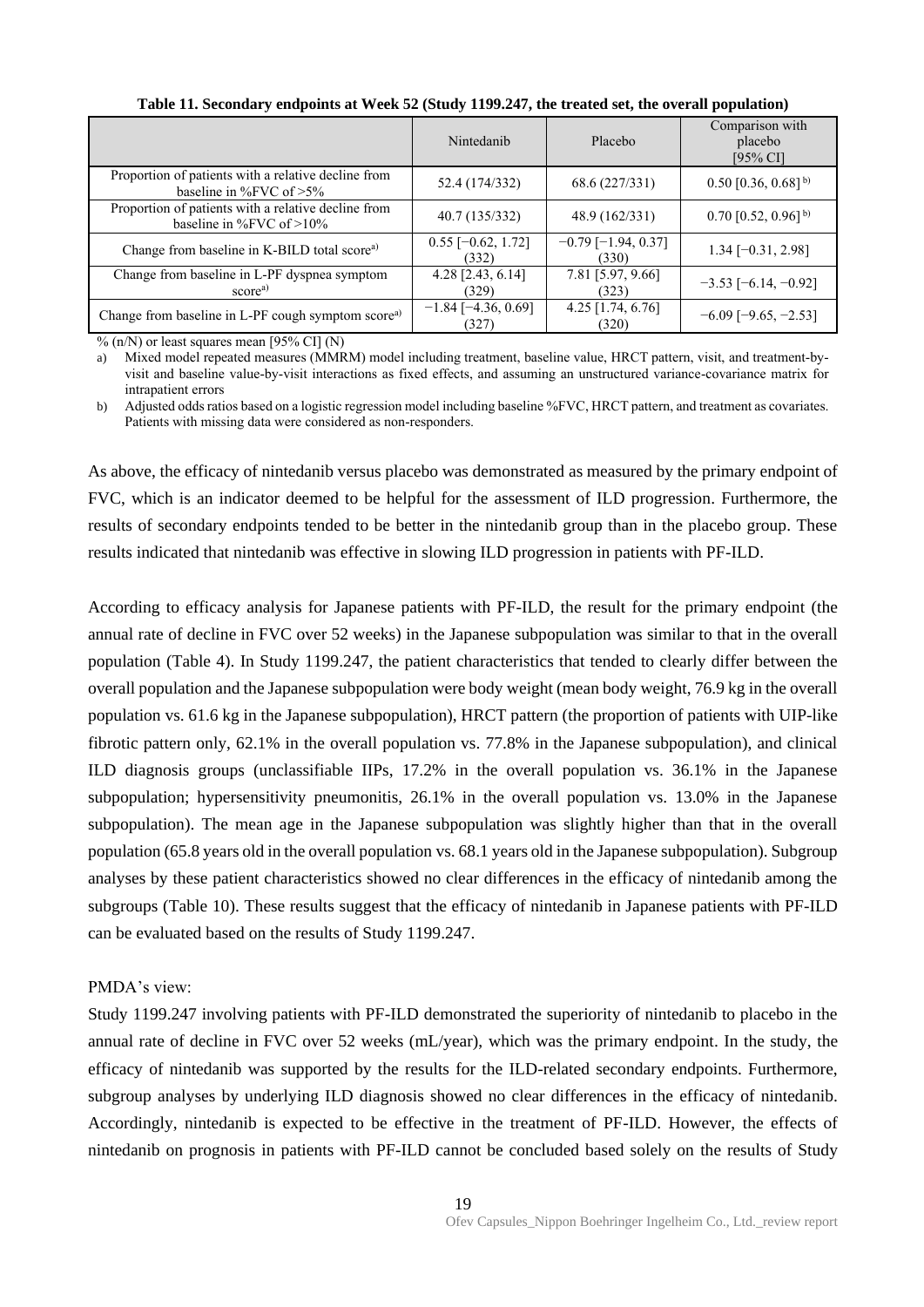1199.247. Therefore, prognostic information should continue to be collected from patients with PF-ILD during treatment with nintedanib.

The above conclusion of PMDA will be discussed at the Expert Discussion.

### **7.R.3 Safety**

l

The applicant's explanation about the safety of nintedanib in patients with PF-ILD:

Table 12 presents a summary of the safety data from Study 1199.247 involving patients with PF-ILD, Study 1199.214 involving patients with SSc-ILD, and global phase III studies involving patients with IPF (pooled data from Studies 1199.32 and 1199.34). Despite limitations to comparisons among studies with different designs, such as patient characteristics and concomitant medications, the safety profile of nintedanib in patients with PF-ILD was comparable to that in patients treated for the approved indications, IPF and SSc-ILD, except for the incidence of "hepatic disorders combined," which was defined by the applicant as a group of adverse events related to hepatic disorders. The incidence of hepatic disorder-related adverse events tended to be higher in patients with PF-ILD than in patients with IPF or SSc-ILD. This is possibly because in Study 1199.247, the central laboratory used lower upper limits of normal (ULNs) for transaminases than those used in clinical studies for the approved indications,<sup>6)</sup> resulting in a more conservative assessment of adverse events mainly represented by elevated liver enzyme levels, i.e., AST increased/ALT increased, hepatic function abnormal, and GGT increased. In patients with PF-ILD, the proportion of patients with the elevation of AST or ALT  $\geq$ 3  $\times$  ULN in the nintedanib group was 7.2-fold higher than that in the placebo group (13.0% in the nintedanib group vs. 1.8% in the placebo group); this between-group ratio did not differ substantially from the ratio in patients with IPF (7.1 [5.0% in the nintedanib group vs. 0.7% in the placebo group]) or that in patients with SSc-ILD (7.0 [4.9% in the nintedanib group vs. 0.7% in the placebo group]). Furthermore, all of the hepatic disorder-related adverse events reported in Study 1199.247, except for hepatic cirrhosis in 1 patient who had concurrent chronic hepatitis B at baseline, resolved after dose reduction, discontinuation of nintedanib therapy, or other measures. Therefore, the risk of hepatic disorders in patients with PF-ILD during treatment with nintedanib is unlikely to differ substantially from that in patients with IPF or SSc-ILD, and will raise no new safety concerns.

Comparisons with the safety profile in patients with IPF from the Periodic Benefit-Risk Evaluation Report (PBRER, October 16, 2018 to October 15, 2019) identified no particular safety concerns in patients with PF-ILD.

Table 12 presents a summary of the safety of nintedanib in the Japanese subpopulation of Study 1199.247. There were no clear differences in the safety profile of nintedanib, except for the incidences of hepatic disorderrelated adverse events and interstitial lung disease, between the Japanese subpopulation and the overall population. The incidence of hepatic disorder-related adverse events tended to be higher in the Japanese

<sup>6)</sup> The reference ranges for the transaminases used in a clinical study in patients with PF-ILD were as follows: AST, 11 to 36 for males and 9 to 34 for females; ALT, 6 to 43 for males aged 18 to 68 years, 6 to 35 for males aged ≥69 years, 6 to 34 for females aged 18 to 68 years, and 6 to 32 for females aged ≥69 years. The reference ranges for the transaminases used in clinical studies in patients with SSc-ILD or IPF were as follows: AST, 0 to 42 for males and females, aged 18 to 64 years and 0 to 55 in males and females aged ≥65 years; ALT, 0 to 48, regardless of sex or age.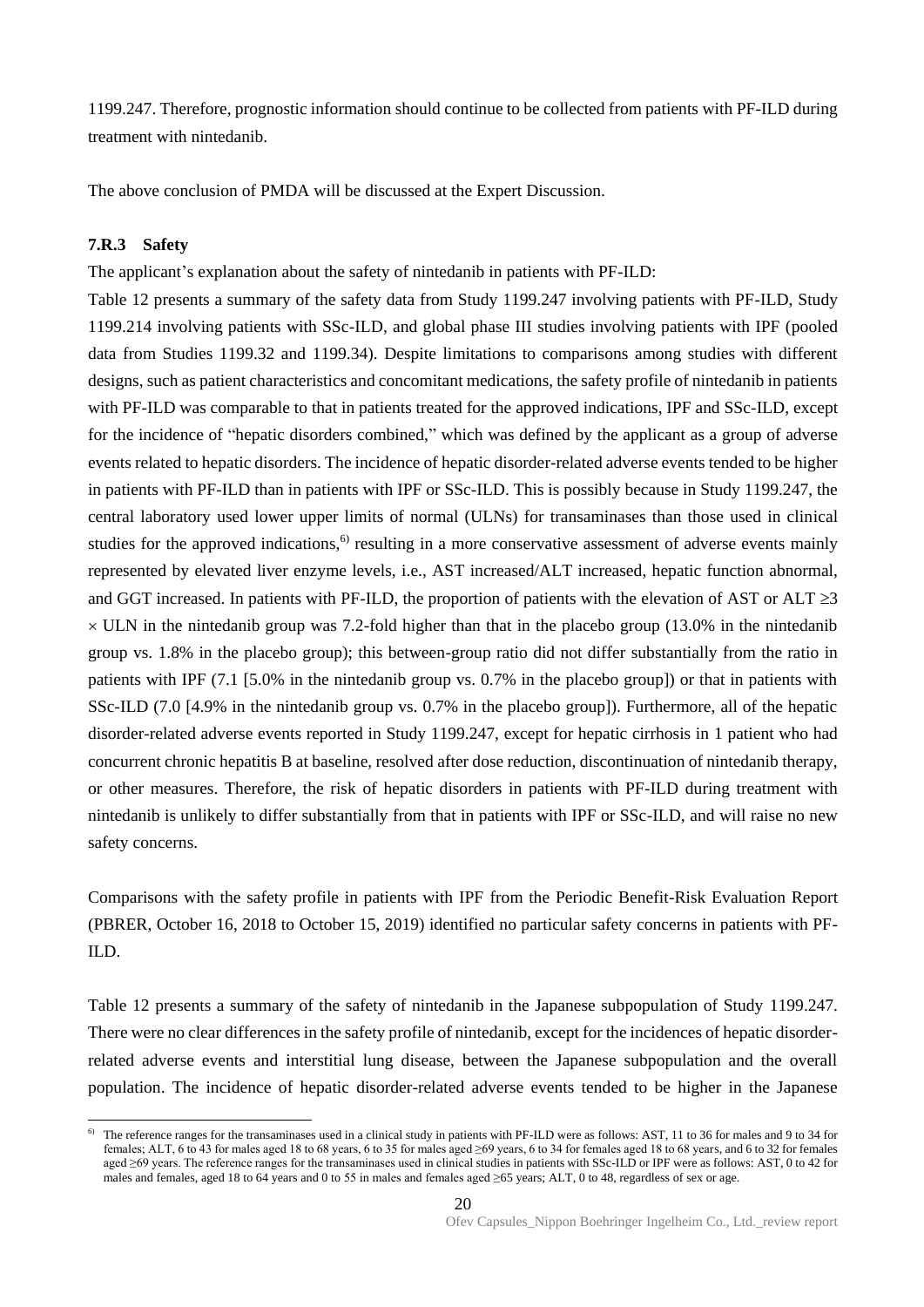subpopulation than in the overall population. However, the higher incidence in the Japanese subpopulation was attributable to the more frequent occurrence of hepatic function abnormal, a non-specific term, mainly represented by elevated liver enzyme levels (Table 7). The severity of the hepatic disorder-related adverse events and the extent of the increases in transaminases (AST and ALT) did not differ substantially between the Japanese subpopulation and the overall population. In addition, the incidence of interstitial lung disease was higher in the Japanese subpopulation than in the overall population, while the incidence of interstitial lung disease in the nintedanib group did not exceed that in the placebo group in the Japanese subpopulation, as in the case of the overall population. This suggested that interstitial lung disease was attributable to the progression of underlying ILD in the patients. Taken together, the results of Study 1199.247 showed that the safety profile of nintedanib in the Japanese subpopulation was comparable to that in the overall population.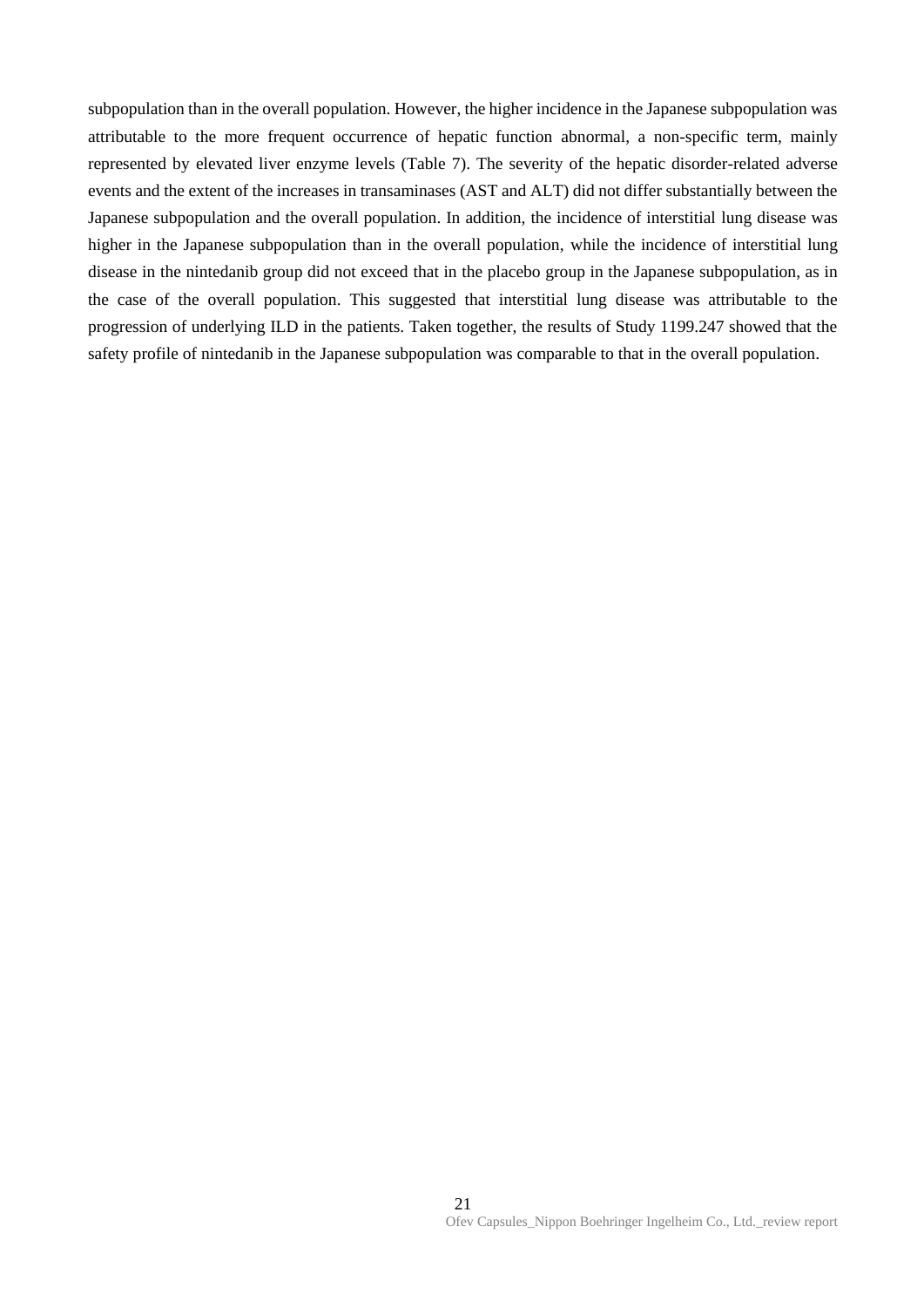|                                                             |                     | PF-ILD                                                                           | SSc-ILD                         | <b>IPF</b>                   |                                             |                     |
|-------------------------------------------------------------|---------------------|----------------------------------------------------------------------------------|---------------------------------|------------------------------|---------------------------------------------|---------------------|
|                                                             | Study 1199.247      |                                                                                  |                                 | Study<br>1199.214            | 2 global<br>studies<br>pooled <sup>a)</sup> |                     |
|                                                             | Nintedanib          | Japanese subpopulation<br>Overall population<br>Nintedanib<br>Placebo<br>Placebo |                                 | Nintedanib                   | Nintedanib                                  |                     |
| N                                                           | 52                  | 56                                                                               | 332                             | 331                          | 288                                         | 638                 |
| Total exposure (patient-years)                              | 46.3                | 50.0                                                                             | 285.8                           | 310.6                        | 253.0                                       | 548.0               |
| Summary of adverse events                                   |                     |                                                                                  |                                 |                              |                                             |                     |
| Adverse events                                              | 51 (98.1)<br>1227.1 | 56 (100.0)<br>431.8                                                              | 317 (95.5)<br>766.6             | 296 (89.4)<br>356.4          | 283 (98.3)<br>1208.7                        | 609 (95.5)<br>632.1 |
| Serious adverse events                                      | 19(36.5)<br>49.2    | 27(48.2)<br>66.5                                                                 | $\overline{107(32.2)}$<br>42.9  | 110(33.2)<br>41.0            | 69(24.0)<br>29.3                            | 194 (30.4)<br>36.6  |
| Deaths                                                      | $\boldsymbol{0}$    | 4(7.1)<br>8.0                                                                    | 11(3.3)<br>3.8                  | 17(5.1)<br>5.4               | 5(1.7)<br>1.9                               | 37(5.8)<br>6.2      |
| events<br>leading<br>Adverse<br>treatment<br>to             | 11(21.2)            | 10(17.9)                                                                         | 65(19.6)                        | 34(10.3)                     | 46(16.0)                                    | 123(19.3)           |
| discontinuation                                             | 24.4                | 20.3                                                                             | 23.0                            | 11.0                         | 18.2                                        | 21.3                |
| Adverse drug reactions                                      | 47 (90.4)<br>560.3  | 21(37.5)<br>58.5                                                                 | 262 (78.9)<br>280.9             | 126(38.1)<br>55.7            | 238 (82.6)<br>338.8                         | 455 (71.3)<br>185.7 |
| Adverse events leading to dose reduction                    | 23(44.2)<br>83.4    | $\boldsymbol{0}$                                                                 | $\overline{110}$ (33.1)<br>50.7 | $\overline{14}$ (4.2)<br>4.6 | 98 (34.0)<br>49.9                           | 101(15.8)<br>19.0   |
| Adverse events of special interest                          |                     |                                                                                  |                                 |                              |                                             |                     |
| Diarrhoea (PT)                                              | 41 (78.8)<br>257.0  | 18(32.1)<br>48.4                                                                 | 222 (66.9)<br>166.0             | 79 (23.9)<br>31.3            | 218 (75.7)<br>235.2                         | 393 (61.6)<br>128.7 |
| Nausea (PT)                                                 | 15(28.8)<br>41.5    | 1(1.8)<br>2.0                                                                    | 96 (28.9)<br>43.7               | 31(9.4)<br>10.5              | 91(31.6)<br>46.4                            | 156(24.5)<br>32.8   |
| Vomiting (PT)                                               | 8(15.4)<br>19.4     | $\mathbf{0}$                                                                     | 61(18.4)<br>24.5                | 17(5.1)<br>5.6               | 71 (24.7)<br>33.7                           | 74(11.6)<br>13.5    |
| Abdominal pain (HLT)                                        | 4(7.7)<br>8.9       | 3(5.4)<br>6.1                                                                    | 60(18.1)<br>24.0                | 16(4.8)<br>5.2               | 53 (18.4)<br>23.4                           | 96(15.0)<br>18.2    |
| Serious gastrointestinal symptoms <sup>b)</sup>             | 1(1.9)<br>2.1       | $\boldsymbol{0}$                                                                 | 10(3.0)<br>3.5                  | 4(1.2)<br>1.3                | 11(3.8)<br>4.3                              | 19(3.0)<br>3.2      |
| Hepatic disorders combined <sup>c)</sup>                    | 31(59.6)<br>130.0   | 3(5.4)<br>6.1                                                                    | 91(27.4)<br>38.8                | 25(7.6)<br>8.3               | 50(17.4)<br>22.1                            | 113(17.7)<br>21.6   |
| Arterial thromboembolism (SMQ·narrow)                       | $\boldsymbol{0}$    | $\boldsymbol{0}$                                                                 | 3(0.9)<br>1.0                   | 3(0.9)<br>$1.0\,$            | 2(0.7)<br>0.8                               | 16(2.5)<br>2.7      |
| Venous thromboembolism (SMQ·narrow)                         | 1(1.9)<br>2.1       | 1(1.8)<br>2.0                                                                    | 3(0.9)<br>1.0                   | 5(1.5)<br>1.6                | 4(1.4)<br>1.5                               | 7(1.1)<br>1.2       |
| Platelets decreased <sup>d)</sup>                           | $\boldsymbol{0}$    | 1(1.8)<br>2.0                                                                    | 1(0.3)<br>0.3                   | 2(0.6)<br>0.6                | 2(0.7)<br>0.8                               | 2(0.3)<br>0.3       |
| Gastrointestinal perforation (SMQ·narrow)                   | 1(1.9)<br>2.1       | $\boldsymbol{0}$                                                                 | 1(0.3)<br>0.3                   | 1(0.3)<br>0.3                | $\boldsymbol{0}$                            | 2(0.3)<br>0.3       |
| Interstitial lung disease (SMQ)                             | 9(17.3)<br>20.3     | 18(32.1)<br>39.8                                                                 | 27(8.1)<br>9.6                  | 44 (13.3)<br>14.7            | 20(6.9)<br>7.7                              | 65(10.2)<br>11.2    |
| cutaneous<br>Severe<br>adverse<br>reactions<br>(SMQ·narrow) | $\mathbf{0}$        | $\overline{0}$                                                                   | $\mathbf{0}$                    | $\mathbf{0}$                 | $\boldsymbol{0}$                            | 1(0.2)<br>0.2       |
| Haemorrhage (SMQ·narrow)                                    | 5(9.6)<br>11.2      | 10(17.9)<br>$21.6\,$                                                             | 37(11.1)<br>13.6                | 42(12.7)<br>14.3             | 32(11.1)<br>13.1                            | 66 (10.3)<br>11.8   |
| Osteonecrosis of jaw (PT)                                   | $\overline{0}$      | $\overline{0}$                                                                   | $\overline{0}$                  | $\overline{0}$               | $\overline{0}$                              | $\overline{0}$      |
| Impaired healing (PT)                                       | $\boldsymbol{0}$    | $\boldsymbol{0}$                                                                 | $\boldsymbol{0}$                | $\boldsymbol{0}$             | $\boldsymbol{0}$                            | 1(0.2)<br>$0.2\,$   |

Upper row, n  $(\%)$ ; lower row, total exposure-adjusted number of events per 100 patient-years

a) Studies 1199.32 and 1199.34

b) Serious adverse events categorized under gastrointestinal disorders (SOC)

c) A safety topic defined by the applicant, which comprised an aggregation of events categorized under "cholestasis and jaundice of hepatic origin (SMQ, narrow)," "drug-related hepatic disorders-comprehensive search (SMQ, narrow)," "non-infectious hepatitis (SMQ, narrow)," or "liver-related investigations, signs and symptoms (SMQ, broad)"

d) An aggregation of events categorized under "immune thrombocytopenic purpura (PT)," "platelet count decreased (PT)," and "thrombocytopenia (PT)"

As above, the currently available data on the safety profile of nintedanib in patients with PF-ILD raised no new concerns, compared with the safety profiles in patients treated for the approved indications, IPF and SSc-ILD.

22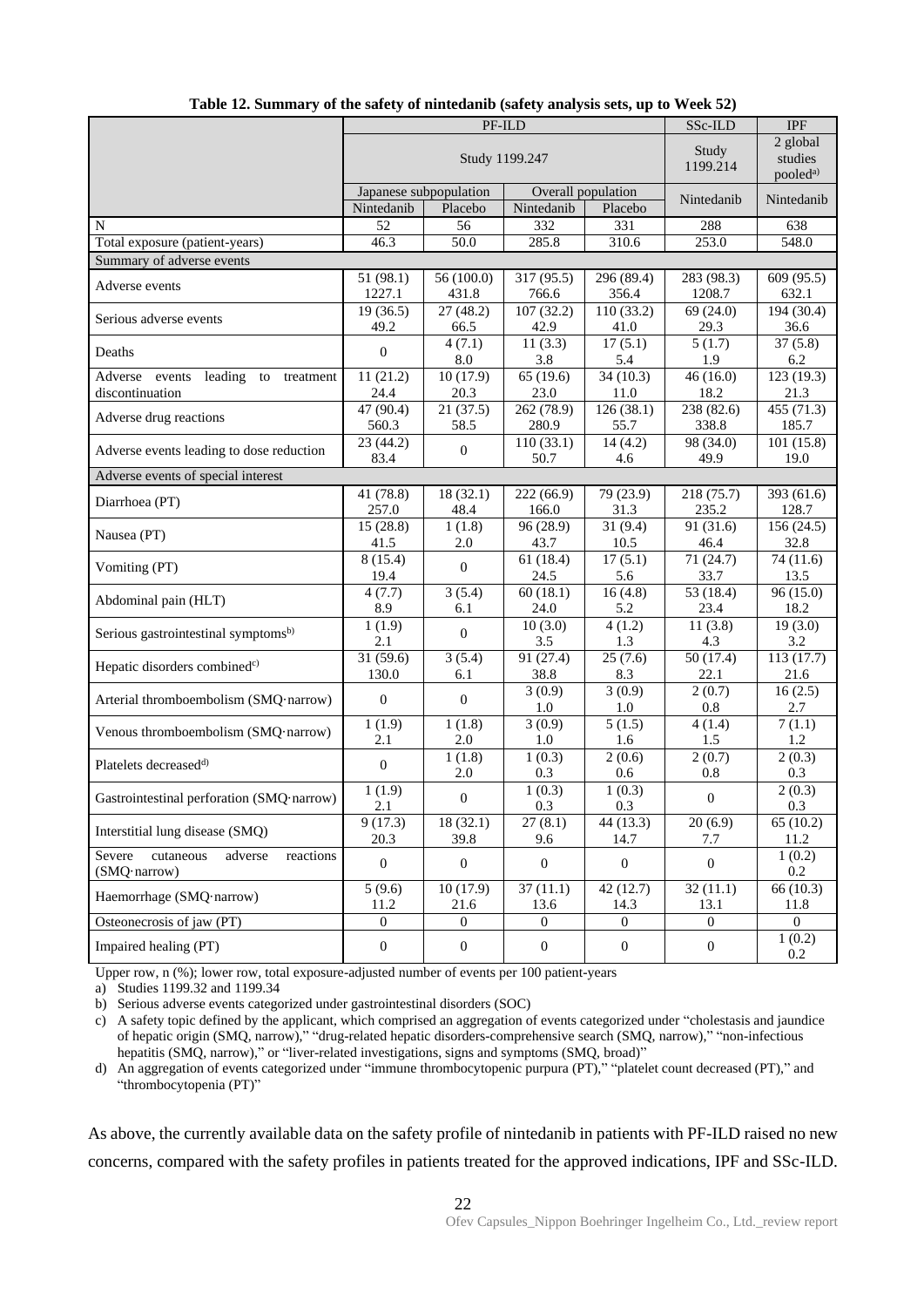Therefore, the safety risks associated with the use of nintedanib in patients with PF-ILD will be manageable by continuing the same safety measures as those taken for the approved indications.

#### PMDA's view:

The applicant's explanation was accepted. The safety profile of nintedanib in patients with PF-ILD was assessed based on the available clinical study results. The risk of hepatic disorders in association with the use of nintedanib in patients with PF-ILD is considered comparable to that in patients treated for the approved indications, and the safety profile of nintedanib in patients with PF-ILD has raised no particular concerns compared with the safety profile of nintedanib for the approved indications.

However, given that only a small number of Japanese patients with PF-ILD have been treated with nintedanib, and that patients with PF-ILD have a variety of underlying ILD diagnoses, the applicant should continue to collect safety information on the risk of hepatic disorders in association with the long-term use of nintedanib in patients with PF-ILD, and should appropriately communicate new findings to healthcare professionals. Patients with PF-ILD during treatment with nintedanib should be monitored carefully for the risk of developing the known adverse drug reactions including hepatic disorders, and the same safety measures as those used for the approved indications should be taken, such as advising that nintedanib be used under the supervision of a physician with expertise in the treatment of PF-ILD.

The above conclusion of PMDA will be discussed at the Expert Discussion.

### **7.R.4 Clinical positioning**

The applicant's explanation about the clinical positioning of nintedanib in the treatment of PF-ILD:

In Study 1199.247, patients with ILD who exhibited a progressive fibrosing phenotype as a shared pathological feature were grouped together for enrollment in the study, regardless of their clinical ILD diagnoses. Although there are no generally accepted criteria to define "progressive fibrosing ILD," based on the current treatment algorithm and clinical practice for PF-ILD, Study 1199.247 included patients who were diagnosed with "fibrosing ILD" other than IPF, had the extent of lung fibrosis >10% on HRCT, had a %FVC of ≥45% and a %DLco of ≥30% and <80%, and met at least one of the following criteria for progression of ILD within 24 months before screening, despite disease management considered appropriate by physicians:

- i) A relative decline in %FVC of  $\geq$ 10%
- ii) A relative decline in %FVC of  $\geq$ 5% to <10% combined with worsening of respiratory symptoms
- iii) A relative decline in %FVC of ≥5% to <10% combined with increasing extent of fibrotic changes on chest imaging
- iv) Worsening of respiratory symptoms and increasing extent of fibrotic changes on chest imaging

The results of the study demonstrated the superiority of nintedanib to placebo in the primary endpoint, the annual rate of decline in FVC over 52 weeks [see Section 7.1]. Furthermore, subgroup analyses by patient characteristics for the primary endpoint (Table 10) suggested the efficacy of nintedanib in the treatment of PF-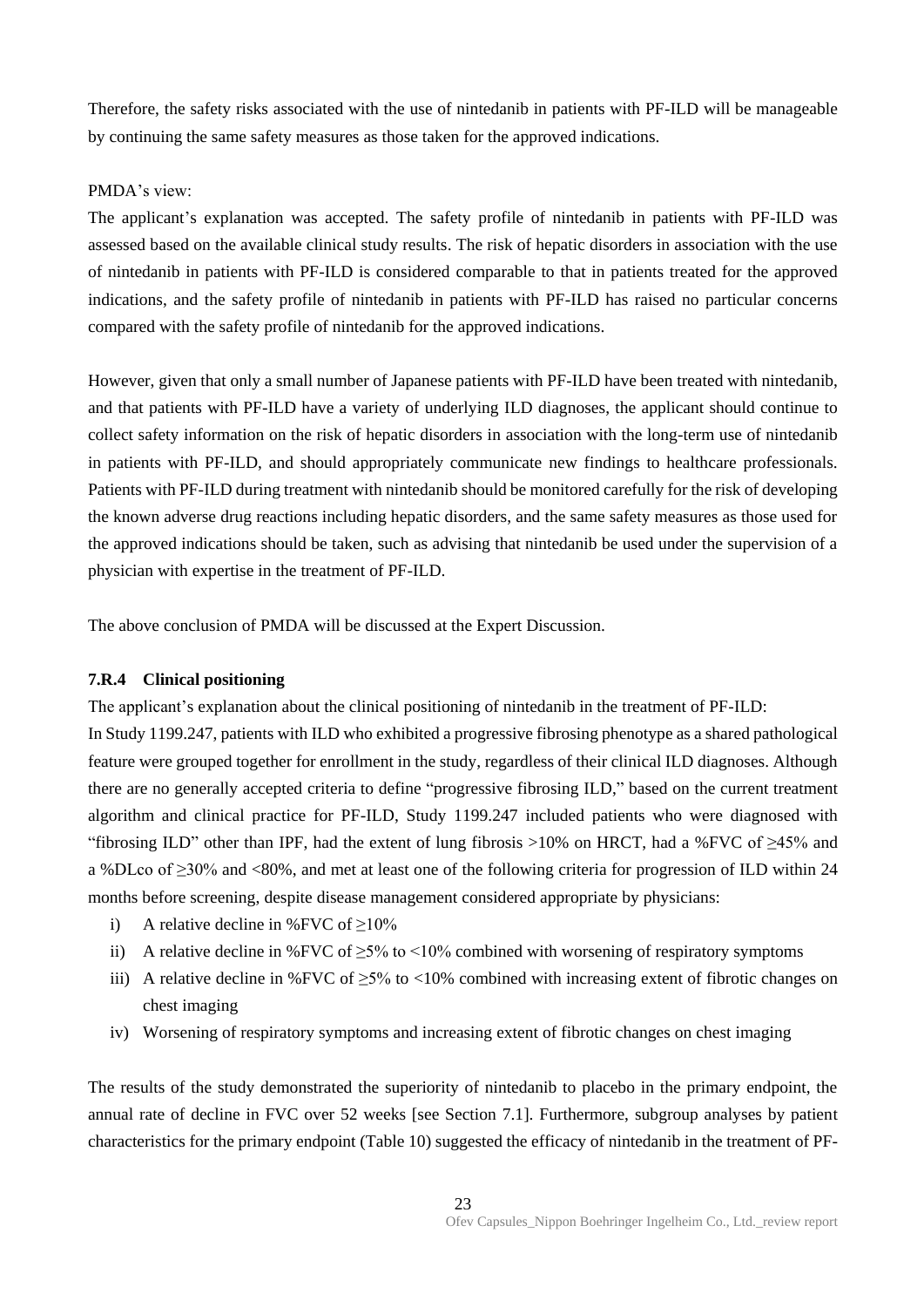ILD, regardless of patient characteristics, such as underlying ILD diagnoses, HRCT patterns, and criteria (i) to (iv) defined for progression of  $ILD.^{7}$ .

Study 1199.247 employed an inclusion criterion specifying that patients who had specific symptoms despite off-label treatment with immunomodulatory therapies<sup>8)</sup> were eligible for the study to include patients with ILD in who pulmonary fibrosis progressed despite management with pharmacotherapies or non-pharmacotherapies that were deemed by the investigators to be appropriate in clinical practice for the patient's ILD. However, patients with underlying ILD diagnoses such as asbestosis, who were expected by the investigators to have resistance to immunomodulatory therapies, were enrolled in the study, regardless of whether they had actually received immunomodulatory therapies. During the study, the concomitant use of immunomodulatory therapies was restricted to only when specific conditions were met,<sup>9)</sup> to prevent these therapies from affecting the assessment of the efficacy or safety of nintedanib. The proportions of patients who used any immunomodulatory therapy during the study were 11.7% (39 of 332 patients) in the nintedanib group and 24.2% (80 of 331 patients) in the placebo group. The medications concomitantly used with nintedanib are shown in Table 13. Although the incidences of adverse events with or without the concomitant use of immunomodulatory therapies should be interpreted carefully due to the small numbers of patients using such therapies and adverse events reported by the patients, the incidences of adverse events were generally similar, regardless of the concomitant use of immunomodulatory therapies (Table 14). The incidences of respiratory adverse events, particularly interstitial lung disease (PT), respiratory failure (PT), and acute respiratory failure (PT), were higher in patients using restricted concomitant medications than in those using no restricted concomitant medications. This was probably because the use of such concomitant medications was restricted to only when the disease was worsening. In Study 1199.247, respiratory failure (PT) and acute respiratory failure (PT) were required to be reported as serious adverse events, thus resulting in a higher incidence of serious adverse events in patients using restricted concomitant medications than in those using no restricted concomitant medications (Table 15). Table 16 shows the incidences of adverse events with or without the use of low-dose concomitant corticosteroids that were allowed at baseline. There were no differences in the incidences of adverse events between patients with and without the use of corticosteroids at baseline.

l

<sup>7)</sup> In Table 10, subgroup analyses by "criteria for progression of ILD" were conducted for patients with a decline in %FVC of  $\geq$ 10% (criterion (i)), those with a decline in %FVC of ≥5% and <10% combined with increasing extent of fibrotic changes on chest imaging or worsening of symptoms (criteria (ii) and (iii)), and those with increasing extent of fibrotic changes on chest imaging or worsening of symptoms (criterion (iv)).

<sup>8)</sup> The unapproved immunomodulatory medications included, but were not limited to, corticosteroids, azathioprine, mycophenolate mofetil, Nacetylcysteine, rituximab, cyclophosphamide, cyclosporine, and tacrolimus.

<sup>9)</sup> The use of DMARDs (e.g., methotrexate) or TNF inhibitors was allowed, if they had been used at a stable dose for the 6 months before the start of study treatment. The DMARDs had to be used at the same dose during the study period. The use of immunomodulatory therapies (e.g., azathioprine, cyclosporine, tacrolimus, rituximab, cyclophosphamide, mycophenolate mofetil, high-dose corticosteroids) was prohibited at the time of randomization and during the 6 months after the start of study treatment, and allowed after 6 months of study treatment only in patients with a clinically significant deterioration of ILD or collagen disorder.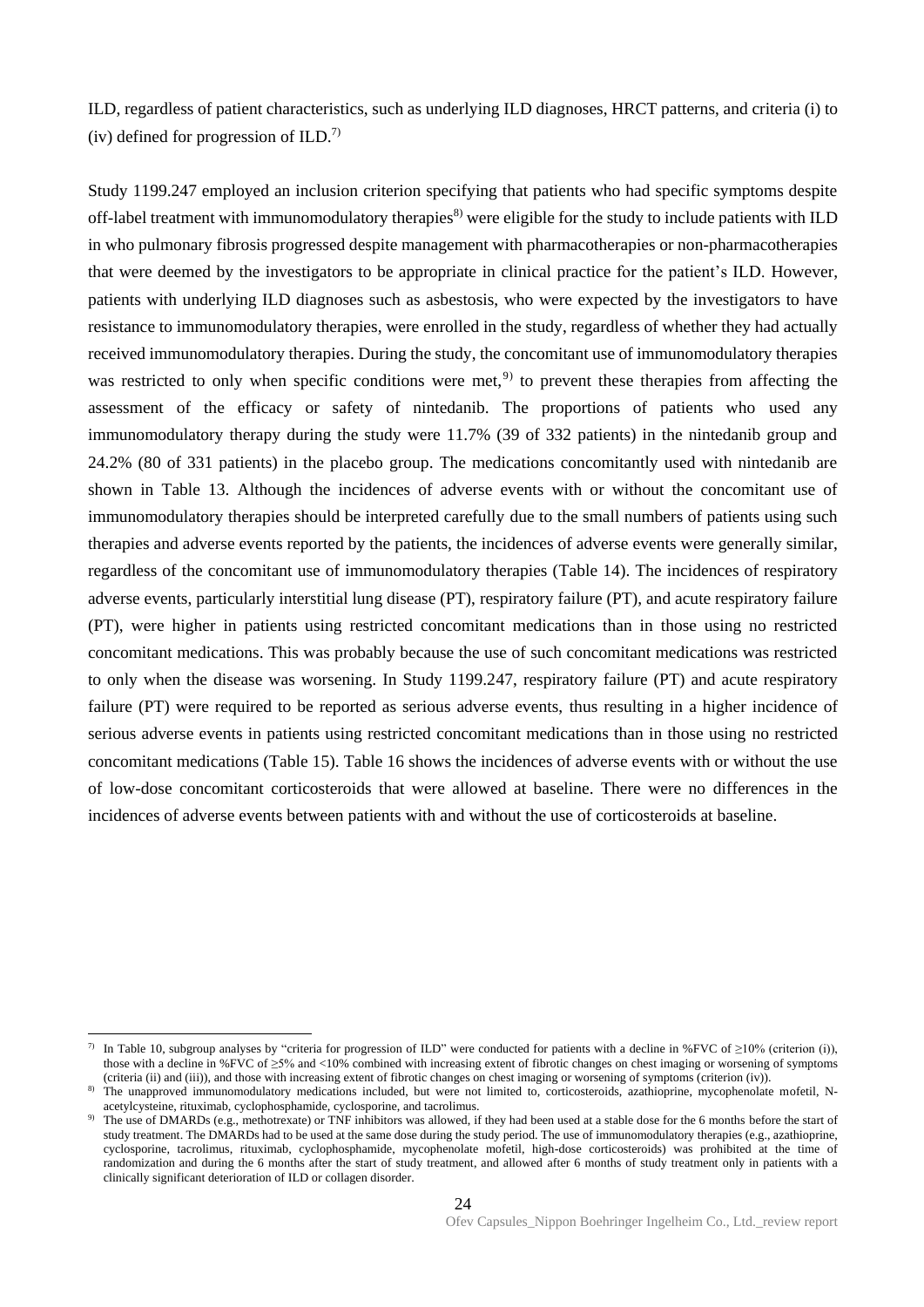| Concomitant medications | Number of patients with concomitant medications<br>$N = 39$ |
|-------------------------|-------------------------------------------------------------|
| Corticosteroids         | 34(10.2)                                                    |
| Mycophenolate mofetil   | 5(1.5)                                                      |
| Tacrolimus              | 3(0.9)                                                      |
| Rituximab               | 3(0.9)                                                      |
| Azathioprine            | 1(0.3)                                                      |
| (0)                     |                                                             |

**Table 13. Immunomodulatory therapies concomitantly used with nintedanib (Study 1199.247, TS)**

n (%)

| Table 14. Adverse events reported by $\geq 5.0\%$ of patients in either treatment group, with or without use of |  |
|-----------------------------------------------------------------------------------------------------------------|--|
| restricted/prohibited concomitant medications (Study 1199.247, TS)                                              |  |

| Events                            | With<br>concomitant<br>medications<br>$N = 39$ | Without<br>concomitant<br>medications<br>$N = 293$ | Events                       | With<br>concomitant<br>medications<br>$N = 39$ | Without<br>concomitant<br>medications<br>$N = 293$ |
|-----------------------------------|------------------------------------------------|----------------------------------------------------|------------------------------|------------------------------------------------|----------------------------------------------------|
| Diarrhoea                         | 27(69.2)                                       | 195(66.6)                                          | Malaise                      | 3(7.7)                                         | 5(1.7)                                             |
| <b>Bronchitis</b>                 | 14(35.9)                                       | 27(9.2)                                            | Disease progression          | 3(7.7)                                         | 3(1.0)                                             |
| Nausea                            | 12(30.8)                                       | 84 (28.7)                                          | Hypoxia                      | 3(7.7)                                         | 3(1.0)                                             |
| Vomiting                          | 8(20.5)                                        | 53 (18.1)                                          | Sputum increased             | 3(7.7)                                         | 2(0.7)                                             |
| Dyspnoea                          | 8(20.5)                                        | 28(9.6)                                            | Hypotension                  | 3(7.7)                                         | $\overline{2}(0.7)$                                |
| Interstitial lung disease         | 8(20.5)                                        | 8(2.7)                                             | Constipation                 | 2(5.1)                                         | 21(7.2)                                            |
| Decreased appetite                | 6(15.4)                                        | 42(14.3)                                           | Asthenia                     | 2(5.1)                                         | 16(5.5)                                            |
| ALT increased                     | 6(15.4)                                        | 37(12.6)                                           | <b>Dizziness</b>             | 2(5.1)                                         | 14(4.8)                                            |
| <b>AST</b> increased              | 6(15.4)                                        | 32(10.9)                                           | Hypertension                 | 2(5.1)                                         | 11(3.8)                                            |
| Acute respiratory failure         | 6(15.4)                                        | 4(1.4)                                             | Rash                         | 2(5.1)                                         | 9(3.1)                                             |
| Cough                             | 5(12.8)                                        | 28(9.6)                                            | Musculoskeletal pain         | 2(5.1)                                         | 8(2.7)                                             |
| Weight decreased                  | 4(10.3)                                        | 37(12.6)                                           | Dry mouth                    | 2(5.1)                                         | 6(2.0)                                             |
| Headache                          | 4(10.3)                                        | 31(10.6)                                           | <b>Sinusitis</b>             | 2(5.1)                                         | 6(2.0)                                             |
| Fatigue                           | 4(10.3)                                        | 29(9.9)                                            | Alopecia                     | 2(5.1)                                         | 5(1.7)                                             |
| Upper respiratory tract infection | 4(10.3)                                        | 20(6.8)                                            | Blood LDH increased          | 2(5.1)                                         | 4(1.4)                                             |
| Back pain                         | 4(10.3)                                        | 15(5.1)                                            | Respiratory failure          | 2(5.1)                                         | 4(1.4)                                             |
| GGT increased                     | 4(10.3)                                        | 15(5.1)                                            | Rheumatoid arthritis         | 2(5.1)                                         | 2(0.7)                                             |
| Nasopharyngitis                   | 3(7.7)                                         | 41 (14.0)                                          | Transaminases increased      | 2(5.1)                                         | 2(0.7)                                             |
| Abdominal pain                    | 3(7.7)                                         | 31(10.6)                                           | Vertigo                      | 2(5.1)                                         | 2(0.7)                                             |
| Abdominal pain upper              | 3(7.7)                                         | 27(9.2)                                            | Migraine                     | 2(5.1)                                         | $\overline{0}$                                     |
| Urinary tract infection           | 3(7.7)                                         | 17(5.8)                                            | Bacterial pneumonia          | 2(5.1)                                         | $\boldsymbol{0}$                                   |
| Pneumonia                         | 3(7.7)                                         | 16(5.5)                                            | Hypersensitivity pneumonitis | 2(5.1)                                         | $\Omega$                                           |
| Pyrexia                           | 3(7.7)                                         | 13(4.4)                                            | Hepatic function abnormal    | 1(2.6)                                         | 18(6.1)                                            |
| Dyspepsia                         | 3(7.7)                                         | 10(3.4)                                            | Chest pain                   | 1(2.6)                                         | 15(5.1)                                            |

n (%)

**Table 15. Summary of adverse events, with or without use of restricted/prohibited concomitant medications (Study 1199.247, up to Week 52, TS)**

|                                                     | With concomitant<br>medications<br>$N = 39$ | Without concomitant<br>medications<br>$N = 293$ |
|-----------------------------------------------------|---------------------------------------------|-------------------------------------------------|
| Adverse events                                      | 39 (100)                                    | 278 (94.9)                                      |
| Serious adverse events                              | 27(69.2)                                    | 80(27.3)                                        |
| Deaths                                              | 3(7.7)                                      | 8(2.7)                                          |
| Adverse events leading to treatment discontinuation | 8(20.5)                                     | 57 (19.5)                                       |
| Adverse drug reactions                              | 32(82.1)                                    | 230 (78.5)                                      |

n (%)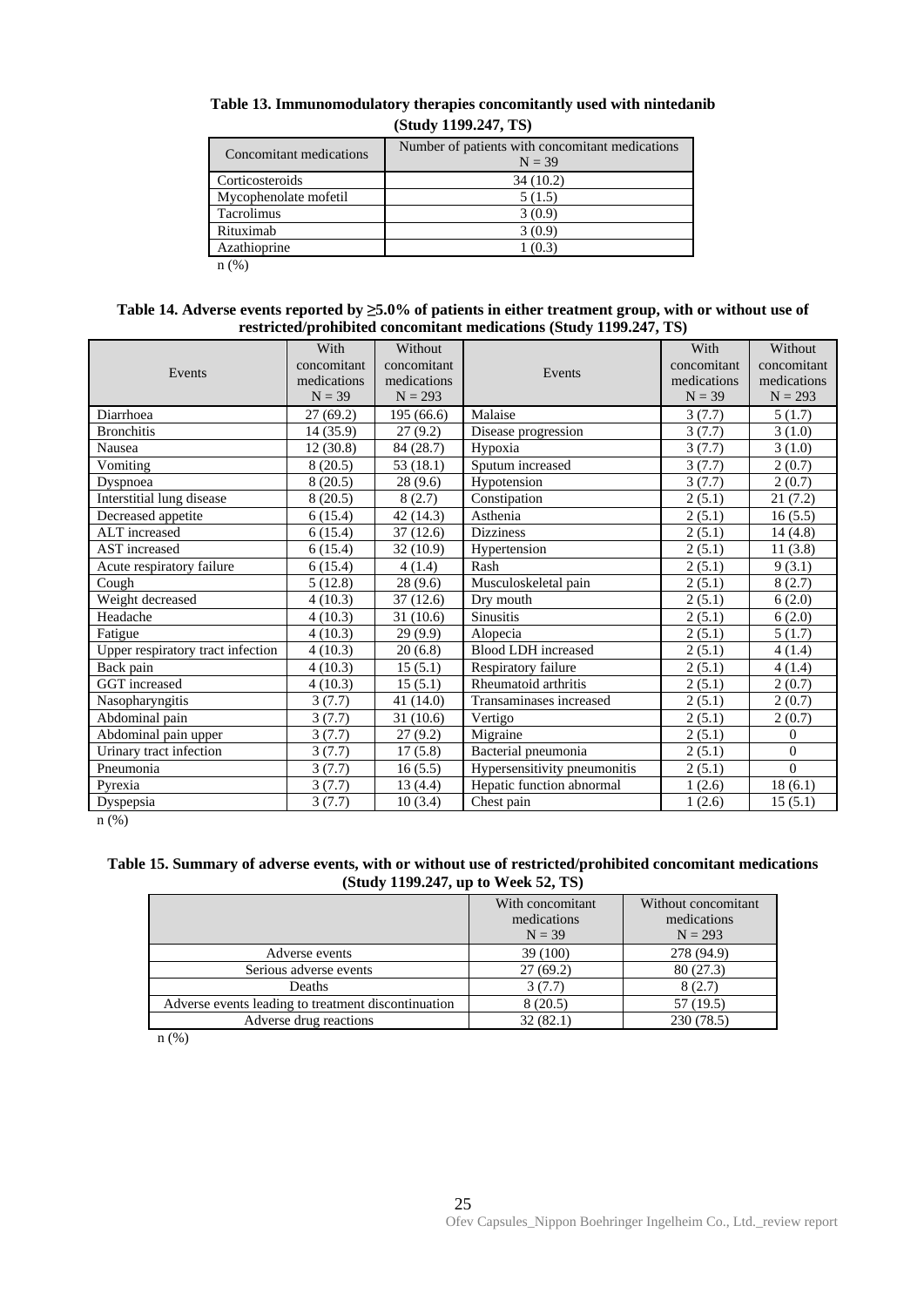**Table 16. Summary of adverse events, with or without concomitant use of low-dose corticosteroids (Study 1199.247, TS)**

|                                                     | With concomitant<br>corticosteroids<br>$N = 174$ | Without concomitant<br>corticosteroids<br>$N = 155$ |
|-----------------------------------------------------|--------------------------------------------------|-----------------------------------------------------|
| Adverse events                                      | 165 (94.8)                                       | 149 (96.1)                                          |
| Serious adverse events                              | 57 (32.8)                                        | 48(31.0)                                            |
| Deaths                                              | 7(4.0)                                           | 4(2.6)                                              |
| Adverse events leading to treatment discontinuation | 28(16.1)                                         | 37(23.9)                                            |
| Adverse drug reactions                              | 134 (77.0)                                       | 126(81.3)                                           |
|                                                     |                                                  |                                                     |

n (%)

Based on the above, nintedanib can be used in the treatment of PF-ILD, regardless of patient characteristics such as underlying ILD diagnoses, HRCT patterns, and criteria (i) to (iv) defined for progression of ILD.

### PMDA's view:

The available data regarding the efficacy and safety profile of nintedanib have suggested that nintedanib is expected to be used to suppress the progression of ILD and slow the decline in lung function in patients with PF-ILD. For the use of nintedanib, physicians with sufficient knowledge and experience in the treatment of PF-ILD should carefully determine the eligibility of each patient for nintedanib therapy based on the expected benefits and risks, after understanding the clinical study results including the target patient population and concomitant medications used in the study, evaluating the progression of pulmonary fibrosis in individual patients, and identifying the underlying etiologies. At the same time, the physicians should administer concomitant therapies to adequately manage the symptoms of individual patients. In Study 1199.247, the concomitant use of immunomodulatory therapies was limited to patients with a clinically significant deterioration of ILD,<sup>9)</sup> and available information on the efficacy and safety of nintedanib in combination with immunomodulatory medications is limited. Therefore, such information should continue to be collected from published literature and other sources in the post-marketing setting.

The treatment algorithm for PF-ILD and the clinical positioning of nintedanib in the treatment of PF-ILD will need to be discussed at relevant academic societies, based on the available clinical study data and the results of post-marketing surveillance, etc.

The above conclusion of PMDA will be discussed at the Expert Discussion.

### **7.R.5 Patient population and indication**

#### PMDA's view:

Based on the submitted data and the reviews in Sections 7.R.2, 7.R.3, and 7.R.4, "progressive fibrosing ILD" may be added as a new indication.

As discussed in Section 7.R.4, despite there being no generally accepted criteria to defined "progressive fibrosing ILD," nintedanib is intended to be used in patients with ILD who have been diagnosed as having progressive pulmonary fibrosis based on the comprehensive assessment of lung function, respiratory symptoms, and chest images. Therefore, the "Precautions for Indications" section should include a cautionary statement

 $26$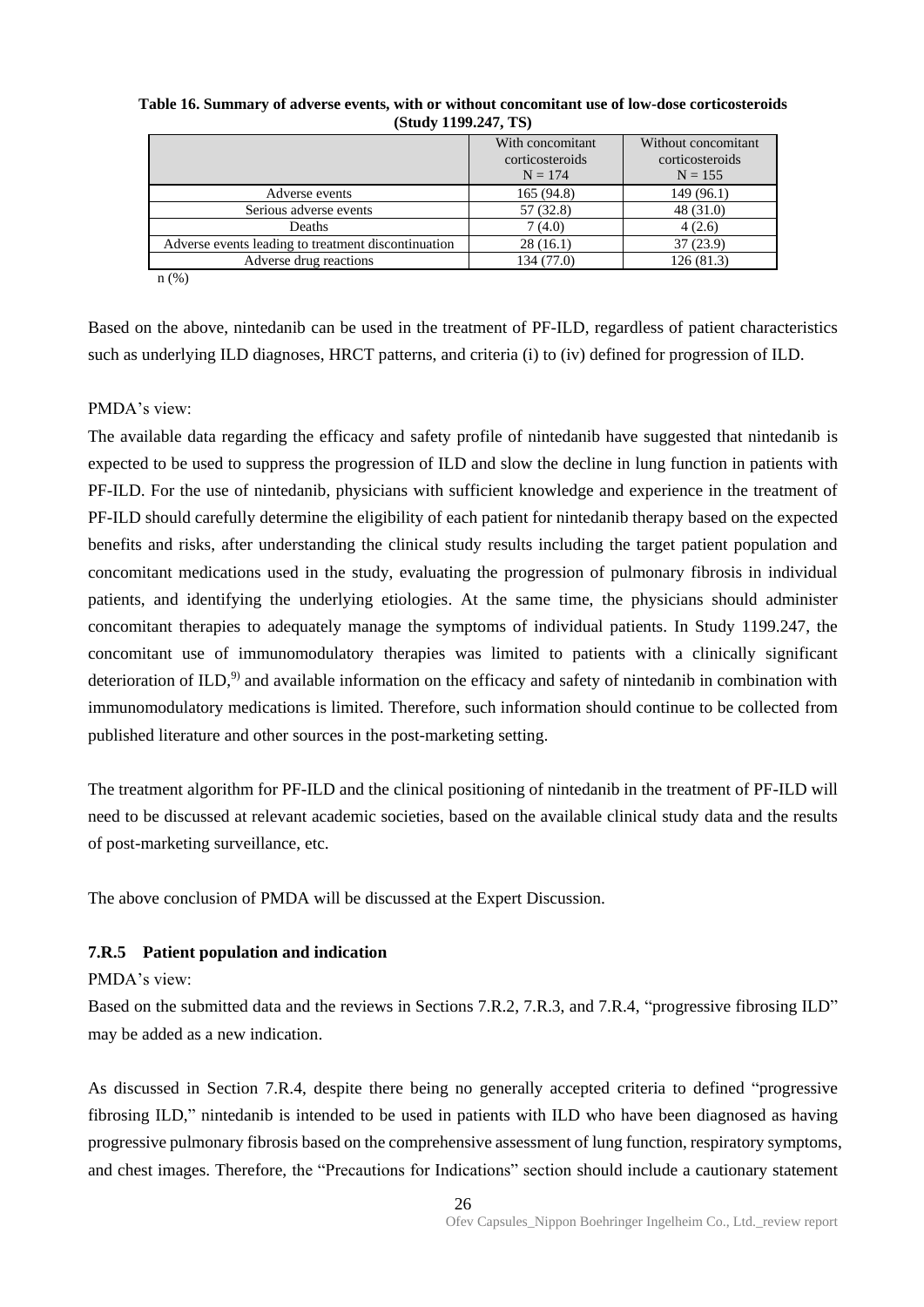that nintedanib should be administered to patients with progressive fibrosing ILD who have been confirmed by the comprehensive assessment of lung function, respiratory symptoms, and chest images.

The above conclusion of PMDA will be discussed at the Expert Discussion.

#### **7.R.6 Dosage and administration**

l

The applicant's explanation about the dosage and administration of nintedanib in the treatment of PF-ILD: In Study 1199.247, in which nintedanib was administered at a dose of 150 mg twice daily, with an option of reducing the dose to 100 mg twice daily or interrupting the treatment if needed to manage adverse events, the superiority of nintedanib to placebo was demonstrated in the annual rate of decline in FVC over 52 weeks, which was the primary endpoint [see Section 7.1], and the results of other efficacy endpoints supported the efficacy of nintedanib [see Section 7.R.2].

Table 17 shows the proportions of patients requiring treatment interruption or dose reduction in Study 1199.247 involving patients with PF-ILD, Study 1199.214 involving patients with SSc-ILD, and 2 global phase III studies involving patients with IPF (Studies 1199.32 and 1199.34). The proportions of patients with PF-ILD requiring treatment interruption or dose reduction did not tend to differ substantially from those treated for the approved indications, IPF and SSc-ILD. Table 18 shows the adverse events leading to permanent dose reduction in Study 1199.247. Diarrhoea was the most common adverse event that led to permanent dose reduction; however, most of the cases were mild or moderate in severity, and resolved after dose reduction. The proportions of patients who discontinued the study drug during the 52 weeks were 24.1% (80 of 332 patients) in the nintedanib group and 14.8% (49 of 331 patients) in the placebo group. In Study 1199.247, the dose intensity<sup>10)</sup> of the study drug was 92.5% in the nintedanib group and 98.6% in the placebo group, whereas in patients experiencing dose reduction, the dose intensity of the study drug was 79.4% (112 patients) in the nintedanib group and 82.3% (18 patients) in the placebo group. The annual rates [95% CIs] of decline in FVC over 52 weeks by dose intensity were −61.8 [−97.5, −26.1] mL/year in the subgroup of patients with a dose intensity of >90% (234 patients) and  $-72.8$  [ $-129.5$ ,  $-16.0$ ] mL/year in the subgroup of patients with a dose intensity of ≤90% (90 patients), suggesting that nintedanib is expected to be effective even in patients requiring dose reduction or treatment interruption.

Table 19 shows the baseline characteristics of patients who required or did not require dose reduction in Study 1199.247. Patients requiring dose reduction tended to have a slightly lower body weight and included more females than those requiring no dose reduction. However, it is difficult to select the dose of nintedanib according to baseline patient characteristics, because more than half of the patients enrolled in Study 1199.247 did not require dose reduction. Since only a few approved drugs are available for patients with PF-ILD in Japan, and in view of the irreversibility of the disease, treatment of pulmonary fibrosis should aim at slowing its progression as much as possible. Accordingly, the dosage regimen for the treatment of PF-ILD should be the

<sup>&</sup>lt;sup>10)</sup> A value obtained by dividing the total dose of the study drug actually administered, taking into account the study drug used in patients who underwent dose reduction or treatment interruption, by the total dose of the study drug that was supposed to be administered during the planned treatment period or until treatment discontinuation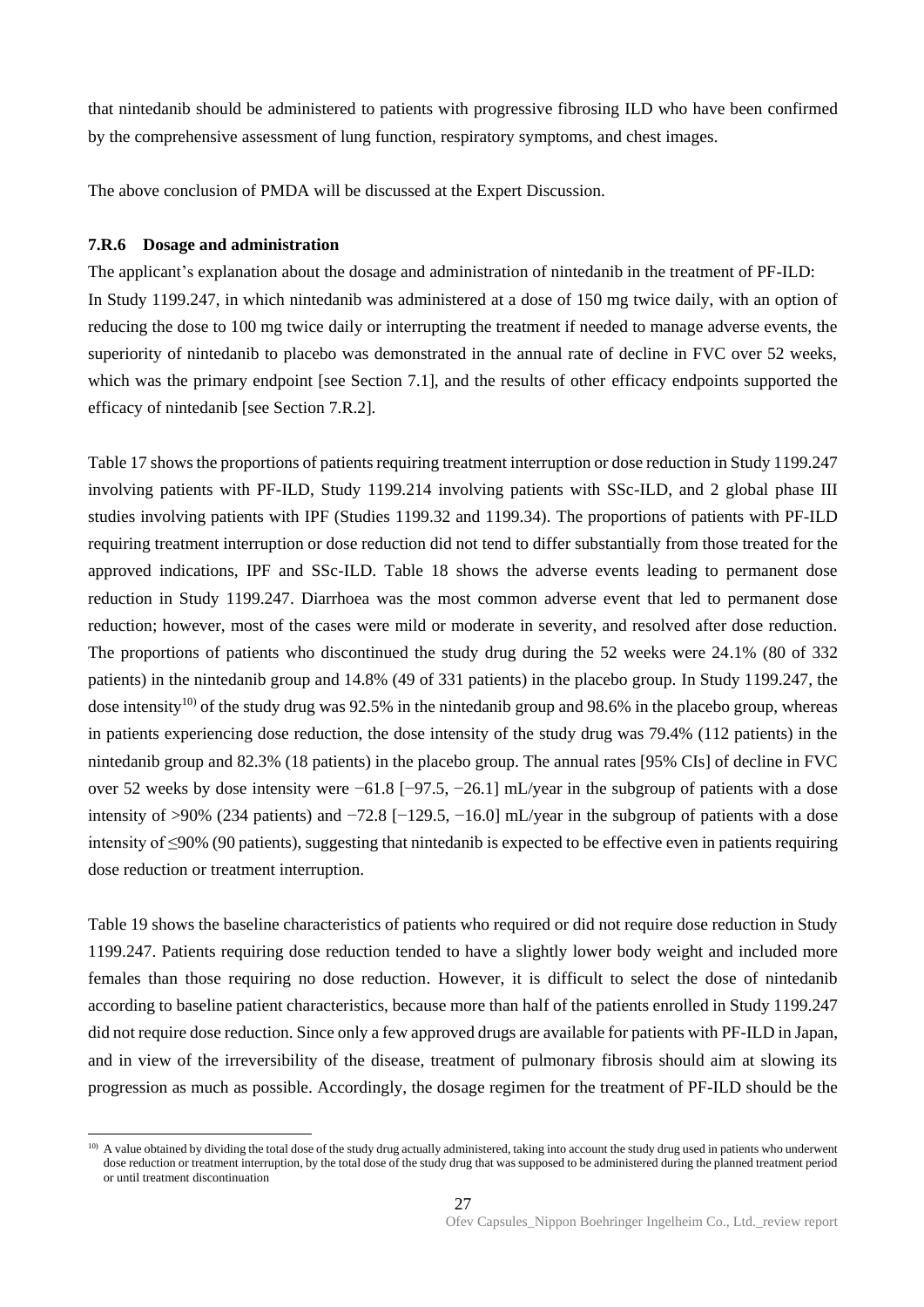same as that for the approved indications. Specifically, the usual adult dosage of nintedanib in the treatment of PF-ILD is 150 mg twice daily, and the dose may be reduced to 100 mg twice daily according to the patient's condition, such as adverse drug reactions.

| Table 17. Numbers and percentages of patients requiring treatment interruption or dose reduction |
|--------------------------------------------------------------------------------------------------|
| (safety analysis set, up to Week 52)                                                             |

| Indication (Study)                                                            | PF-ILD<br>(Study 1199.247) |                      | SSc-ILD<br>(Study 1199.214) |                      | <b>IPF</b><br>$(2 \text{ global studies pooled}^{\text{a}})$ |                      |
|-------------------------------------------------------------------------------|----------------------------|----------------------|-----------------------------|----------------------|--------------------------------------------------------------|----------------------|
| Treatment group                                                               | Nintedanib<br>$N = 332$    | Placebo<br>$N = 331$ | Nintedanib<br>$N = 288$     | Placebo<br>$N = 288$ | Nintedanib<br>$N = 638$                                      | Placebo<br>$N = 423$ |
| Treatment interruption                                                        | 110(33.1)                  | 34(10.3)             | 109 (37.8)                  | 33(11.5)             | 151(23.7)                                                    | 42(9.9)              |
| Dose reduction to 100 mg                                                      | 112(33.7)                  | 18(5.4)              | 117(40.6)                   | 13(4.5)              | 178 (27.9)                                                   | 16(3.8)              |
| Dose reduction to 100 mg,<br>followed by re-escalation to<br>$150 \text{ mg}$ | 34(10.2)                   | 8(2.4)               | 25(8.7)                     | 2(0.7)               | 40(6.3)                                                      | 7(1.7)               |
| Dose intensity                                                                | 92.5%                      | 98.6%                | 90.3%                       | 98.4%                | 93.7%                                                        | 98.9%                |

 $n$  (%) or mean

a) Studies 1199.32 and 1199.34

#### **Table 18. Adverse events leading to permanent dose reduction, reported by ≥1.0% of patients in either treatment group (Study 1199.247, safety analysis set, up to Week 52)**

| Events                    | Nintedanib | Placebo   |
|---------------------------|------------|-----------|
|                           | $N = 332$  | $N = 331$ |
| Diarrhoea                 | 53 (16.0)  | 3(0.9)    |
| ALT increased             | 18 (5.4)   | 2(0.6)    |
| AST increased             | 16(4.8)    | 1(0.3)    |
| Nausea                    | 11(3.3)    | 2(0.6)    |
| Vomiting                  | 8(2.4)     | 3(0.9)    |
| Hepatic function abnormal | 8(2.4)     | 1(0.3)    |
| Decreased appetite        | 7(2.1)     | 2(0.6)    |
| Weight decreased          | 6(1.8)     | 1(0.3)    |
| GGT increased             | 4(1.2)     | 0         |
| .                         |            |           |

n (%)

#### **Table 19. Baseline characteristics of patients requiring and not requiring dose reduction (Study 1199.247, overall population, up to Week 52)**

|             |                                                 | With dose reduction<br>$N = 112$ | Without dose reduction<br>$N = 220$ |
|-------------|-------------------------------------------------|----------------------------------|-------------------------------------|
|             | Male                                            | 50(44.6)                         | 129 (58.6)                          |
| Sex         | Female                                          | 62(55.4)                         | 91(41.4)                            |
|             | Asian                                           | 33(29.5)                         | 50(22.7)                            |
| Race        | White                                           | 78 (69.6)                        | 164 (74.5)                          |
|             | Black/African American                          | 1(0.9)                           | 4(1.8)                              |
| Age (years) |                                                 | $66.4 \pm 9.0$                   | $64.6 \pm 10.0$                     |
|             | Body weight (kg)                                | $73.0 \pm 15.5$                  | $78.9 \pm 17.3$                     |
|             | Time since the initial diagnosis of ILD (years) | $3.6 \pm 3.6$                    | $3.7 \pm 3.9$                       |
|             | iNSIP                                           | 22(19.6)                         | 42(19.1)                            |
| ILD         | Unclassifiable IIPs                             | 31(27.7)                         | 33(15.0)                            |
|             | Hypersensitivity pneumonitis                    | 27(24.1)                         | 57 (25.9)                           |
| type        | Autoimmune ILDs                                 | 23(20.5)                         | 59(26.8)                            |
|             | Other ILDs                                      | 9(8.0)                           | 29(13.2)                            |
|             | Baseline FVC (mL)                               | $2,163.5 \pm 684.7$              | $2,430.0 \pm 752.6$                 |
|             | Baseline %FVC                                   | $68.3 \pm 16.1$                  | $68.9 \pm 16.1$                     |
|             | Baseline %DLco                                  | $43.0 \pm 10.2$                  | $45.0 \pm 12.7$                     |

 $n$  (%) or mean  $\pm$  SD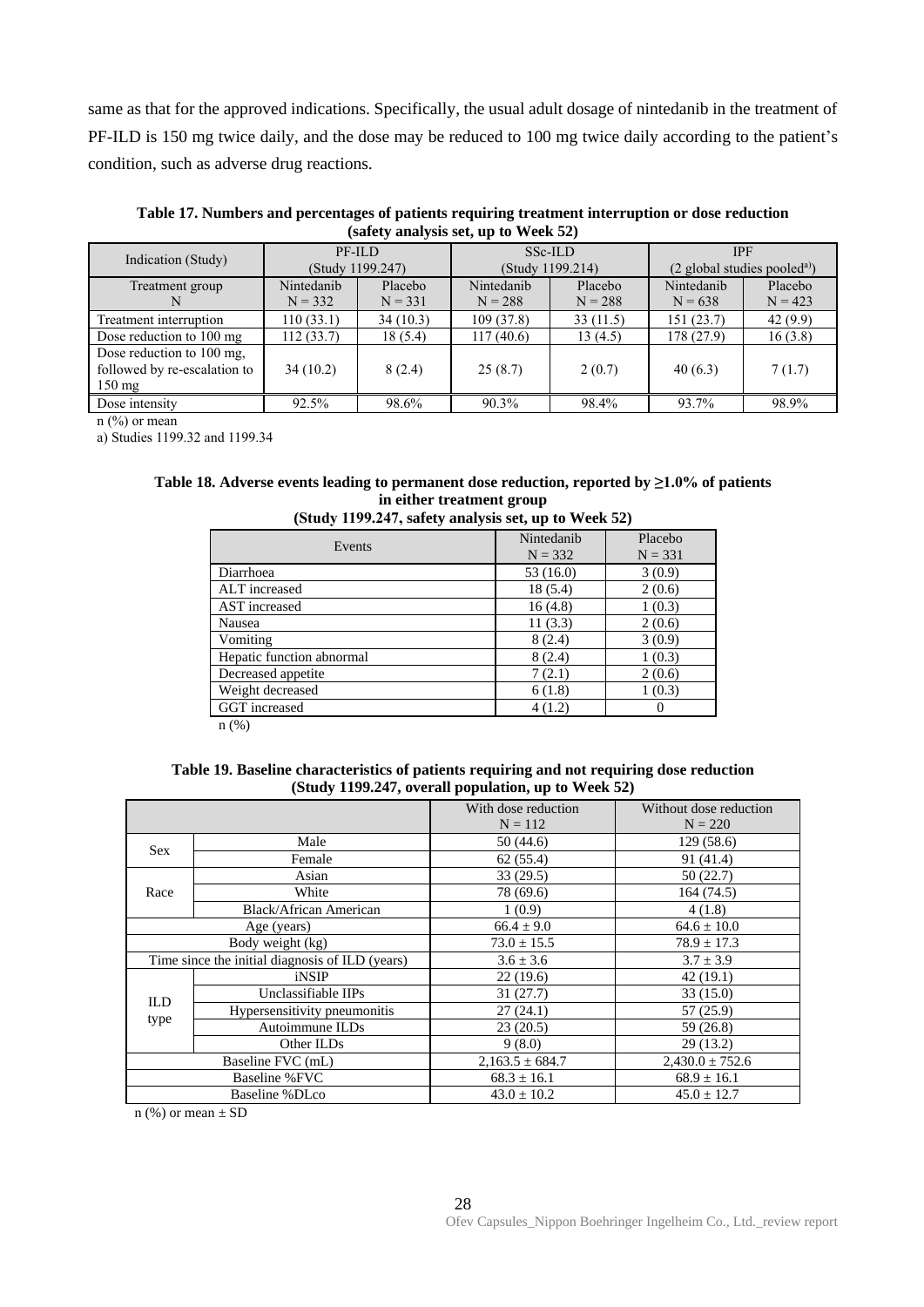#### PMDA's view:

Based on the applicant's explanation, the submitted data, and the reviews in Sections 7.R.2 and 7.R.3, the following dosage regimen proposed by the applicant is acceptable: The usual adult dosage is 150 mg of nintedanib administered orally twice daily. The dose may be reduced to 100 mg of nintedanib twice daily according to the patient's condition.

The above conclusion of PMDA will be discussed at the Expert Discussion.

#### **7.R.7 Post-marketing investigations**

#### The applicant's explanation:

As described in the review in Section 7.R.3, the currently available data raised no new specific concerns about the safety profile of nintedanib in patients with PF-ILD, as compared with that in patients treated for the approved indications, IPF and SSc-ILD. However, the assessment of the safety profile of nintedanib in Japanese patients with PF-ILD was limited. As such, post-marketing surveillance will be conducted to demonstrate the safety and other aspects of nintedanib in clinical practice.

#### PMDA's view:

In light of the review in Section 7.R.3, the applicant explained that the currently available information regarding the safety profile of nintedanib in patients with PF-ILD had raised no new concerns that clearly outweigh the safety risks associated with the use of nintedanib for its approved indications, IPF and SSc-ILD. The applicant's explanation is understandable. However, the safety and other aspects of nintedanib, including the incidence of hepatic disorder-related adverse events, in patients with PF-ILD in clinical practice should continue to be evaluated in post-marketing surveillance, etc., because (a) only a limited number of Japanese patients with PF-ILD were evaluated in the clinical study, (b) patients with PF-ILD have different underlying ILD diagnoses, and (c) the incidence of hepatic disorder-related adverse events in Study 1199.247 involving patients with PF-ILD tended to be higher than that in in the clinical studies involving patients with IPF or SSc-ILD. Furthermore, the same safety measures as those specified for the approved indication, IPF, should be taken, such as advising that nintedanib be used under the supervision of a physician with expertise in the treatment of PF-ILD.

The above conclusion of PMDA will be discussed at the Expert Discussion.

- <span id="page-29-0"></span>**8. Results of Compliance Assessment Concerning the New Drug Application Data and Conclusion Reached by PMDA**
- **8.1 PMDA's conclusion concerning the results of document-based GLP/GCP inspections and data integrity assessment**

The inspections are ongoing, and the results and PMDA's conclusion will be reported in the Review Report (2).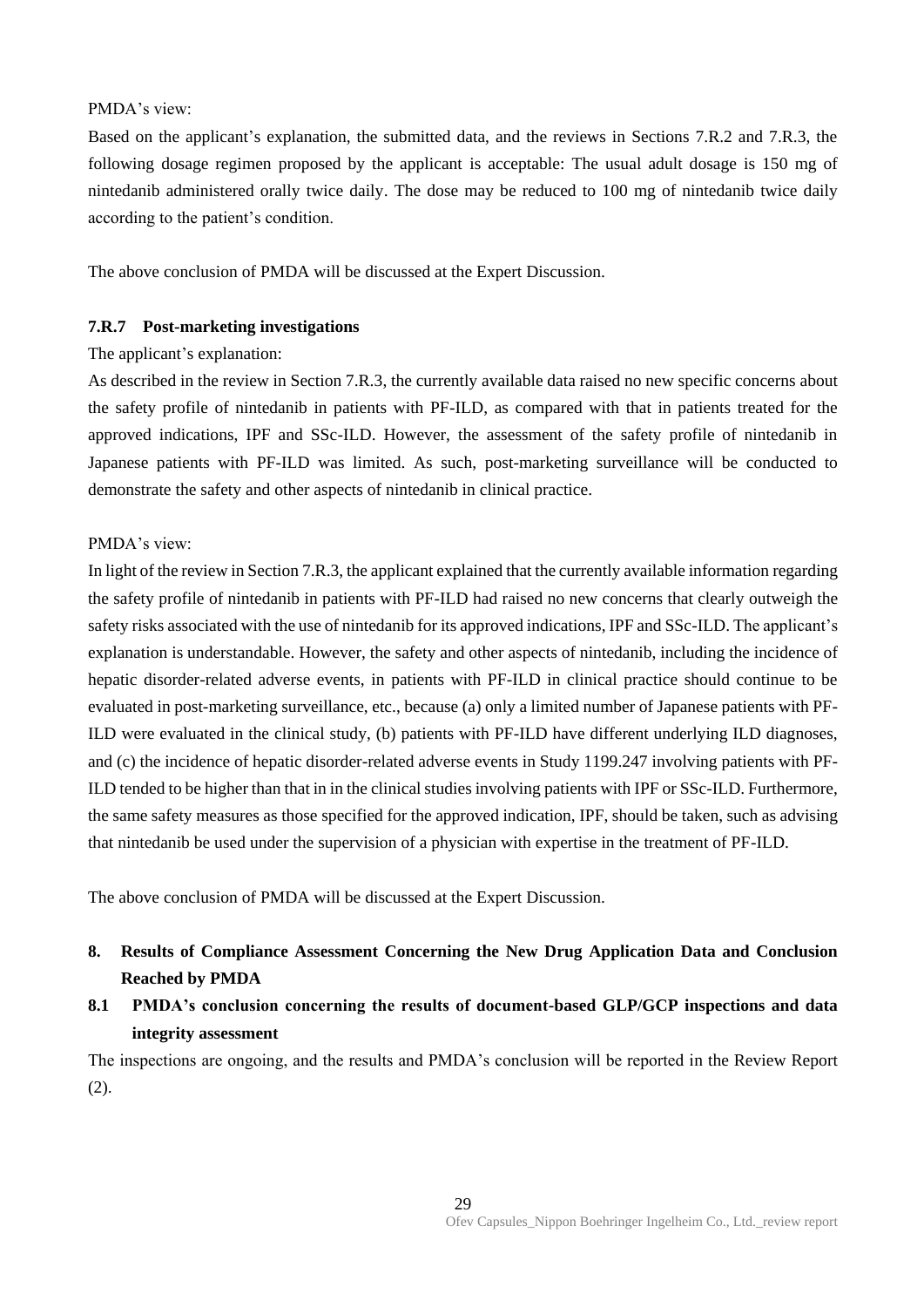### **8.2 PMDA's conclusion concerning the results of the on-site GCP inspection**

The inspections are ongoing, and the results and PMDA's conclusion will be reported in the Review Report (2).

### <span id="page-30-0"></span>**9. Overall Evaluation during Preparation of the Review Report (1)**

On the basis of the data submitted, PMDA has concluded that nintedanib has efficacy in the treatment of PF-ILD, and that nintedanib has acceptable safety in view of its benefits. Nintedanib is clinically meaningful because it offers a new treatment option for patients with PF-ILD. The safety and other aspects of nintedanib in Japanese patients with PF-ILD in clinical practice should be further evaluated in post-marketing surveillance, etc.

PMDA has concluded that nintedanib may be approved if nintedanib is not considered to have any particular problems based on comments from the Expert Discussion.

### <span id="page-30-1"></span>**10. Others**

The table below shows the methods of efficacy assessment and the definitions of the efficacy endpoints used in the clinical study with nintedanib in patients with PF-ILD.

| Endpoints                                      | Definition                                                                                                                                                                                                                                                                                                                               |
|------------------------------------------------|------------------------------------------------------------------------------------------------------------------------------------------------------------------------------------------------------------------------------------------------------------------------------------------------------------------------------------------|
| Annual rate of decline in<br>FVC over 52 weeks | The estimated change from baseline in FVC at Week 52, assuming that FVC changes<br>linearly with time                                                                                                                                                                                                                                    |
| $%$ FVC                                        | The ratio (%) of an FVC value to the predicted normal FVC value calculated based on age,<br>sex, and height                                                                                                                                                                                                                              |
| K-BILD total score                             | A health status questionnaire for patients with ILD, composed of 15 questions across 3<br>domains (breathlessness and activities, psychological symptoms, and chest symptoms).<br>Each question has a 7-point response scale, resulting in a total score ranging from 0 to 100,<br>with higher scores representing better health status. |
| L-PF symptoms score                            | A questionnaire developed for patients with pulmonary fibrosis. It is composed of 23 items<br>covering the following 3 domains: 1) dyspnea, 2) cough, and 3) fatigue. An L-PF symptoms<br>score is calculated from responses to the $23$ questions, ranging from 0 to 100, with higher<br>scores indicating greater impairment.          |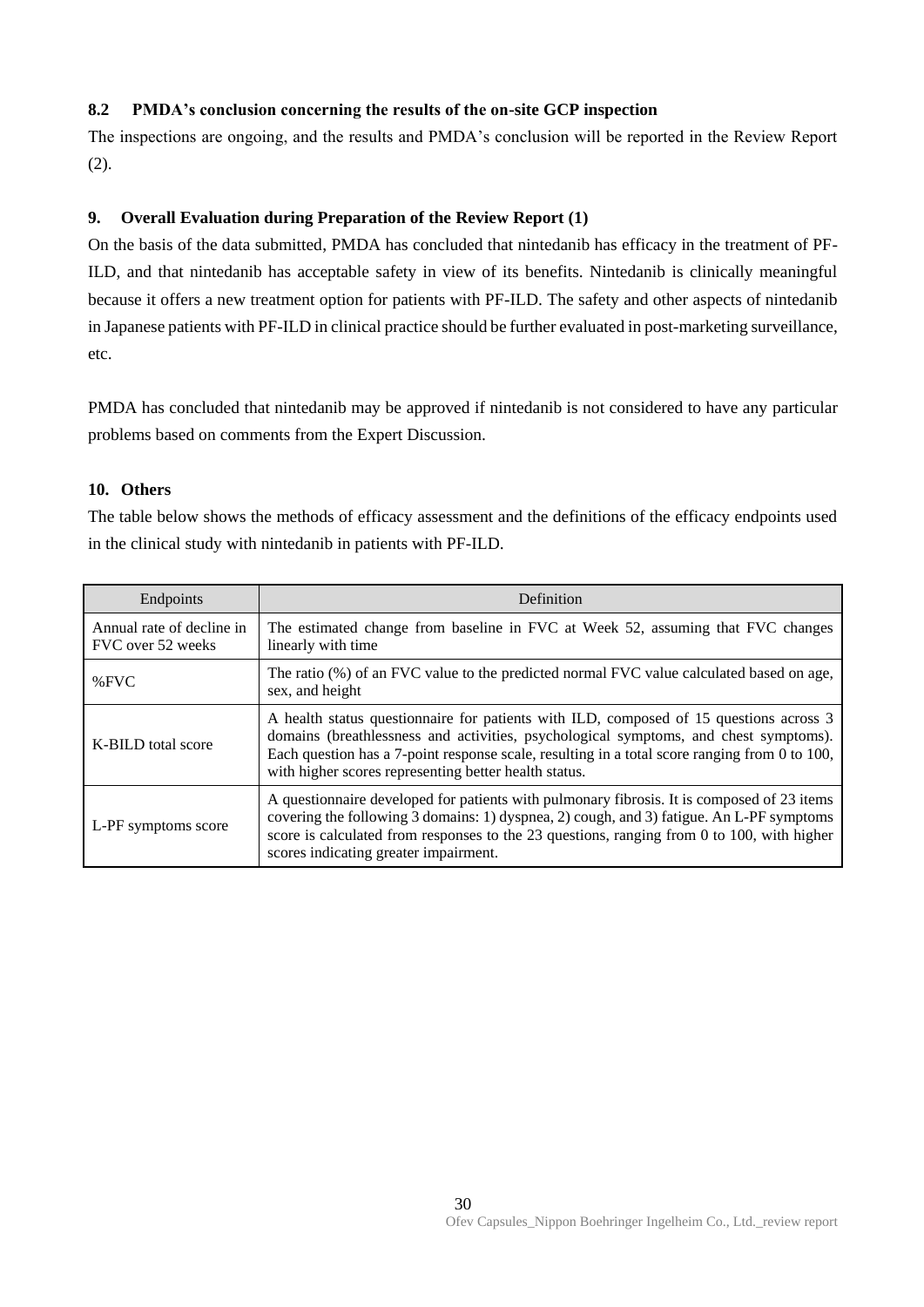### **Review Report (2)**

| <b>Product Submitted for Approval</b> |                                            |
|---------------------------------------|--------------------------------------------|
| <b>Brand Name</b>                     | Ofev Capsules 100 mg, Ofev Capsules 150 mg |
| <b>Non-proprietary Name</b>           | Nintedanib Ethanesulfonate                 |
| Applicant                             | Nippon Boehringer Ingelheim Co., Ltd.      |
| Date of Application                   | October 24, 2019                           |
|                                       |                                            |

# **List of Abbreviations**

See Appendix.

### **1. Content of the Review**

Comments made during the Expert Discussion and the subsequent review conducted by the Pharmaceuticals and Medical Devices Agency (PMDA) are summarized below. The expert advisors present during the Expert Discussion were nominated based on their declarations etc. concerning the product submitted for marketing approval, in accordance with the provisions of the Rules for Convening Expert Discussions etc. by Pharmaceuticals and Medical Devices Agency (PMDA Administrative Rule No. 8/2008 dated December 25, 2008).

### **1.1 Efficacy, clinical positioning, indication, and dosage and administration**

At the Expert Discussion, the expert advisors supported PMDA's conclusions as to the efficacy, clinical positioning, indication, and dosage and administration of nintedanib in the treatment of progressive fibrosing interstitial lung disease (PF-ILD) as presented in the Review Report (1), and made the following comments on the clinical positioning.

- For the use of nintedanib, physicians with full knowledge of nintedanib and sufficient knowledge and experience in the treatment of the proposed indication (PF-ILD) should identify patients with interstitial lung diseases (ILDs) with a progressive fibrosing phenotype, as confirmed by the comprehensive assessment of lung function, respiratory symptoms, and chest images, while taking account of the inclusion criteria used in Study 1199.247.
- PF-ILD usually originates from a variety of underlying ILD diagnoses, including idiopathic non-specific interstitial pneumonia (iNSIP), unclassifiable idiopathic interstitial pneumonias (IIPs), rheumatoid arthritis, systemic sclerosis (SSc), polymyositis/dermatomyositis, Sjogren's syndrome, systemic lupus erythematosus, ILDs associated with collagen disorders such as mixed connective tissue disease, chronic hypersensitivity pneumonitis, sarcoidosis, and occupational/environmental fibrosing pulmonary diseases. Therefore, information on the safety and efficacy of nintedanib in patients with these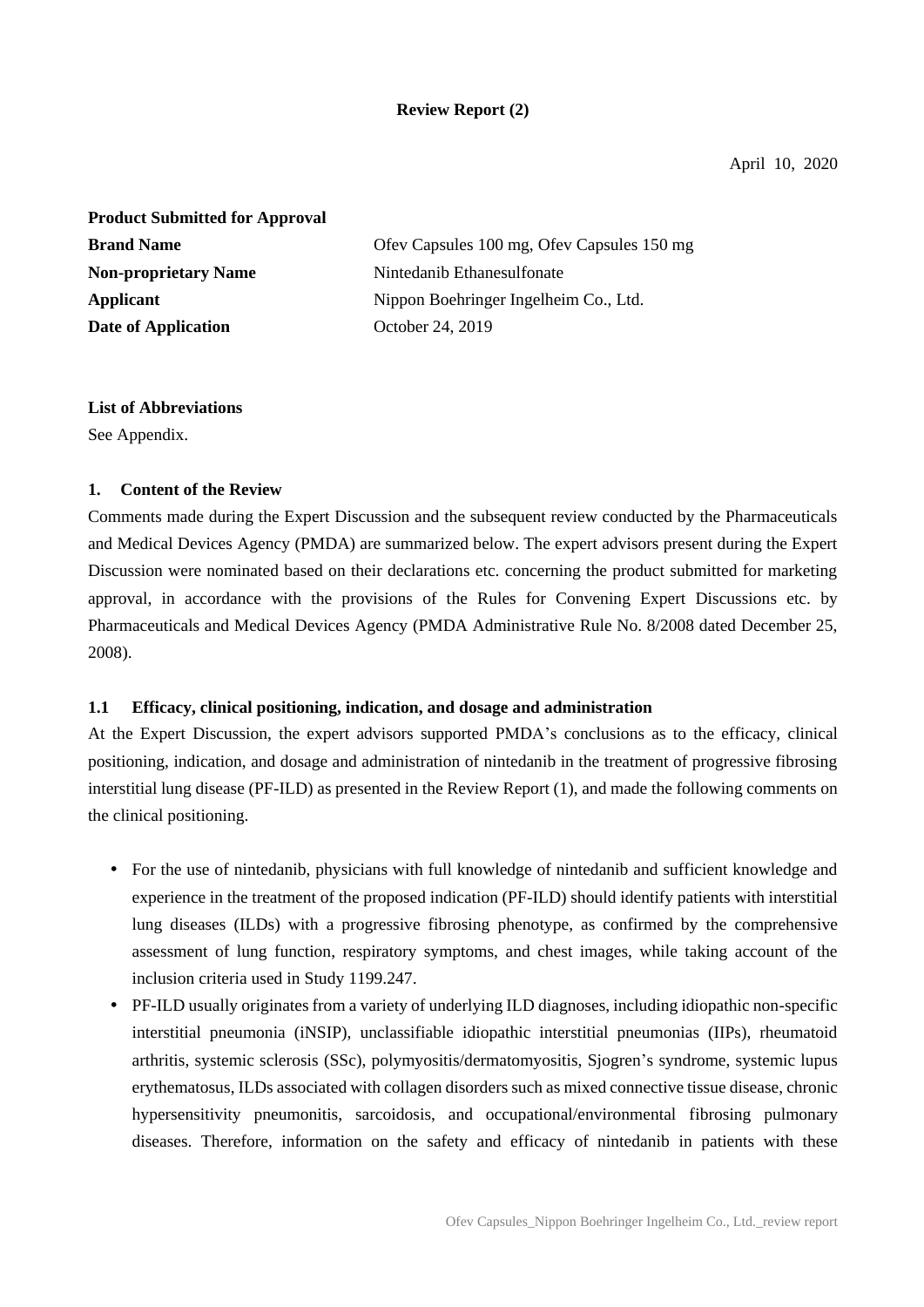underlying ILD diagnoses should be collected in post-marketing surveillance, etc. and appropriately communicated to healthcare professionals.

 In Japan, in addition to nintedanib approved for the treatment of IPF and SSc-ILD, pirfenidone is approved for the treatment of IPF, and corticosteroids and immunosuppressive agents (e.g., tacrolimus) are approved for the treatment of polymyositis/dermatomyositis-associated ILDs. Recommendations for the use of nintedanib or other drugs in patients with different underlying ILD diagnoses will need to be discussed at relevant academic societies, etc., based on experience in clinical practice.

#### PMDA's view:

A conclusion has been drawn based on the comments from the Expert Discussion. Physicians with expertise in the treatment of PF-ILD should carefully determine the eligibility of each patient for nintedanib therapy based on the expected benefits and risks, after understanding the clinical study results including the target patient population and concomitant medications used in the study. Further, the applicant should collect information on underlying ILD diagnoses and the safety and efficacy of nintedanib in combination with existing therapies through the planned post-marketing surveillance, etc., and should appropriately communicate the information to healthcare professionals.

The applicant has agreed to respond appropriately to PMDA's conclusion.

### **1.2 Safety and risk management plan (draft)**

At the Expert Discussion, the expert advisors supported PMDA's conclusions as to the safety and postmarketing safety measures for nintedanib described in the Review Report (1).

In view of the discussions presented in Section "7.R.7 Post-marketing safety measures" in the Review Report (1) and the comments from the expert advisers at the Expert Discussion, PMDA has concluded that the risk management plan (draft) for nintedanib should include the safety and efficacy specifications presented in Table 20, and that the applicant should conduct the additional pharmacovigilance activities, efficacy investigations/studies, and risk minimization activities presented in Table 21. In addition, PMDA has instructed the applicant to conduct post-marketing surveillance, etc. to evaluate the above-mentioned matters.

| Safety specification                                                                                                                                                        |                                                                                                                                                                                                                                        |                               |
|-----------------------------------------------------------------------------------------------------------------------------------------------------------------------------|----------------------------------------------------------------------------------------------------------------------------------------------------------------------------------------------------------------------------------------|-------------------------------|
| Important identified risks                                                                                                                                                  | Important potential risks                                                                                                                                                                                                              | Important missing information |
| • Gastrointestinal symptoms such as<br>diarrhoea and nausea<br>• Hepatic function disorders<br>• Thromboembolism<br>• Platelets decreased<br>• Gastrointestinal perforation | • Interstitial pneumonia<br>• Serious skin disorders<br>• Haemorrhage<br>• Osteonecrosis of jaw<br>• Wound healing delayed<br>• Use of nintedanib in patients with<br>moderate or severe hepatic impairment<br>$(Child$ Pugh B or $C)$ | • None                        |
| Efficacy specification                                                                                                                                                      |                                                                                                                                                                                                                                        |                               |
| • Efficacy of nintedanib in clinical practice (IPF)                                                                                                                         |                                                                                                                                                                                                                                        |                               |

**Table 20. Safety and efficacy specifications in the risk management plan (draft)**

(No change)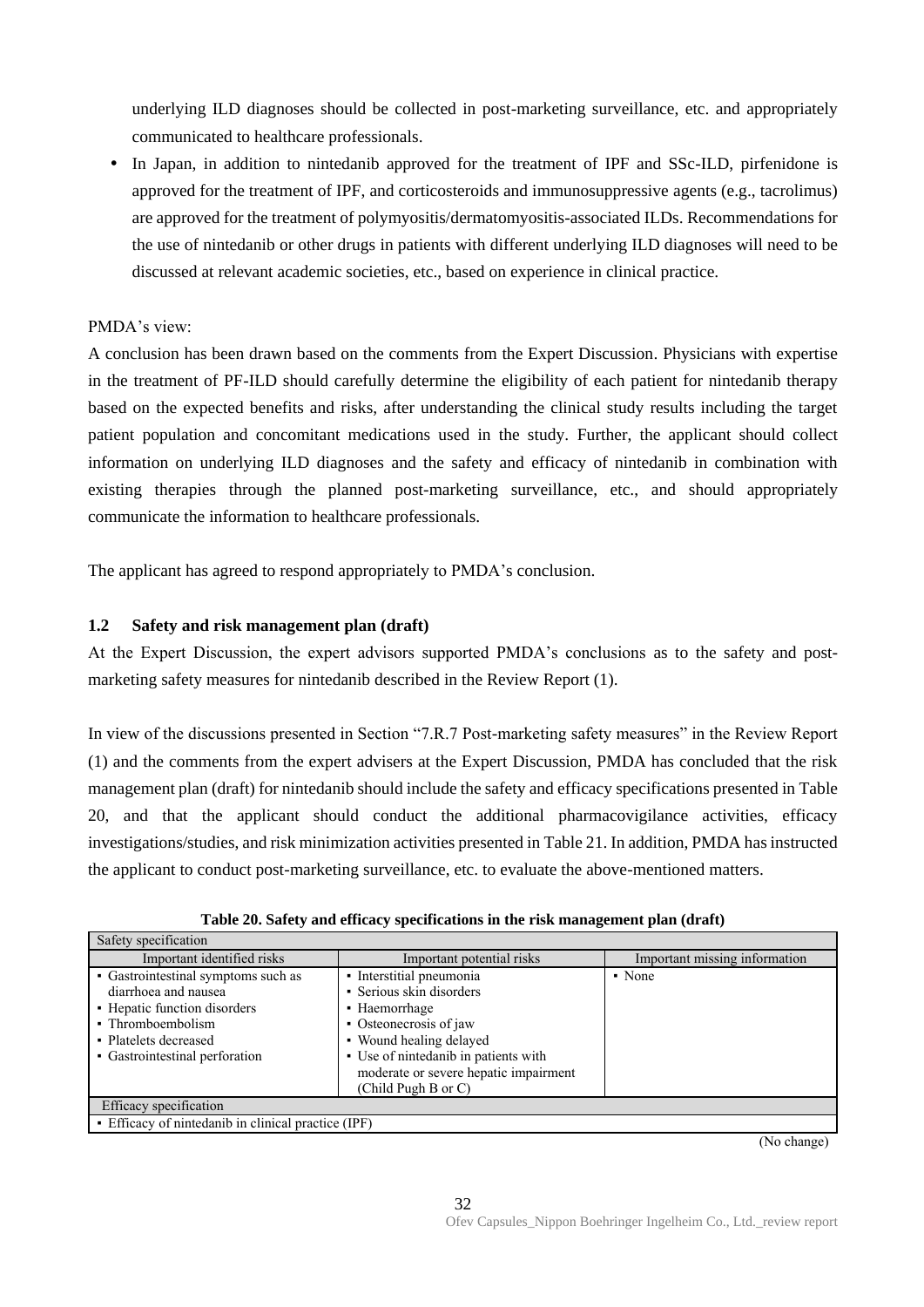**Table 21. Summary of additional pharmacovigilance activities, efficacy investigations/studies, and risk minimization activities included under the risk management plan (draft)**

| Additional pharmacovigilance activities                                                                                                                                                                                                                                                                                                        | Efficacy investigations/studies | Additional risk minimization activities                                                                                                                                                                                                                                                                |
|------------------------------------------------------------------------------------------------------------------------------------------------------------------------------------------------------------------------------------------------------------------------------------------------------------------------------------------------|---------------------------------|--------------------------------------------------------------------------------------------------------------------------------------------------------------------------------------------------------------------------------------------------------------------------------------------------------|
| • Specified use-results survey (IPF)<br>• Specified use-results survey (long-term<br>treatment) (SSc-ILD)<br>• Specified use-results survey (long-term<br>treatment) (PF-ILD)<br>• Early post-marketing phase vigilance (SSc-<br>ILD)<br>• Early post-marketing phase vigilance (PF-<br>ILD)<br>• Post-marketing clinical study $(PF-ILD)^{a}$ | • None                          | • Disseminate data gathered during early post-<br>marketing phase vigilance (SSc-ILD)<br>• Disseminate data gathered during early post-<br>marketing phase vigilance (PF-ILD)<br>• Prepare and distribute materials for<br>healthcare professionals<br>• Prepare and distribute materials for patients |

a) The study will evaluate the long-term safety of nintedanib in patients with PF-ILD who completed Study 1199.247. This postmarketing clinical study will be switched from Study 1199.247, which was being conducted as a clinical trial before the approval. (Underline denotes additions.)

The applicant's response:

A specified use-results survey will be conducted in patients with PF-ILD to evaluate the long-term safety and efficacy of nintedanib (see Table 22): the observation period will be 104 weeks, the planned sample size will be 400, and the safety specification will be hepatic dysfunction.

| Objective           | To evaluate the long-term safety and efficacy of nintedanib in clinical practice                                                                                                                                                                                                                                                                                                                                                             |
|---------------------|----------------------------------------------------------------------------------------------------------------------------------------------------------------------------------------------------------------------------------------------------------------------------------------------------------------------------------------------------------------------------------------------------------------------------------------------|
| Survey method       | Sequential enrollment system                                                                                                                                                                                                                                                                                                                                                                                                                 |
| Population          | Patients with PF-ILD                                                                                                                                                                                                                                                                                                                                                                                                                         |
| Observation period  | 104 weeks                                                                                                                                                                                                                                                                                                                                                                                                                                    |
| Planned sample size | 400 patients (354 in the safety analysis set)                                                                                                                                                                                                                                                                                                                                                                                                |
| Main survey items   | • Safety specification: hepatic dysfunction<br>• Patient characteristics (e.g., body weight, age, sex, clinical ILD diagnosis, timing and rationale for<br>diagnosis of progressive phenotype, disease duration, clinical ILD symptoms, medical history,<br>complications)<br>• Exposure to nintedanib<br>• Prior treatments for PF-ILD<br>• Concomitant drugs/therapies<br>• Laboratory tests<br>• Adverse events<br>• Efficacy assessments |

**Table 22. Outline of the specified use-results survey**

PMDA accepted the above applicant's responses. PMDA considers that the information collected through the specified use-results survey should be appropriately and promptly communicated to healthcare professionals, etc.

# **2. Results of Compliance Assessment Concerning the New Drug Application Data and Conclusion Reached by PMDA**

# **2.1 PMDA's conclusion concerning the results of document-based GLP/GCP inspections and data integrity assessment**

The new drug application data were subjected to a document-based compliance inspection and a data integrity assessment in accordance with the provisions of the Act on Securing Quality, Efficacy and Safety of Pharmaceuticals, Medical Devices, Regenerative and Cellular Therapy Products, Gene Therapy Products, and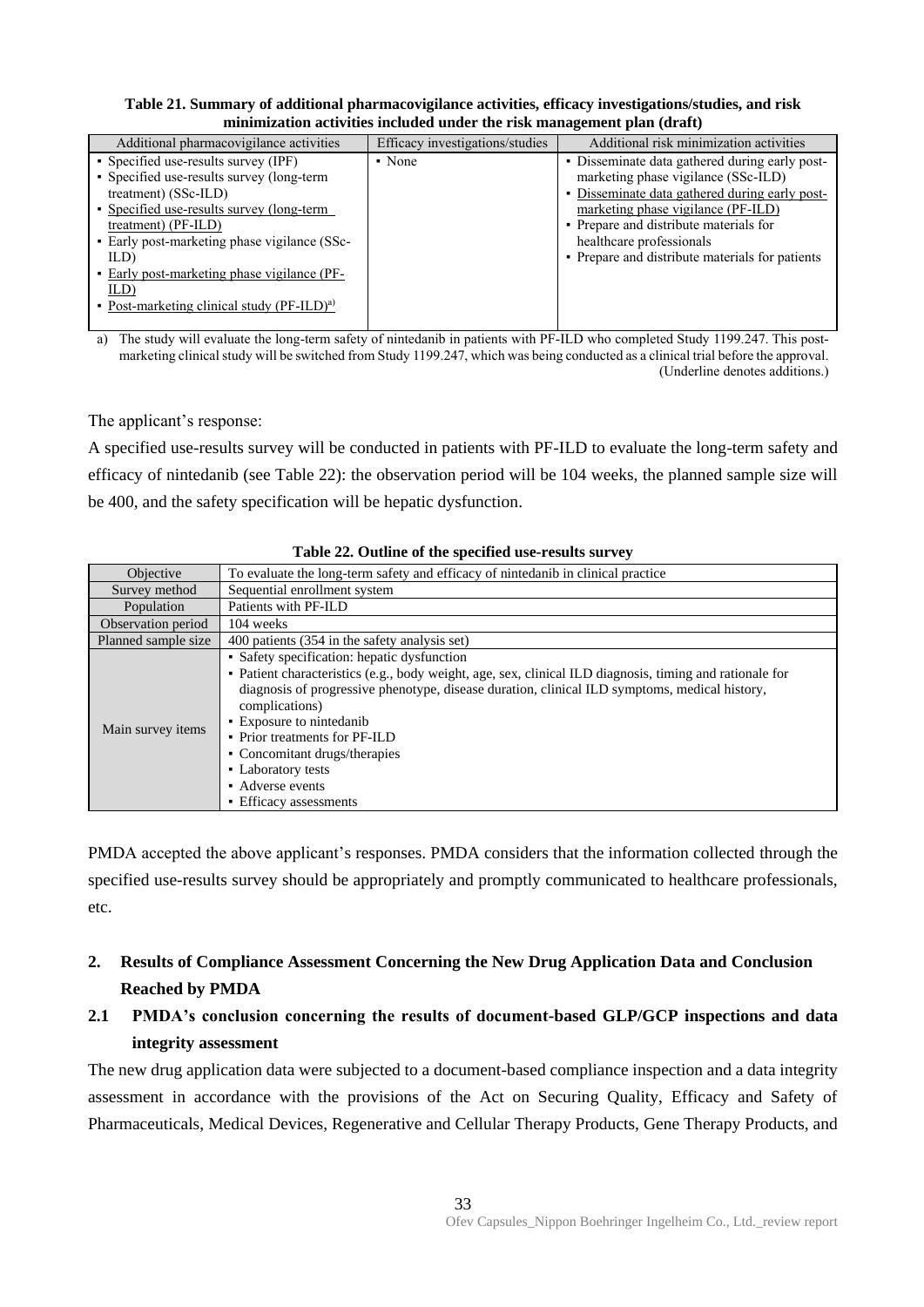Cosmetics. On the basis of the inspection and assessment, PMDA concluded that there were no obstacles to conducting its review based on the application documents submitted.

### **2.2 PMDA's conclusion concerning the results of the on-site GCP inspection**

The new drug application data (CTD 5.3.5.1-01) were subjected to an on-site GCP inspection, in accordance with the provisions of the Act on Securing Quality, Efficacy and Safety of Pharmaceuticals, Medical Devices, Regenerative and Cellular Therapy Products, Gene Therapy Products, and Cosmetics. The clinical study was generally performed in accordance with GCP. PMDA thus concluded that there were no obstacles to conducting its review based on the application documents submitted. The inspection revealed the following issue regarding the sponsor, despite its minor impact on the overall assessment of the study. The sponsor was notified of the issue.

#### **Issue requiring corrective action**

Sponsor

 A portion of the information, including the occurrence of serious, unexpected adverse drug reactions, was not communicated in a timely manner to the investigators or the heads of study sites.

#### **3. Overall Evaluation**

As a result of the above review, PMDA has concluded that the product may be approved for the indication and dosage and administration shown below. The product is a drug with a new indication; accordingly, the reexamination for the present application is 5 years and 10 months.

**Indications** Idiopathic pulmonary fibrosis Systemic sclerosis-associated interstitial lung disease Progressive fibrosing interstitial lung disease

 $(Underline denotes additions.<sup>1</sup>)$ 

#### **Dosage and Administration**

The usual adult dosage is 150 mg of nintedanib administered orally twice daily, after breakfast and evening meal. The dose may be reduced to 100 mg of nintedanib twice daily according to the patient's condition.

(No change)

### **Approval Conditions**

The applicant is required to develop and appropriately implement a risk management plan.

l <sup>1)</sup> Dashed line denotes additions made with the partial change approval dated December 20, 2019.